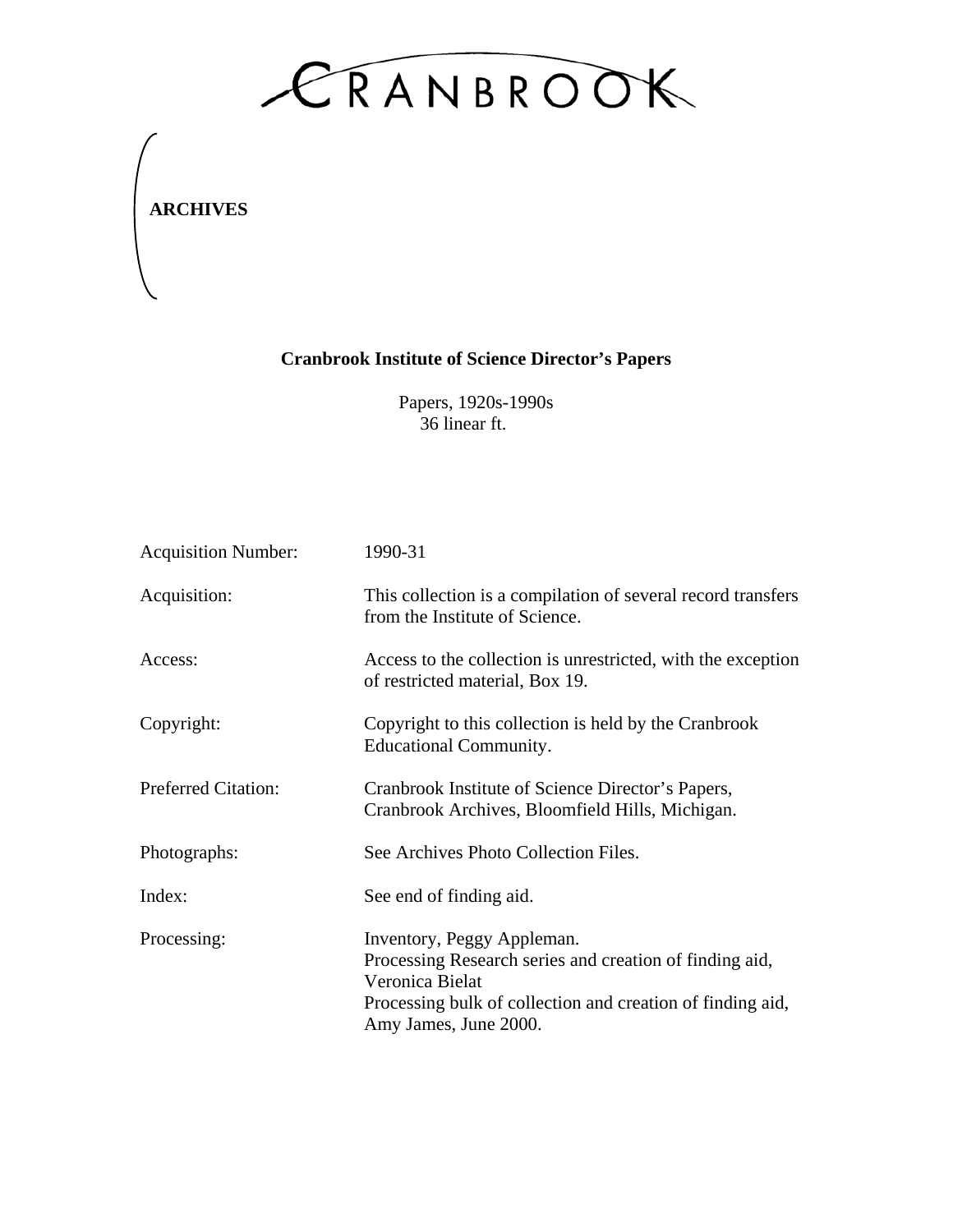

## **History**

Cranbrook Institute of Science is a nationally recognized natural history and science museum primarily serving Michigan and the Great Lakes region. It seeks to interest and educate people of all ages about nature, science and humankind through its exhibits, education, collection, research, and public programs.<sup>[1](#page-1-0)</sup> The Institute is a division of Cranbrook Educational Community.

The Institute of Science began, as do all Cranbrook institutions, with the vision and generosity of George Gough Booth. In 1926, when Cranbrook School was nearing completion, a plan developed to have astronomy as part of the school curriculum, and to mount a telescope in the school's tower, now part of Hoey Hall. Following much experimentation, this tower was found to be an unfit observatory, as moist air rising in the tower caused condensation and, in the winter, ice-formation. Plans for the astronomy curriculum were put on hold and the lenses were placed in storage. During this period, Mr. and Mrs. George Booth were traveling in the West, where they purchased a collection of 277 mineral specimens for Cranbrook School from a dealer, Pohndorf's, of Denver, Colorado. This was soon to be followed by the purchase of a substantial mineral collection from Levi P. Rowland of Detroit, also for use in the planned Cranbrook School museum. These two purchases formed what would become one of the first and most important collections of the soon-to-be-created Cranbrook Institute of Science.

Recognizing a need, on May 13, 1930, the Trustees of The Cranbrook Foundation authorized the construction of "suitable buildings", and a committee was appointed "to select a name for the proposed institution and organize a board of directors to develop and manage it".<sup>2</sup> The Institute was to be built on "Sunset Hill", the highest point on Cranbrook property. The name "The Cranbrook Institute of Science" was proposed to the Trustees on June 26, 1930. The first meeting of the Institute's Board of Trustees took place on July 1, 1930, and Henry S. Hulbert was appointed its first Chairman. The institution was a department or an activity of the Foundation, not to be re-constituted as separate and independent under a trust indenture until February 10, 1932. $3$ 

The first Institute, as designed by George Booth and built in 1930, was a one-story, wood-shingled, cinder-block building built around a square court. Almost immediately, George Booth had Eliel Saarinen began to prepare a master plan for growth, building and expanding from the current structure. This culminated in the "Grand Plan", submitted in 1932 [not built]. Revised Saarinen plans were approved, and the new Institute was dedicated in May 1938. The Institute of Science experienced several more expansions, including the McMath Planetarium in 1955, the Skillman Wing in 1962, Edison House in 1966, and the Nature Center in 1969. The Cranbrook Nature Sanctuary, near Orchard

<u>.</u>

<span id="page-1-0"></span><sup>&</sup>lt;sup>1</sup> Cranbrook Institute of Science Annual Report 1989-1990, p.1.<br><sup>2</sup> Cranbrook Institute of Science: A History of Its Founding and

<span id="page-1-1"></span><sup>&</sup>lt;sup>2</sup> Cranbrook Institute of Science: A History of Its Founding and First Twenty-Five Years, Lee A. White, *Robert T. Hatt, et al*, Bulletin 37, Cranbrook Institute of Science, 1959, p.19. 3

<span id="page-1-2"></span> $3$  Ibid, p.19.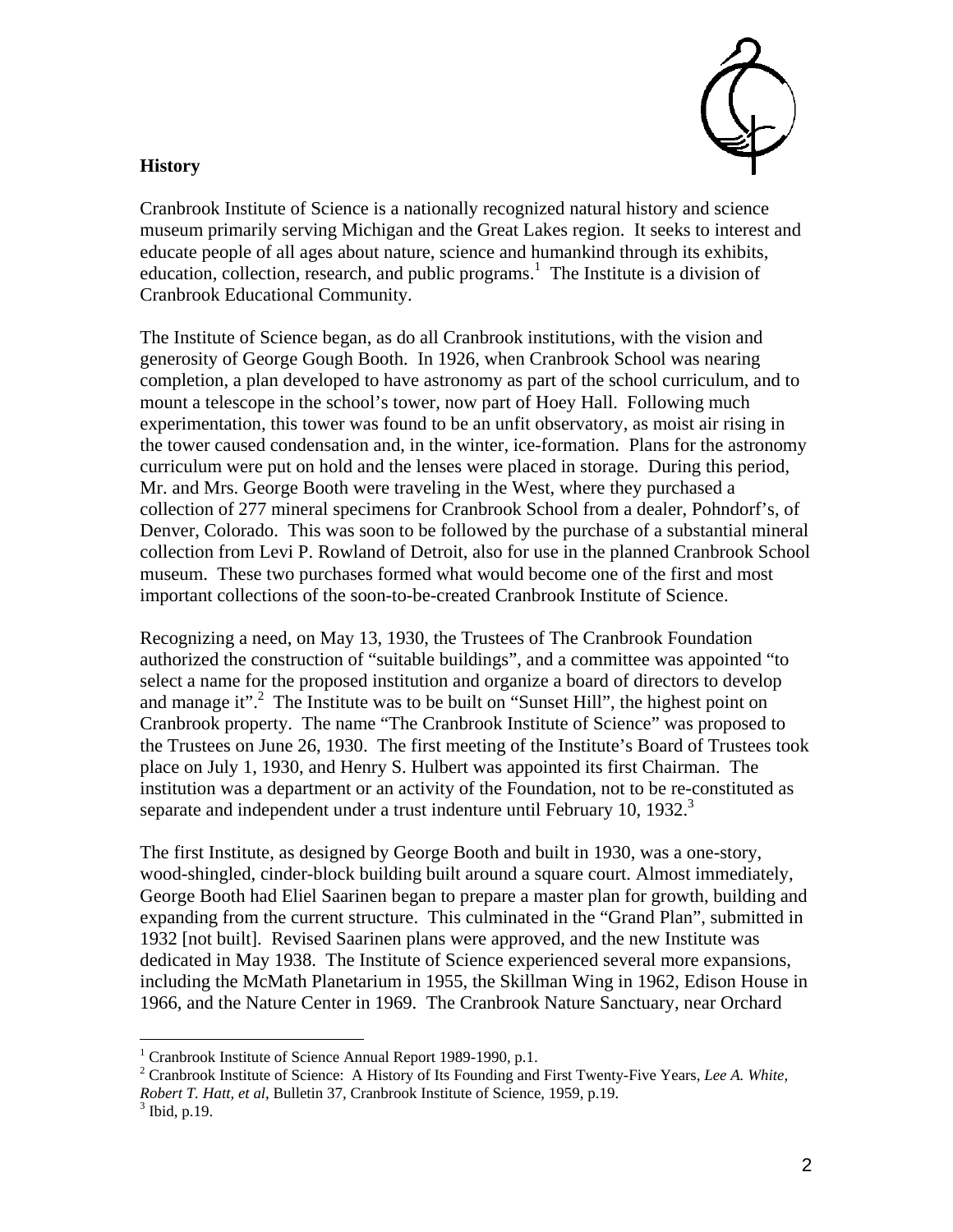Lake, was established on land donated to CIS from Harold Lee Ward. Architect Steven Holl designed the most recent expansion, completed in 1999. Exhibit space was greatly expanded, nearly doubling the size of the Institute.

From the beginning, the staff was selected to encompass the interests of both research and education. Museum exhibits were soon accepted as a principal education tool. The first employee of the Institute was W. Bryant Tyrrell, a naturalist and taxidermist who had previously served on the staff of the Children's Museum [of] Detroit. The staff list in the first *Annual Report* shows nineteen named posts filled by eight employees and four Trustees. Victor H. Cahalane was selected by the Board as Curator of the Institute, beginning on January 1, 1931. In April 1931 his title was changed to Director.<sup>4</sup> Please see the chronological list of CIS Directors below for a complete list of Mr. Cahalane's successors.

In 1930, CIS began as a small museum providing science education for students at Cranbrook Schools. Throughout the years, the Institute has maintained its commitment to education, research, and outreach. It is now the largest science museum in Michigan, with annual attendance at more that 200,000 visitors.

## **Scope and Content of Collection**

The collection is divided into eight series: **Trustees/Board of Governors**, **Operations**, **Exhibits**, **Education**, **Research**, **Renovation and Expansion**, **Correspondence**, and **Oversized Materials**. Folders in each series are arranged in alphabetical/chronological order, and each folder's contents are arranged in chronological order.

Possibly the best place to get the overall picture of the historical development and continuing functioning of the Cranbrook Institute of Science is in the **Trustees/Board of Governors** series. Included in this series are a full run of the Annual Reports and Quarterly Meeting Minutes of the CIS Board of Governors. The Board of Governor's committee activity is documented, with the heaviest concentration of records being in the 1960s-1980s. The formation and early years of CIS are described in the History section of this series. The CIS Board of Governors early involvement in the formation of the Detroit Science Center can be found in this series.

The **Operations** series documents the administrative end of CIS life, encompassing personnel, budget/finance, admissions, building maintenance, and security. Fundraisers and annual events like the Maple Sugar Festival are documented in the Community Relations subseries. Properties that were owned or donated to CIS, including the Beresford farm and the Ward property at Orchard Lake (site of the Cranbrook Nature Sanctuary) can be found in the Properies subseries.

Temporary, permanent, and traveling exhibits are documented in the **Exhibits** series. This should not be considered an exhaustive list of exhibits, however, as the majority of

<u>.</u>

<span id="page-2-0"></span><sup>4</sup> Ibid, p.27-28.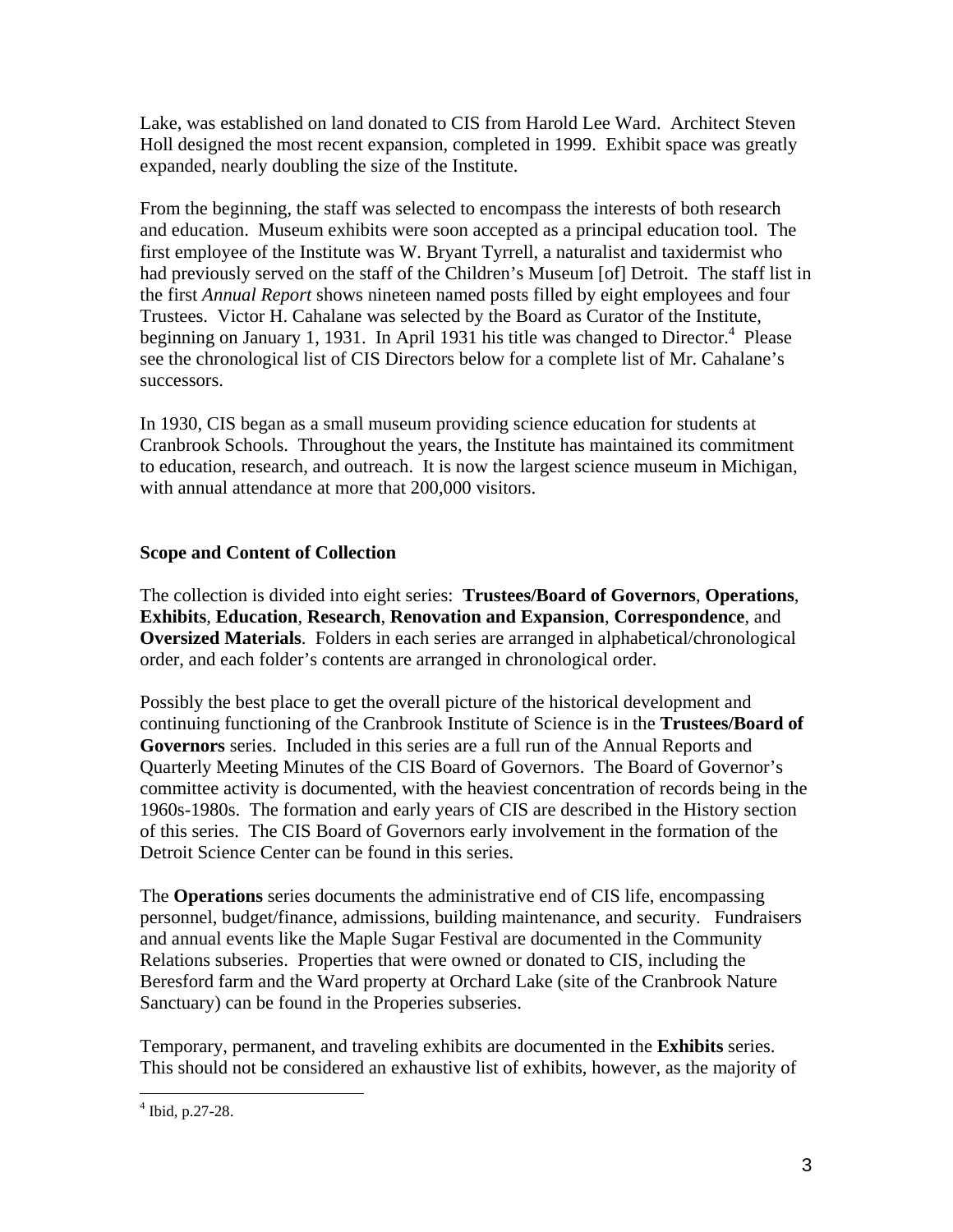exhibits in this series are from the 1970s-1990s. For a more complete picture of the range of exhibits over the years, the user should consult the Annual Reports located in the **Trustees/Board of Governors** series.

Throughout its history, CIS has placed an emphasis on educational programming. That commitment to science education is documented in the **Education** series. Within this series, the user can find class brochures from 1933-1996, field trips, summer camps, educational programming collaboration with area schools and universities, and the funding sources for these programs. Users are also encouraged to consult the Annual Reports located in the **Trustees/Board of Governors** series for additional information on CIS educational programming.

Research conducted by CIS directors, staff members, and visiting scholars is documented in the **Research** series. The material is primarily in the format of compiled data and subsequent reports. Involvement in inland lakes and Great Lakes research is documented, as is the research holdings in the CIS Library. Drainage and vegetation studies of Kingswood Lake (called Cranbrook Lake during some studies) are in this series, as are manuscripts and published works of directors and staff members. A large section of algae drawings by Stanley Cain can be found. These pencil drawings were intended for publication, and are a good example of how scientific research from that era was conducted.

Throughout the history of CIS, several building expansions and improvements have taken place. Materials in the **Renovation and Expansion** series describe the preparation and planning that accompanied these improvements. Most of the materials in this series cover the major expansion project that spanned the 1980s-1990s. Additional documentation of the building of Edison House, the Woodward entrance, and the Arrival Feature can also be found within the series. See the **Oversized Materials** series for additional renovation and expansion information.

Materials in the **Correspondence** series span the 1920s through the 1990s, pre-CIS through present day. Important correspondents in this series include: all CIS Directors, George G. Booth, Henry S. Booth, Robert McMath, Henry Hulbert, Gustavus Pope, members of the Beresford family, Stanley Cain, Lee Dice, Cecil Billington, and Arthur Wittliff. Materials are arranged alphabetically and chronologically. The relationship between CIS and the other Cranbrook institutions can be found in this series.

The **Oversized Materials** series contains a facility program report compiled by Hellmuth, Obata & Kassabaum (HOK) in preparation for the 1980s-1990s CIS expansion project.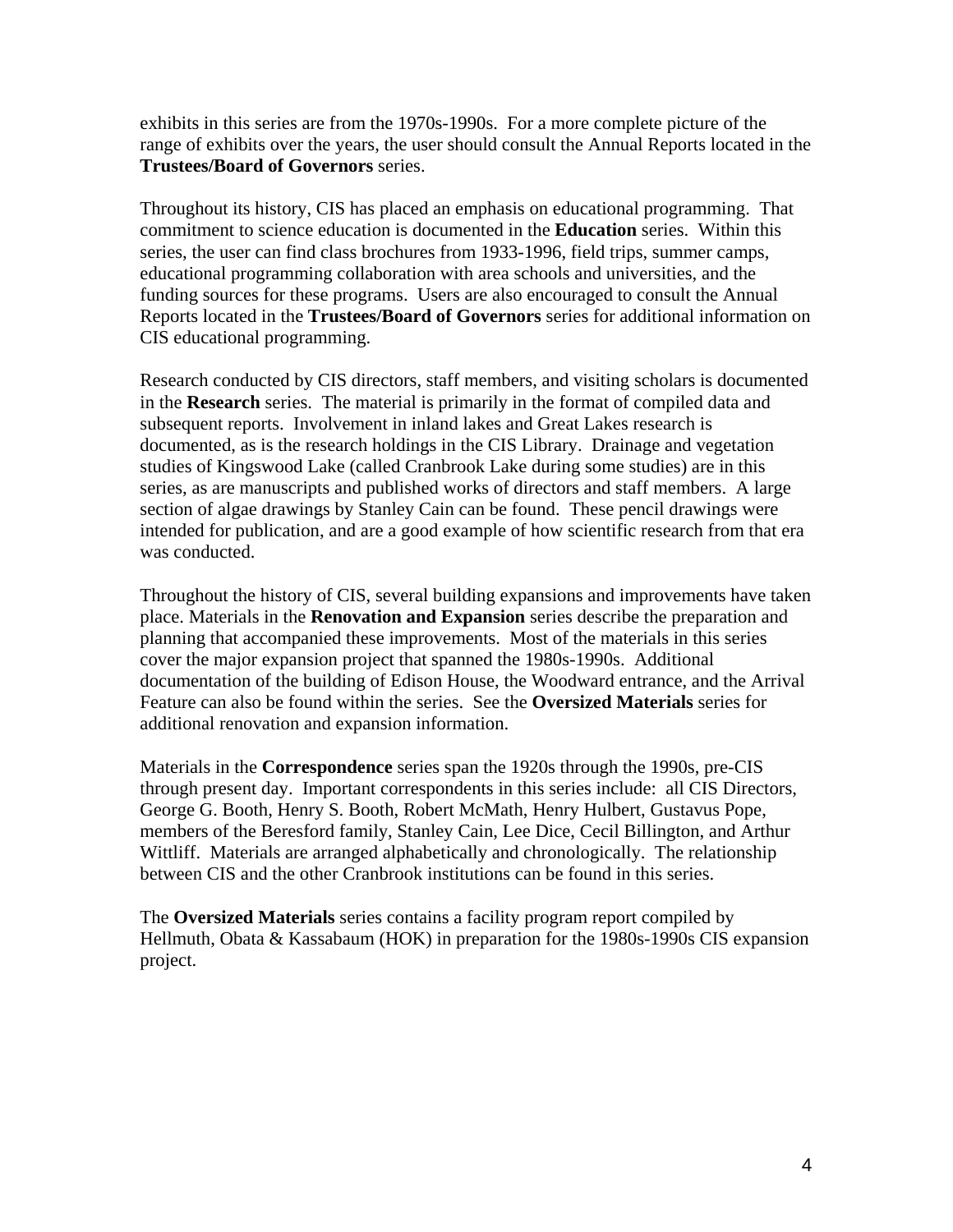## **Related Collections**

- Robert T. Hatt collection, #1999-14.
- CIS Publications collection (*CIS Bulletin* and *CIS News Letter/Science Scope*)
- Cranbrook Archives Photograph Files

## **CIS Directors in Chronological Order**

| <b>Victor Cahalane</b>         | 1930-1934 |
|--------------------------------|-----------|
| Lee Dice (acting)              | 1934-1935 |
| <b>Robert Hatt</b>             | 1935-1967 |
| Warren Wittry                  | 1967-1972 |
| Robert Bowen (acting)          | 1972-1973 |
| Robert Bowen                   | 1973-1980 |
| Kathleen Roth (acting)         | 1981-1982 |
| Dennis Wint                    | 1982-1986 |
| Kathleen Roth (acting)         | 1986-1987 |
| <b>Robert West</b>             | 1987-1991 |
| Ellen Jacobowitz (acting)      | 1992-1993 |
| Daniel Appleman                | 1993-1998 |
| Elaine Heumann Gurian (acting) | 1998-1999 |
| <b>Talbert Spence</b>          | 1999-     |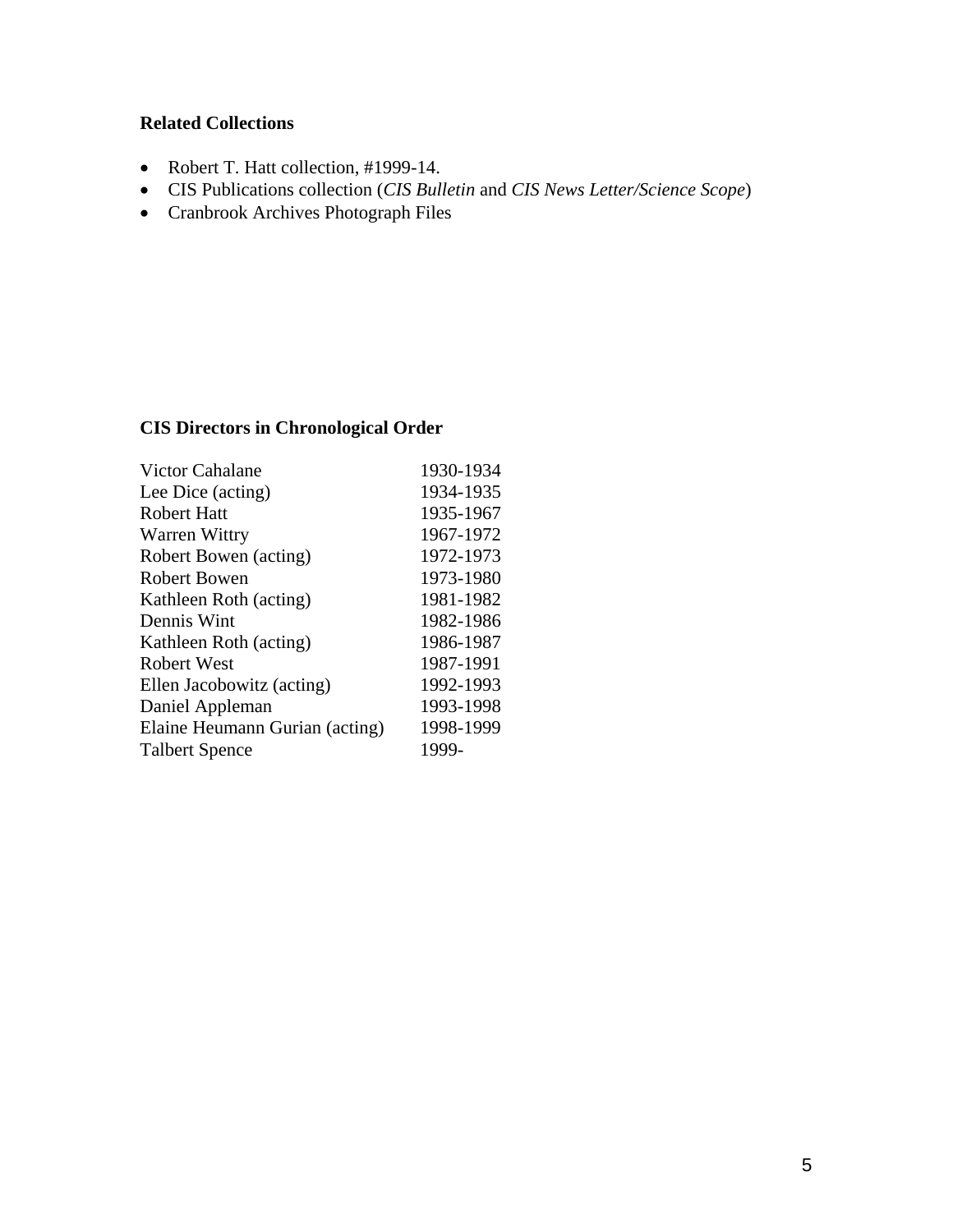#### **Series I CIS TRUSTEES/BOARD OF GOVERNORS**

- 1. Annual Report, 1930-1931
- 2. Annual Report, 1931-1932
- 3. Annual Report, 1932-1933
- 4. Annual Report, 1933-1934
- 5. Annual Report, 1934-1935
- 6. Annual Report, 1935-1936
- 7. Annual Report, 1936-1937
- 8. Annual Report, 1937-1938
- 9. Annual Report, 1938-1939
- 10. Annual Report, 1939-1940
- 11. Annual Report, 1940-1941
- 12. Annual Report, 1941-1942
- 13. Annual Report, 1942-1943
- 14. Annual Report, 1943-1944
- 15. Annual Report, 1944-1945
- 16. Annual Report, 1945-1946
- 17. Annual Report, 1946-1947
- 18. Annual Report, 1947-1948
- 19. Annual Report, 1948-1949
- 20. Annual Report, 1949-1950
- 21. Annual Report, 1950-1951 22. Annual Report, 1951-1952
- 23. Annual Report, 1952-1953
- 24. Annual Report, 1953-1954
- 25. Annual Report, 1954-1955
- 26. Annual Report, 1955-1956
- 27. Annual Report, 1956-1957
- 28. Annual Report, 1957-1958
- 29. Annual Report, 1958-1959
- 30. Annual Report, 1959-1960
- 31. Annual Report, 1960-1961
- 32. Annual Report, 1961-1962
- 33. Annual Report, 1962-1963
- 34. Annual Report, 1963-1964
- 35. Annual Report, 1964-1965
- 36. Annual Report, 1965-1966
- 37. Annual Report, 1966-1967
- 38. Annual Report, 1967-1971
- 39. Annual Report, 1971-1972
- 40. Annual Report, 1972-1973
- 41. Annual Report, 1973-1974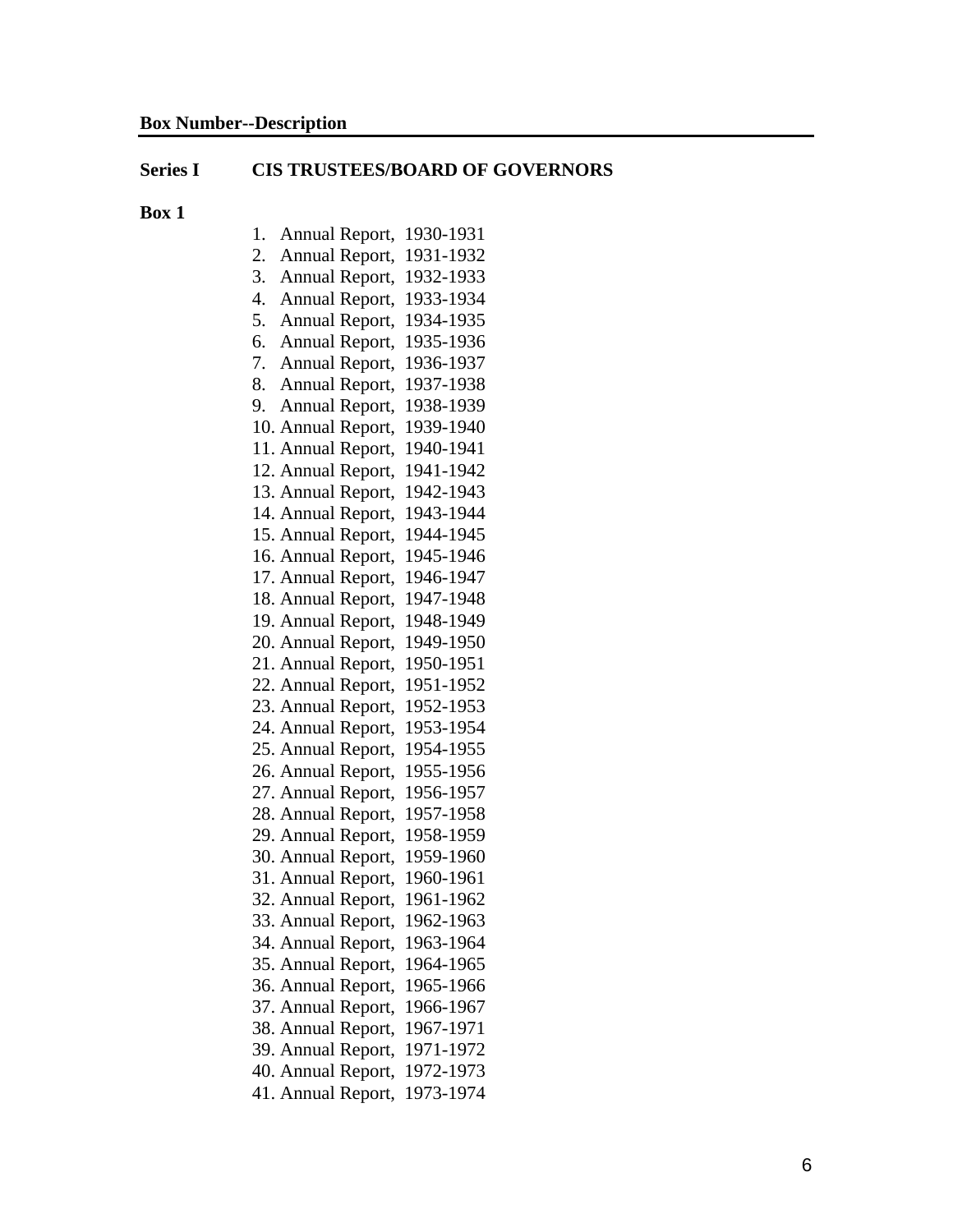| 42. Annual Report, 1974-1975 |  |
|------------------------------|--|
|------------------------------|--|

43. Annual Report, 1975-1976

44. Annual Report, 1976-1977

45. Annual Report, 1977-1978 46. Annual Report, 1978-1979

47. Annual Report, 1979-1980

48. Annual Report, 1980-1981

- 1. Annual Report, 1981-1982
- 2. Annual Report, 1982-1983
- 3. Annual Report, 1983-1984
- 4. Annual Report, 1984-1985
- 5. Annual Report, 1985-1986
- 6. Annual Report, 1986-1987
- 7. Annual Report, 1987-1988
- 8. Annual Report, 1988-1989
- 9. Annual Report, 1989-1990
	- Note: CIS Annual Reports discontinued after 1989-1990.
- 10. Articles of Incorporation, 1956
- 11. Committees (list of and membership), 1951-1985 incomplete
- 12. Committees—Annual Giving (Ad Hoc), 1984-1986
- 13. Committees—Beresford Property (Ad Hoc), 1984-1985
- 14. Committees—Building, 1947-1951
- 15. Committees—Capital Campaign (Ad Hoc), 1986-1989
- 16. Committees—Community Relations, n.d., 1967-1970
- 17. Committees—Community Relations, 1971-1975
- 18. Committees—Community Relations, 1977-1986
- 19. Committees—Community Relations, 1989-1991
- 20. Committees—Cranbrook Nature Sanctuary (Ad Hoc), 1988
- 21. Committees—Development (Ad Hoc), 1976, 1981-1991
- 22. Committees—Educational Programs Advisory (Ad Hoc), 1985-1987
- 23. Committees—Education, n.d., 1963-1973
- 24. Committees—Education, 1974-1979
- 25. Committees—Education, 1980-1989, 1995
- 26. Committees—Executive, 1963-1972
- 27. Committees—Executive, 1973-1980
- 28. Committees—Executive, 1981-1991
- 29. Committees—Finance, 1950-1951, 1967-1993, 1995
- 30. Committees—Governance (Ad Hoc), 1992
- 31. Committees—Mineralogical, 1950-1969
- 32. Committees—New Wing/Renovation & Expansion (Ad Hoc), 1980- 1984
- 33. Committees—New Wing/Renovation & Expansion (Ad Hoc), 1985- 1986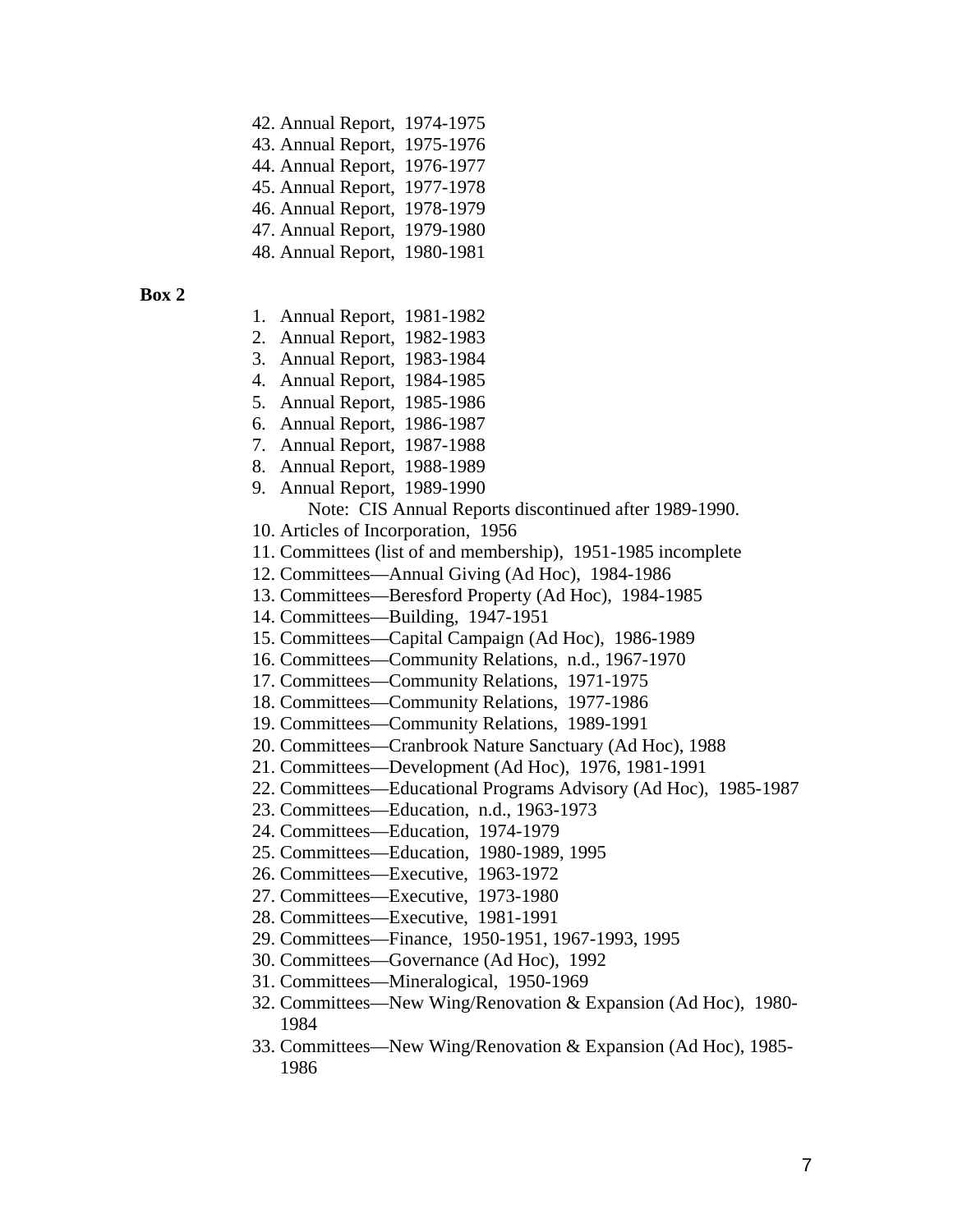- 34. Committees—New Wing/Renovation & Expansion (Ad Hoc), 1987- 1989
- 35. Committees—New Wing/Renovation & Expansion (Ad Hoc), 1990- 1991
- 36. Committees—Nominating, 1963, 1970-1980
- 37. Committees—Operating Procedures (Ad Hoc), 1972
- 38. Committees—Operations (Forward) Planning, 1965-1970
- 39. Committees—Planning, Promotion & Public Relations, 1970
- 40. Committees—Publications, 1951
- 41. Committees—Research, 1950-1966
- 42. Committees—Research, 1967-1980
- 43. Committees—Research, 1981-1991
- 44. Committees—Science Advisory, 1989
- 45. Committees—Ways and Means (Ad Hoc), 1970
- 46. Cresap Report (and reaction to), 1965-1966
- 47. Detroit Science Center, 1969-1983
- 48. Donor Report, 1991-1992
- 49. History (of CIS), 1930-1980
- 50. History (of CIS), 1933, 1935, 1960
- 51. History (of CIS)--*A History of the Cranbrook Institute of Science* by Cecil Billington, May 1937
- 52. History (of CIS)--*In Behalf of the Cranbrook Institute of Science* by Cecil Billington, 1949 (2 copies)
- 53. History (of CIS)--Land Description, 1931, 1933
- 54. History (of CIS)—Mineral Collection, 1930s, 1990s
- 55. History (of CIS)—Trust Indentures, Tax Exempt Status, Bylaws, 1932, 1934-1968, 1974-1985

- 1. Quarterly Meeting Minutes, 1937-1940
- 2. Quarterly Meeting Minutes, 1942-1942
- 3. Quarterly Meeting Minutes, 1943-1944
- 4. Quarterly Meeting Minutes, 1945-1946
- 5. Quarterly Meeting Minutes, 1947
- 6. Quarterly Meeting Minutes, 1948
- 7. Quarterly Meeting Minutes, 1949
- 8. Quarterly Meeting Minutes, 1950
- 9. Quarterly Meeting Minutes, 1951
- 10. Quarterly Meeting Minutes, 1952
- 11. Quarterly Meeting Minutes, 1953
- 12. Quarterly Meeting Minutes, 1954
- 13. Quarterly Meeting Minutes, 1955
- 14. Quarterly Meeting Minutes, 1956
- 15. Quarterly Meeting Minutes, 1957
- 16. Quarterly Meeting Minutes, 1958
- 17. Quarterly Meeting Minutes, 1959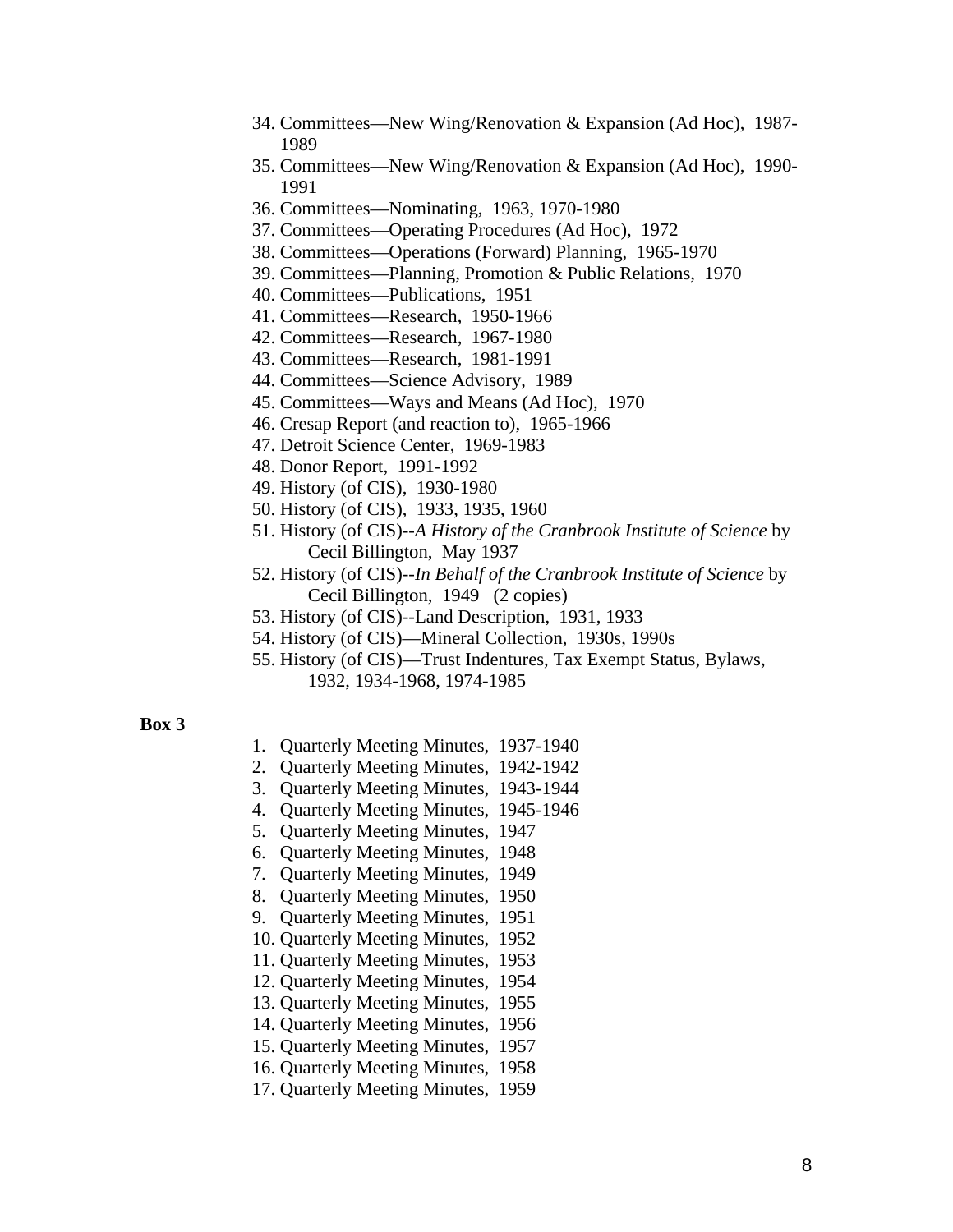- 18. Quarterly Meeting Minutes, 1960
- 19. Quarterly Meeting Minutes, 1961
- 20. Quarterly Meeting Minutes, 1962
- 21. Quarterly Meeting Minutes, 1963
- 22. Quarterly Meeting Minutes, 1964
- 23. Quarterly Meeting Minutes, 1965 24. Quarterly Meeting Minutes, 1966
- 25. Quarterly Meeting Minutes, 1967
- 26. Quarterly Meeting Minutes, 1968
- 27. Quarterly Meeting Minutes, 1969
- 28. Quarterly Meeting Minutes, 1970
- 29. Quarterly Meeting Minutes, 1971
- 30. Quarterly Meeting Minutes, 1972
- 31. Quarterly Meeting Minutes, 1973
- 32. Quarterly Meeting Minutes, 1974
- 33. Quarterly Meeting Minutes, 1975
- 34. Quarterly Meeting Minutes, 1976
- **Box 4**
- 1. Quarterly Meeting Minutes, 1977
- 2. Quarterly Meeting Minutes, 1978
- 3. Quarterly Meeting Minutes, 1979
- 4. Quarterly Meeting Minutes, 1980
- 5. Quarterly Meeting Minutes, 1981
- 6. Quarterly Meeting Minutes, March 1982
- 7. Quarterly Meeting Minutes, Sep, Dec 1984
- 8. Quarterly Meeting Minutes, Mar, Jun, Jul 1985
- 9. Quarterly Meeting Minutes, Sep, Dec 1985
- 10. Quarterly Meeting Minutes, Mar, Jun 1986
- 11. Quarterly Meeting Minutes, Sep, Dec 1986
- 12. Quarterly Meeting Minutes, Mar, Jun 1987
- 13. Quarterly Meeting Minutes, Sep, Dec 1987
- 14. Quarterly Meeting Minutes, Mar, Jun 1988
- 15. Quarterly Meeting Minutes, Sep, Dec 1988
- 16. Quarterly Meeting Minutes, Mar, Jun 1989
- 17. Quarterly Meeting Minutes, Sep, Dec 1989
- 18. Quarterly Meeting Minutes, Apr, Jun, Oct 1990
- 19. Quarterly Meeting Minutes, Jan, Apr 1991
- 20. Quarterly Meeting Minutes, Jun, Oct 1991
- 21. Quarterly Meeting Minutes, Jan, Apr 1992
- 22. Quarterly Meeting Minutes, Jun, Oct 1992
- 23. Quarterly Meeting Minutes, Jan, Apr 1993
- 24. Quarterly Meeting Minutes, Jun, Oct 1993
- 25. Quarterly Meeting Minutes, Jan, Apr 1994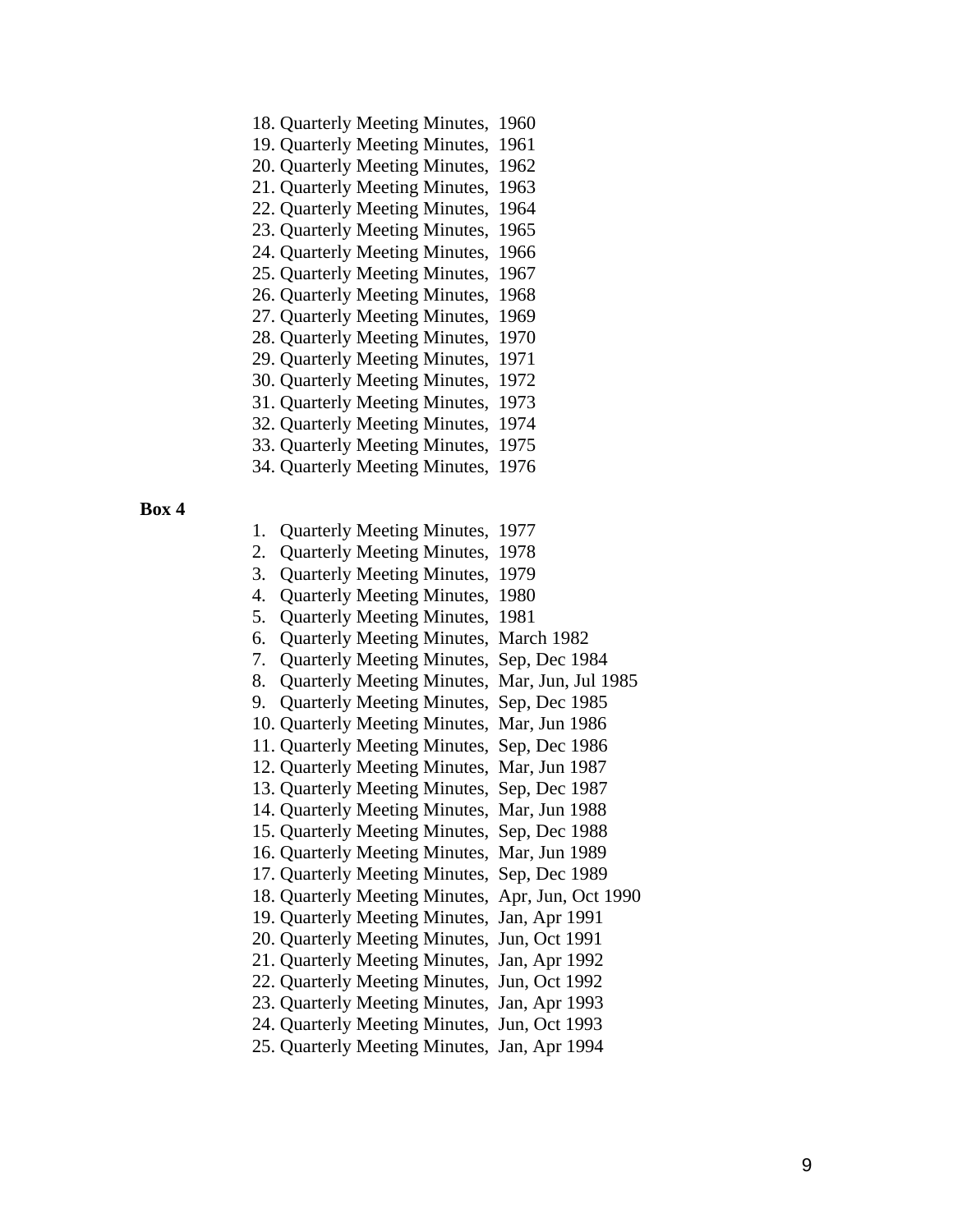### **Box 5**

- 1. Quarterly Meeting Minutes, Oct 1995
- 2. Quarterly Meeting Minutes, Jan 1996
- 3. Quarterly Meeting Minutes, Apr, Oct 1996
- 4. Quarterly Meeting Minutes, Jan, Apr, Oct 1997
- 5. Quarterly Meeting Minutes, Apr, Jun, Oct 1998
- 6. Quarterly Meeting Minutes, Jan, Apr, Jun 1999
- 7. Quarterly Meeting Minutes, Jan, Apr 2000
- 8. Quarterly Meeting Minutes, Jun 2000
- 9. Trustee Directories, 1930s-1990s incomplete

### **Series II OPERATIONS**

### **Box 6**

### **Administration subseries**

- 1. *CIS Summary of Activities, Programs, and Budgets 1972-1973*
- 2. Code of Ethics, 1977-1985
- 3. Environmental Task Force, 1991-1991
- 4. Future Planning, 1939, 1981
- 5. Gift Shop, 1595-1960, 1996
- 6. Goals and Objectives, 1978-1980
- 7. Goals and Objectives, 1986-1988
- 8. Goals and Objectives, 1989-1992
- 9. Goals and Objectives, 1992-1994
- 10. Goals and Objectives, 1995-1996
- 11. Logo (CIS), 1982-1993
- 12. Mission Statement, 1980s-1990s incomplete
- 13. Mission Statement—self study, 1992
- 14. Report—*Cranbrook Institute of Science* by Michael Guy, 1972

### **Admissions subseries**

- 15. Attendance Figures, 1969-1985
- 16. Collaborative Efforts—with CEC, 1987
- 17. Correspondence and Memos, 1968-1993
- 18. Visitor Surveys, 1953-1963, 1985

### **Awards subseries**

- 19. Mary Soper Pope Award--General, 1964
- 20. Mary Soper Pope Award--Revival, 1989
- 21. Mary Soper Pope Award—Frans Verdoorn, 1946
- 22. Mary Soper Pope Award—Charles Deam, 1947
- 23. Mary Soper Pope Award—William Vogt, 1948
- 24. Mary Soper Pope Award—Jens Christian Clausen, David Daniels Keck, William McKinley Hiesey, 1949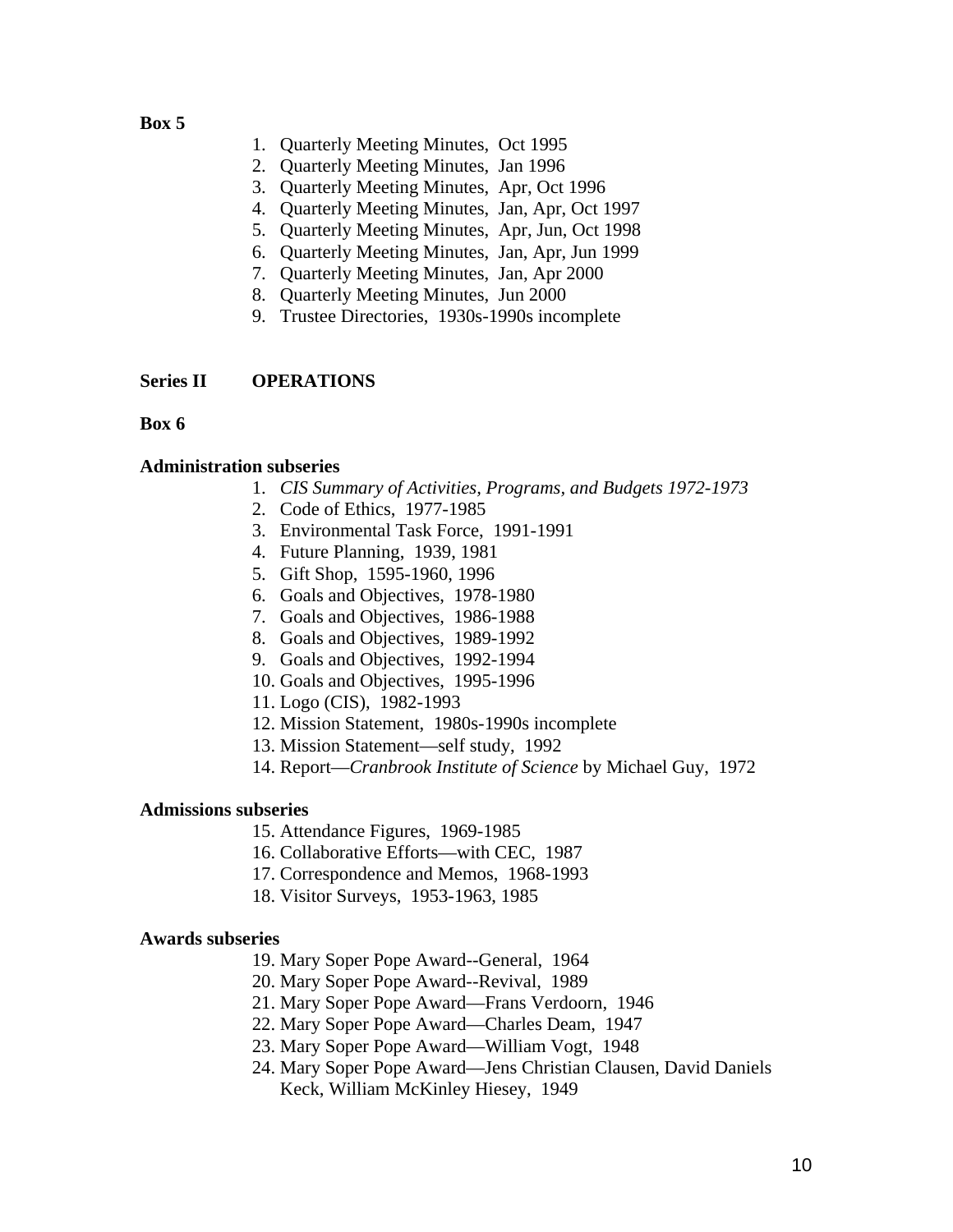- 25. Mary Soper Pope Award—Martin Cardenas, 1951
- 26. Mary Soper Pope Award—Emma Lucy Braun, 1952
- 27. Mary Soper Pope Award—Irving Widmer Bailey, 1954
- 28. Mary Soper Pope Award—Kenneth Neatby, 1959
- 29. Mary Soper Pope Award—Edmund H. Fulling, 1962
- 30. Mary Soper Pope Award—Edgar T. Wheery, 1964
- 31. Mary Soper Pope Award—Hally Jolivette Sax and Karl Sax, 1966
	- 32. Mary Soper Pope Award—Stanley A. Cain, 1969
	- 33. Mary Soper Pope Award—William Campbell Steere, 1970
	- 34. President's Award for Excellence—Kathleen Roth, 1990

#### **Budget/Finance subseries**

- 35. Appraisal—Manufacturers' Appraisal Company, 1952
- 36. Appraisal—CIS Art Collection, 1978
- 37. Appraisal—Upkeep Report, 1955
- 38. Appraisal—Upkeep Report, 1956
- 39. Appraisal—Upkeep Report, 1957
- 40. Appraisal—Upkeep Report, 1958
- 41. Appraisal—Upkeep Report, 1959
- 42. Budgetary Distribution Account Numbers, 1960s, 1973-1974
- 43. Financial Statements, 1930
- 44. Financial Statements, 1931-1932
- 45. Financial Statements, 1932-1933
- 46. Financial Statements, 1933-1934
- 47. Financial Statements, 1934-1935
- 48. Financial Statements, 1935-1936
- 49. Financial Statements, 1936-1937
- 50. Financial Statements, 1937-1938
- 51. Financial Statements, 1938-1939
- 52. Financial Statements, 1939-1940
- 53. Financial Statements, 1940-1941
- 54. Financial Statements, 1941-1942
- 55. Financial Statements, 1944
- 56. Financial Statements, 1945-1946
- 57. Financial Statements—Condensed, 1939-1946
- 58. Financial Statements, 1946-1947
- 59. Financial Statements, 1947-1948
- 60. Financial Statements, 1948-1949
- 61. Financial Statements, 1952-1953
- 62. Financial Statements, 1953-1954
- 63. Financial Statements, 1956-1957
- 64. Financial Statements, 1957-1958
- 65. Financial Statements, 1958-1959
- 66. Financial Statements, 1960
- 67. Financial Statements, 1961-1962
- 68. Financial Statements, 1963-1964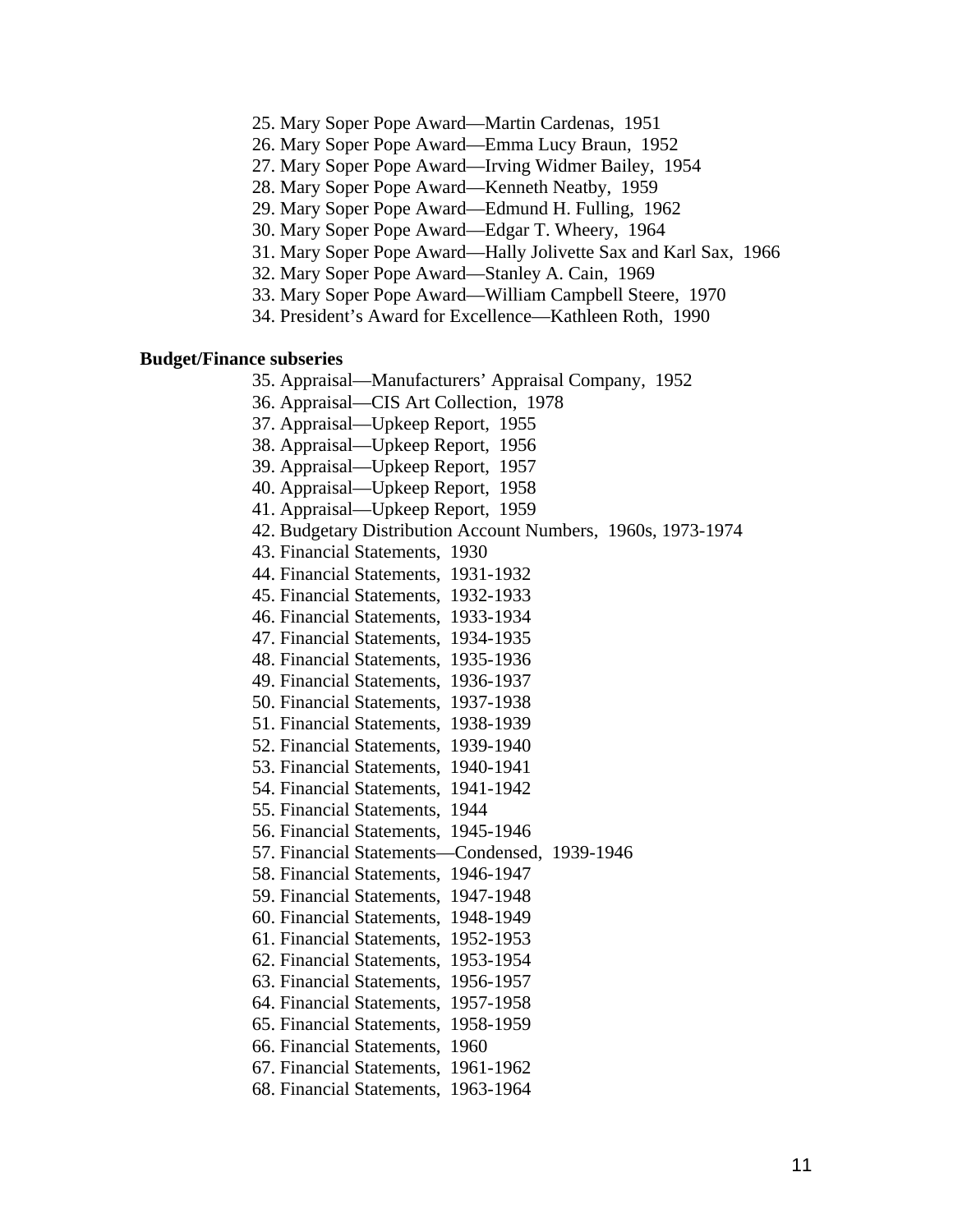- 69. Financial Statements, 1964-1965
- 70. Financial Statements, 1965-1966
- 71. Financial Statements, 1966-1967
- 72. Financial Statements, 1967-1968
- 73. Financial Statements, 1968-1969
- 74. Financial Statements, 1969-1970
- 75. Financial Statements, 1971-1972
- 76. First Level Appropriation, 1979, 1985
- 77. First Level Appropriation—*Report on the First Level Appropriation*, July 13, 1985
- 78. *Five year Financial and Programmatic Projections*, August 1, 1985
- 79. Insurance, 1937, 1951-1979
- 80. Insurance, 1980-1993
- 81. National Bank of Detroit—Trust Accounts, 1957-1960

### **Box 7**

#### **Community Relations subseries**

- 1. Clubs—Michigan Botanical Club, 1948-1952
- 2. Clubs—Michigan Wildflower Association, 1941-1942
- 3. Clubs—Oakland Audubon Society, 1973
- 4. Clubs—Sigma Xi, 1975-1990
- 5. Events, 1982-1984
- 6. Events—Autumn Fest, 1984
- 7. Events—CIS 10<sup>th</sup> Anniversary Celebration, 1940
- 8. Events—Danish Dinner, 1961
- 9. Events—Fun Run, 1982-1991
- 10. Events—Maple Syrup Festival, 1978-1989
- 11. Events—Robert R. McMath Planetarium Dedication, 1955
- 12. Events—Robert T. Hatt's Retirement Dinner, May 5, 1967
- 13. Events—Smithsonian at Cranbrook, 1976-1977
- 14. Events—Step Out for Science, 1992
- 15. Fundraising, 1962-1982
- 16. Fundraising, 1988-1996
- 17. Fundraising—Brochures, misc., n.d., 1960s-1990s
- 18. Fundraising—Development Report, 1984-1985
- 19. Fundraising—Lasers and Ice, 1988-1989
- 20. Fundraising—Lighter Than Air, 1977, 1979
- 21. Fundraising—Orchids and Ice, 1990-1991
- 22. Fundraising—Rainbows and Ice, 1992-1993
- 23. Fundraising—Silver and Ice, 1988
- 24. Fundraising—Stars and Ice, 1991-1992
- 25. Fundraising—Treasures and Ice, 1989-1990
- 26. Fundraising—Winterscape, 1983-1984
- 27. Membership, 1938-1959
- 28. Membership, 1965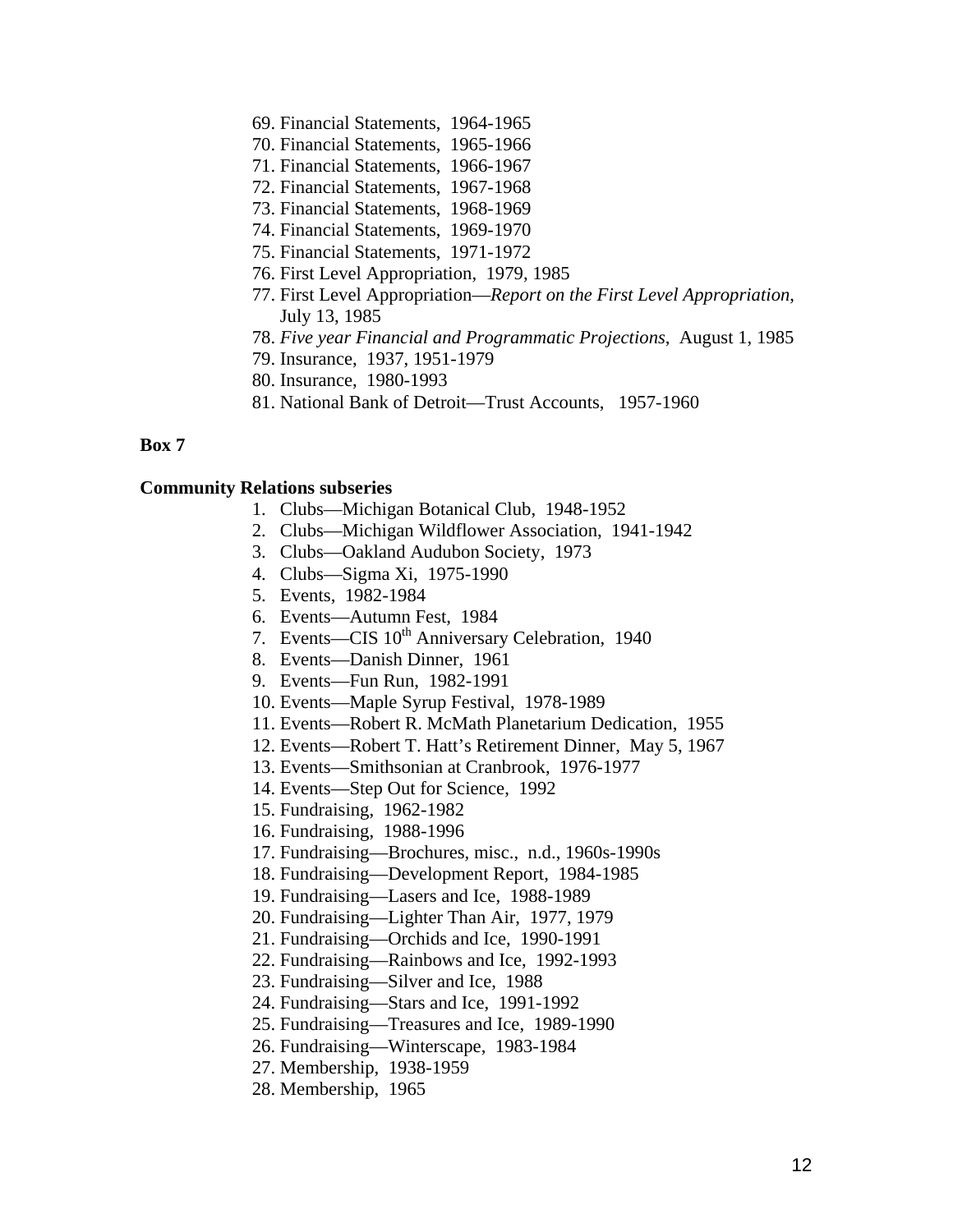- 29. Membership, 1993-1996
- 30. Parents Advisory Council, 1994-1996

#### **Maintenance subseries**

- 31. Air Conditioning—William E. Kapp, architect, 1957-1962
- 32. Air Conditioning—Skillman Wing—contracts & specs, 1961
- 33. Air Conditioning—Norman S. Suter & Co., 1961-1965, 1968
- 34. Boiler, 1978
- 35. Building Footage, 1955, 1961, 1965
- 36. Construction—Correspondence, 1958-1962
- 37. Construction—Skillman Wing, 1961-1962
- 38. Construction—Skillman Wing, 1963-1964
- 39. Equipment—Computers, 1987
- 40. Equipment—Expenditures and Forecasts, 1936-1937
- 41. Equipment—Inventory, 1967
- 42. Equipment—Lease from Space/Defense Corp., 1962-1964, 1968- 1971
- 43. Floor Plans, undated
- 44. General, 1974-1983
- 45. General, 1984-1992
- 46. Handicap Access, 1983-1992
- 47. Health Hazards, 1964-1965
- 48. HVAC, 1967-1978
- 49. Nagey Courtyard—Correspondence, 1978-1979
- 50. Nagey Courtyard—Drawings, Contracts, Bids, 1978
- 51. Painting, 1979-1980
- 52. Parking/Traffic, 1983-1984
- 53. Parking/Traffic, 1985
- 54. Parking/Traffic, 1987-1990
- 55. Reflecting Pool—"Milles Pond" fish, 1979-1980
- 56. Roofing, 1976-1980
- 57. Security, 1972, 1977-1992
- 58. Security—File removed, restricted material
- 59. Security—File removed, restricted material
- 60. Security—Japanese Art Theft, 1984-1985
- 61. Security—*A Review of Security Problems at Cranbrook Institute of Science*, 12-14-1968
- 62. Storage Space Proposal, 1987
- 63. TV Antenna/Satellite Proposal, 1976

- 1. Ultraviolet Light—Effects on Museum, 1963-1964
- 2. Ultilities, 1963
- 3. Utilities, 1973-1975
- 4. Vehicles—Correspondence, 1985-1986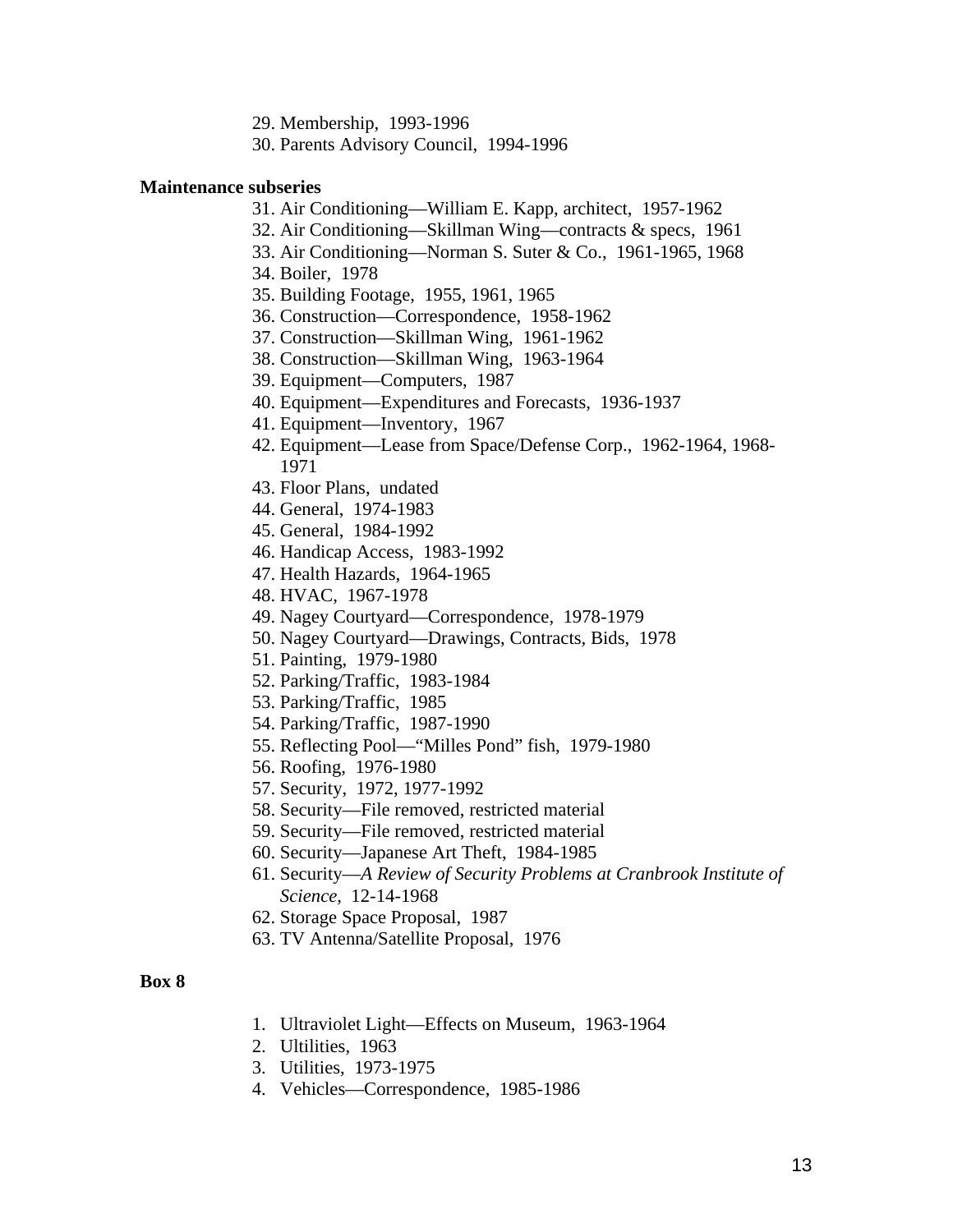5. Vehicles—Purchase and Sales, 1972-1986

#### **Personnel subseries**

- 6. File removed, restricted material
- 7. Department Head Meeting Minutes, Feb 1984-Jun 1984
- 8. Department Head Meeting Minutes, Jul 1984-Dec 1984
- 9. Department Head Meeting Minutes, Jan 1985-Jun 1985
- 10. Department Head Meeting Minutes, Jul 1985-Dec 1985
- 11. Department Head Meeting Minutes, 1986
- 12. Department Head Retreats, 1982
- 13. Department Head Retreats, 1985
- 14. File removed from collection. Keep number as place-holder.
- 15. Education Committee Meeting Minutes, 1996-1997
- 16. Ethics and Conduct Code, 20 May 1985
- 17. Executive Committee Meeting Minutes, 1996-1997
- 18. Honorary Appointments, 1985
- 19. Job Descriptions, 1973
- 20. Library Committee Meeting Minutes, 1996
- 21. New Institute Committee Meeting Minutes, 1996-1997
- 22. Organizational Charts, 1960s-1990s various years
- 23. Staff Lists, 1963, 1972, 1975, 1995
- 24. Staff Meeting Minutes, 1981-1982, 1996
- 25. Volunteers/Docents, n.d., 1979-1991
- 26. Volunteers/Docents—Newsletter, 1979-1992 sporatic

#### **Properties subseries**

- 27. *contents relocated to 15:55A*
- 28. Apple Island, 1965-1991
- 29. Beresford property (411 Lone Pine Rd), 1985-1989, 1995
- 30. Edwards property (Oxford,MI), 1973-1974
- 31. Grace H. Flood Nature Chalet, 1974-1975
- 32. Grace H. Flood Nature Chalet, 1976
- 33. Flood Estate Trust, 1982-1983
- 34. Beresford Farm (Metamora, MI), 1981-1983, 1988-1989
- 35. Beresford Farm—Appraisal, 1989
- 36. Beresford Farm—Hebert, James, 1983-1986
- 37. Beresford Farm—Spanger, James and Patricia, 1982-1989
- 38. Schjolin Property (127 Stoneybrook Lane), 1982-1997
- 39. Ward Property (Orchard Lake), 1969-1972
- 40. Ward Property (Orchard Lake), 1976-1985
- 41. Ward Property (Orchard Lake), 1988-1990
- 42. Ward Property (Orchard Lake), 1991-1992
- 43. Ward Property (Orchard Lake)—Outside Proposals, 1988-1990

#### **Publications subseries**

44. Catalogs and Publication Lists, various dates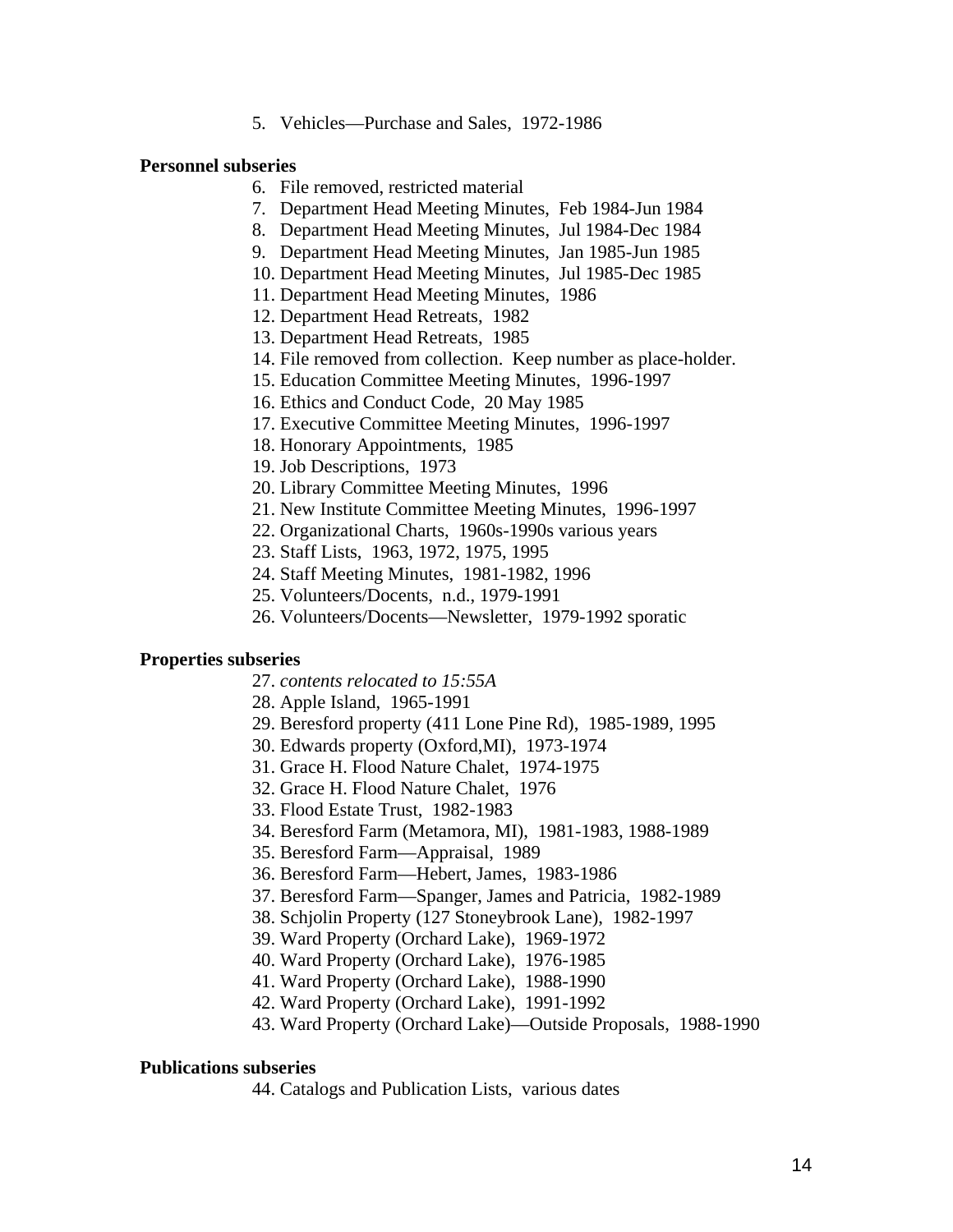- 45. History of Publications Dept., 1952, 1982
- 46. Instructions to Authors, 1938-1939
- 47. Meeting Minutes, 1984-1993 (not complete)
- 48. Quarterly Reports, 1983-1988

### **Series III EXHIBITS**

- **Box 9**
- 1. Academy of Art (loans from), 1955-1956, 1962-1966
- 2. AIDS, 1993-1994
- 3. All Things Beautiful: The Japanese Tradition, 1984
- 4. Ancient Egypt and the Tomb of Tutankahamen, 1973
- 5. Animals as Architects, 1995
- 6. Audubon Prints, 1982-1993
- 7. Basketry of the North American Indians, 1941
- 8. Bicentennial Exhibits, 1973-1976
- 9. Brochures & Announcements, undated, various years
- 10. Changing Earth, 1988-1990
- 11. Collection Connection, 1989-1990
- 12. Dinosaurs! Dinosaurs!, 1987
- 13. Discovery Room, 1983-1985
- 14. Earth Quest, 1995-1996
- 15. Earth Resources Technology Satellite (ERTS), 1974
- 16. Earth Science (modernization of existing exhibit), 1977
- 17. Earth's Treasures, 1988-1990
- 18. Eskimo Exhibit, 1941
- 19. Exhibit Planning—Budget, 1988-1989
- 20. Exhibit Planning—Collection Planning, 1954-1991
- 21. Exhibit Planning—Exhibit Development Team (EDT), 1987-1988
- 22. Exhibit Planning—Exhibit Development Team Extension Committee (EDTEC), 1988
- 23. Exhibit Planning—Exhibit Development Team Meeting Minutes, 1987
- 24. Exhibit Planning—Exhibit Development Team Meeting Minutes, 1988
- 25. Exhibit Planning—Exhibit Evaluation, 1989-1990
- 26. Exhibit Planning—Existing Exhibit Analysis, 1987
- 27. Exhibit Planning—Exploratorium, 1980
- 28. Exhibit Planning—Focus Groups, 1989-1990
- 29. Exhibit Planning—Gerard Hilferty & Associates (GHA), 1988-1992
- 30. Exhibit Planning—Goals and Objectives, 1987, 1989
- 31. Exhibit Planning—Guidelines, 1989
- 32. Exhibit Planning—Master Plan, 1988-1989
- 33. Exhibit Planning—Schedule, 1993-1994
- 34. Exhibit Planning—Schematics Design Phase, 1989-1990
- 35. Exhibit Planning—Work Groups, c. 1990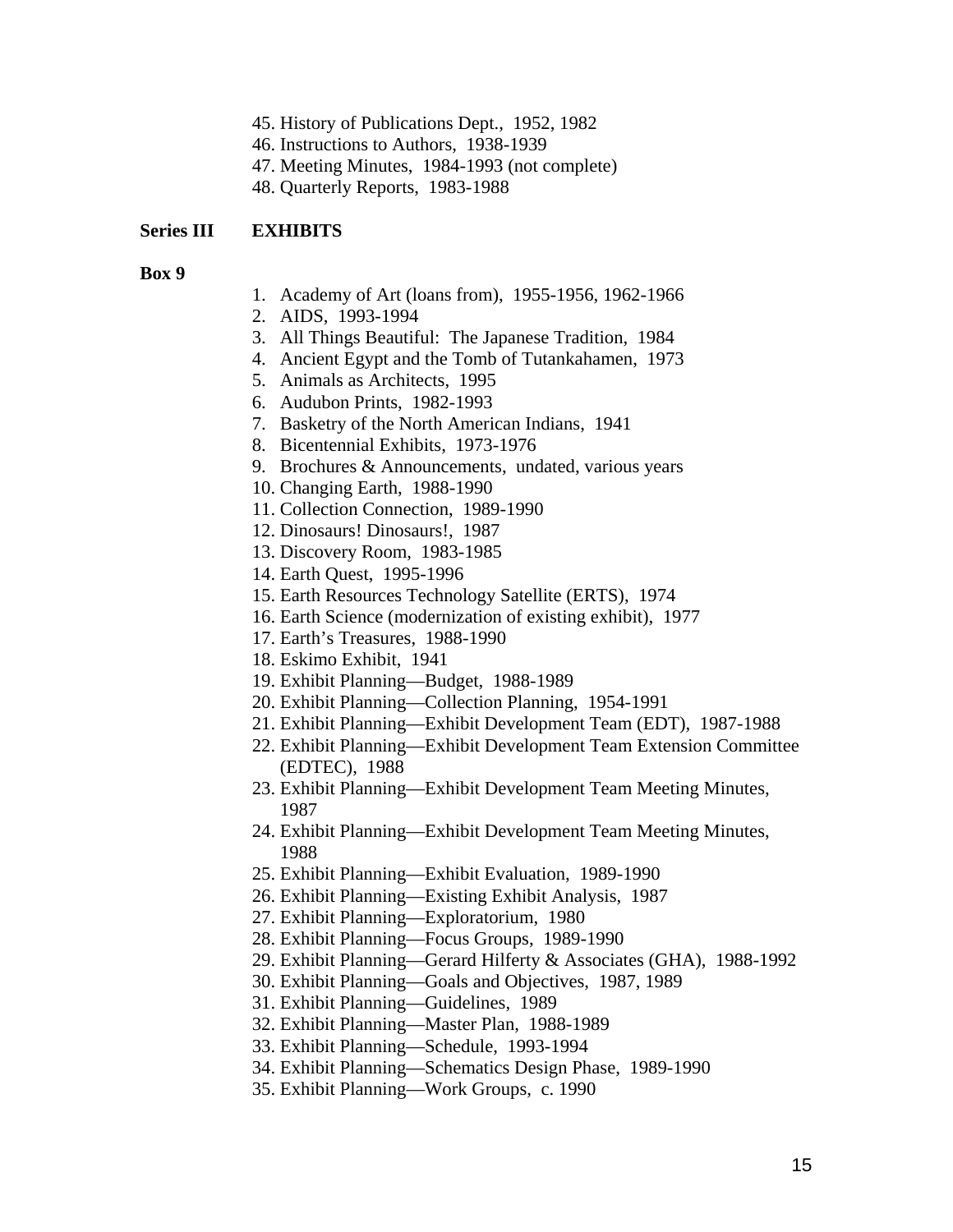36. Exhibit Planning and Preservation, n.d., 1930-1967

37. Exploring the Universe, 1988-1990

38. Foucault Pendulum, n.d., 1983

39. *Guide to the Exhibits*, 1<sup>st</sup> ed., 1940

40. *Guide to the Exhibits*, 2nd ed., 1941

41. *Guide to the Exhibits*, 3rd ed., 1945

42. *Guide to the Exhibits*, 4<sup>th</sup> ed., 1947

43. *Guide to the Exhibits*, 5th ed., 1951

44. *Guide to the Exhibits*,  $6^{\text{th}}$  ed., 1956

45. *Guide to the Exhibits*, 7<sup>th</sup> ed., 1960

46. Hall of Light and Color, 1979-1980

47. Halley's Comet, 1985-1986

48. Hardware of Mathematics, 1962-1964

49. Human Experience, 1988-1990

50. Inua: Spirit World of the Bering Sea Eskimo, 1984-1985

51. It's All in Your Head, 1995

52. Lasera, 1979-1982

53. Lasera, 1983-1992

54. Living World, 1988-1990

55. Masks: Occult and Utilitarian, 1940

56. Masters of the Night, 1993

57. Mathematics Emporium, 1965-1980

58. Michigan Sesquicentennial, 1986

59. Mineral Hall, 1974-1975, 1993

60. Nature Orientation Center (Dedication), 1968

61. Observatory, 1970-1985

61A. Out of This World, n.d.

62. Physics Hall, n.d., 1962-1984

63. Physics Hall—Cohen Study, 1979

64. Physics Hall—Exhibit Surveys, 1974, 1984

65. *A Pictoral Book of Exhibits*, c. 1960s

66. Planetarium, n.d., 1955-1988, 1998

67. San Diego Museum of Natural History, 1987

68. Science Theater, 1989-1990

69. Shape of Mathematics, 1964-1966

70. Shell Collection, 1957, 1988-1991

71. Solar Energy, 1975

72. Speakeasy: Communicating in the '80s, 1982

73. Spiders!, 1994-1995

#### **Box 10**

1. Spiders! script (from the National Museum of Natural History), 1994

2. Sport, 1993-1994

3. Stories in Hair and Fur, 1949

- 4. Structures, 1993
- 5. Surface of the Sun, n.d.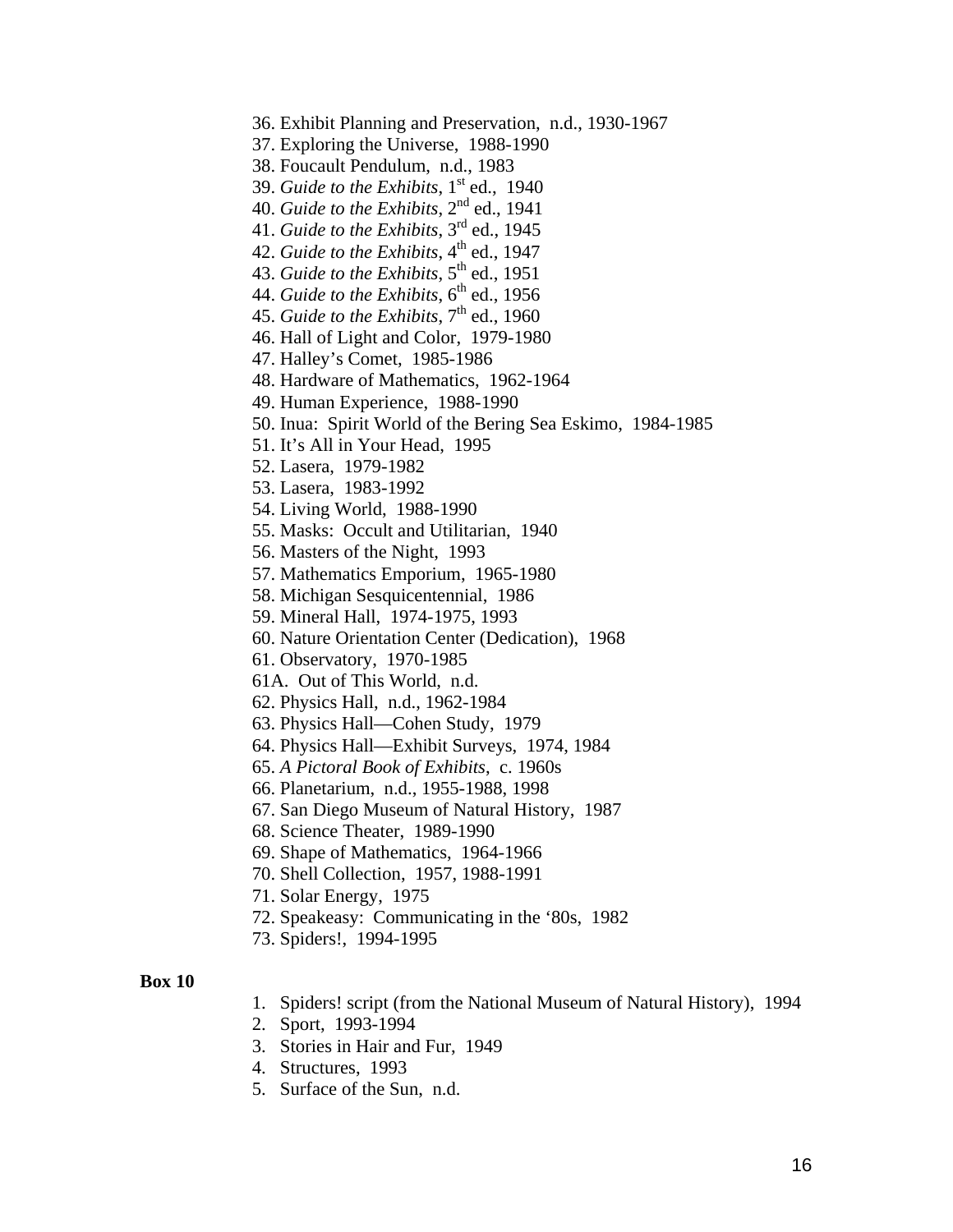- 6. Traveling Exhibits, 1941, 1950s-1976
- 7. 20<sup>th</sup> Century Dinosaurs, 1982
- 8. Up With Science, n.d.
- 9. Wankel Engine, 1973
- 10. Water Wonders, 1995
- 11. Waterworks, 1988-1990
- 12. Weather, 1993-1994
- 13. Whales, 1983
- 13A. What in the World….?, n.d.
- 14. What Makes Music?, 1995-1996

### **Series IV EDUCATION**

- 15. Brochures and Class Listings, n.d., 1933-1979
- 16. Brochures and Class Listings, 1980-1996
- 17. Brochures and Class Listings *At the Museum*, 1980s
- 18. Computers, 1979-1982
- 19. Craft Books, 1927, 1944
- 20. Cranbrook on the Go Program, 1982, c.1990s
- 21. Department of Education Program Review, 1987
- 22. Distance Learning, 1993
- 23. Earth Day, 1989-1990
- 24. Edu-Mentor Program, 1991-1992
- 25. Education Staff Correspondence, 1970s-1980s
- 26. Elementary School Programs, n.d., 1970-1984
- 27. Experimental Projects for Women and Girls Program, 1994
- 28. Fee Schedules, 1982
- 29. Field Trips, n.d., 1970-1985
- 30. Field Trips, 1989-1992
- 31. Funding—Edison Foundation, 1973-1974
- 32. Funding—General Electric Foundation/ASTC, 1985-1986
- 33. Funding—Howard Hughes Medical Institute, 1992
- 34. Funding—Kellogg Foundation, 1981-1987
- 35. Funding—Kellogg Foundation, 1988-1990
- 36. Funding—Knight Foundation, 1983-1989
- 37. Funding—Lyon Foundation, 1987-1990
- 38. Funding—Miscellaeous, 1980s-1990s
- 39. Funding—Skillman Foundation, 1984-1989
- 40. Funding—Skillman Foundation, 1989-1992
- 41. Funding—Skillman Foundation, 1995-1996
- 42. Games and Quizzes, c.1950s, 1952
- 43. Goals and Objectives, 1987
- 44. Hearing and Visually Impared Program, 1984, 1989
- 45. High School Interns, 1987
- 46. Horizons Upward Bound Science and Math Center, 1992, 1994
- 47. Lake Superior State College, 1987-1988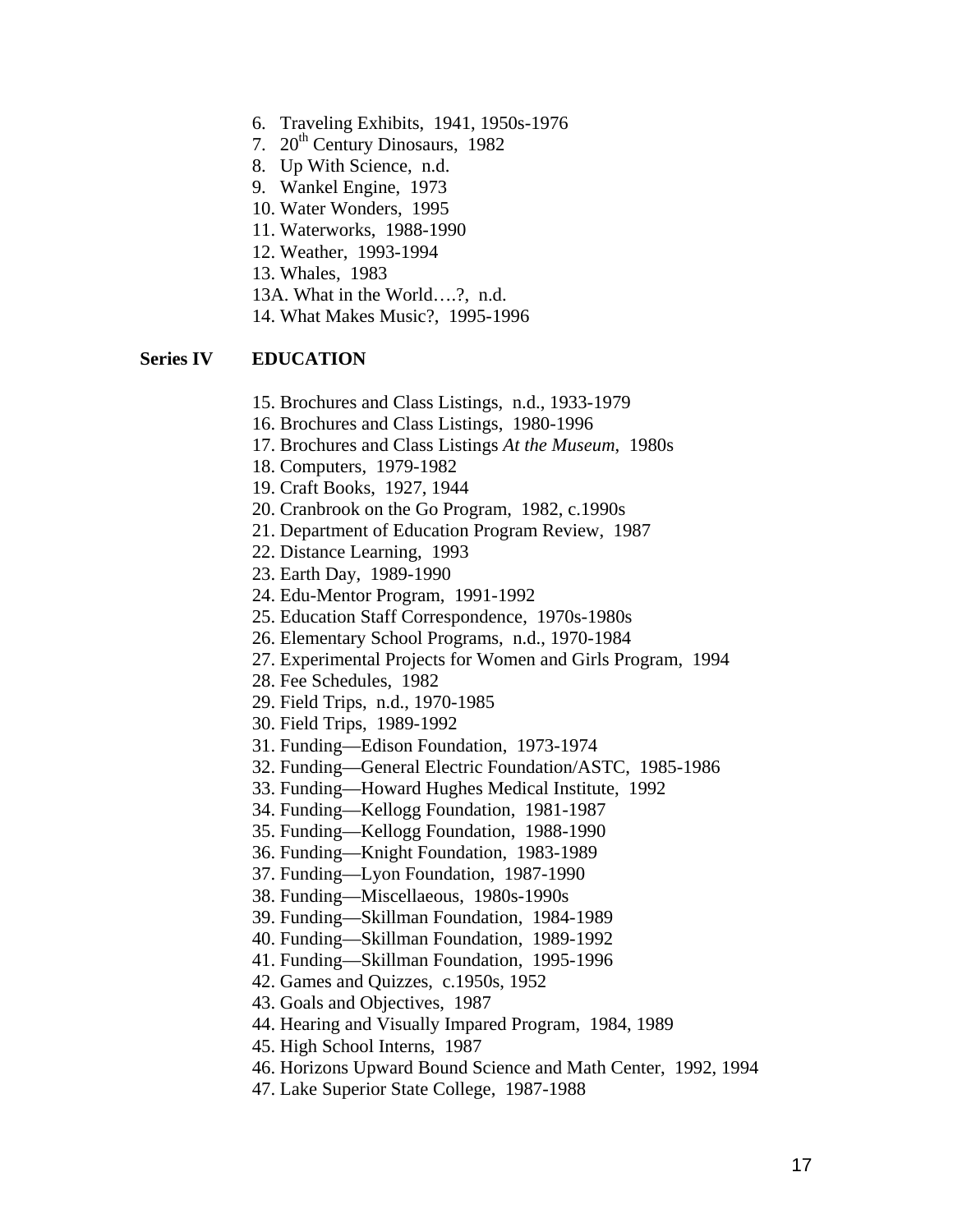```
48. Lawrence Technological University, 1996 
49. Lectures—Searching for Dinosaur DNA, 1993 
50. Michigan Education Seminars, 1984 
51. Michigan Science Museum Collaborative, 1983-1986 
52. Michigan Science Museum Collaborative, 1987 
53. Michigan Science Museum Collaborative, 1988 
54. Michigan Science Museum Collaborative, 1989 
55. Michigan Science Museum Collaborative, 1990-1992 
56. Michigan State University, 1983-1987, 1991 
57. Michigan Wildlife Art Awards, 1975, 1983, 1987, 1988 
58. National Science and Technology Week, 1981 
59. Nature Center, n.d., 1972-1987 
60. Newsletters, 1994 
61. Oakland Community College, n.d. 
62. Oakland County, MI Public Schools, 1983-1991 
63. Oakland University, 1973-1974 
64. Photography Class, 1984 
65. Physics Classes, n.d. 
66. Physics Olympics, 1982 
67. Pontiac Area Urban League, 1988-1992 
68. Pontiac, MI Public School System, 1985 
69. Preschool Programs, 1988 
70. Rediscovering Our Great Lakes Program, 1975-1976 
71. School Visits, n.d., various 1950s-1980s 
72. Science 4 Program, c.1984 
73. Science Club, n.d., 1969-1973, 1980 
74. Science Explorer Camp, 1980s 
75. Science Hands-On!, c.mid-1990s 
76. Science is Everywhere Program, 1996 
77. Science Museum (television show), 1964 
78. Senior Citizens, 1988-1991 
78A. Starlab, 1987 
79. Summer Science Camp, 1979-1981 
80. Sunday Brunch Lecture Series, 1994-1996 
81. Teacher Training Proposal, 1973 
82. Uni-Science Program, 1994-1995 
83. University Collaborative, 1990-1991 
84. University of Michigan, 1986-1988 
85. Up With Science Program, 1982 
86. Your Heritage House, n.d., 1974-1976 
87. Youth Alive Program, 1995-1997
```
### **Series V RESEARCH**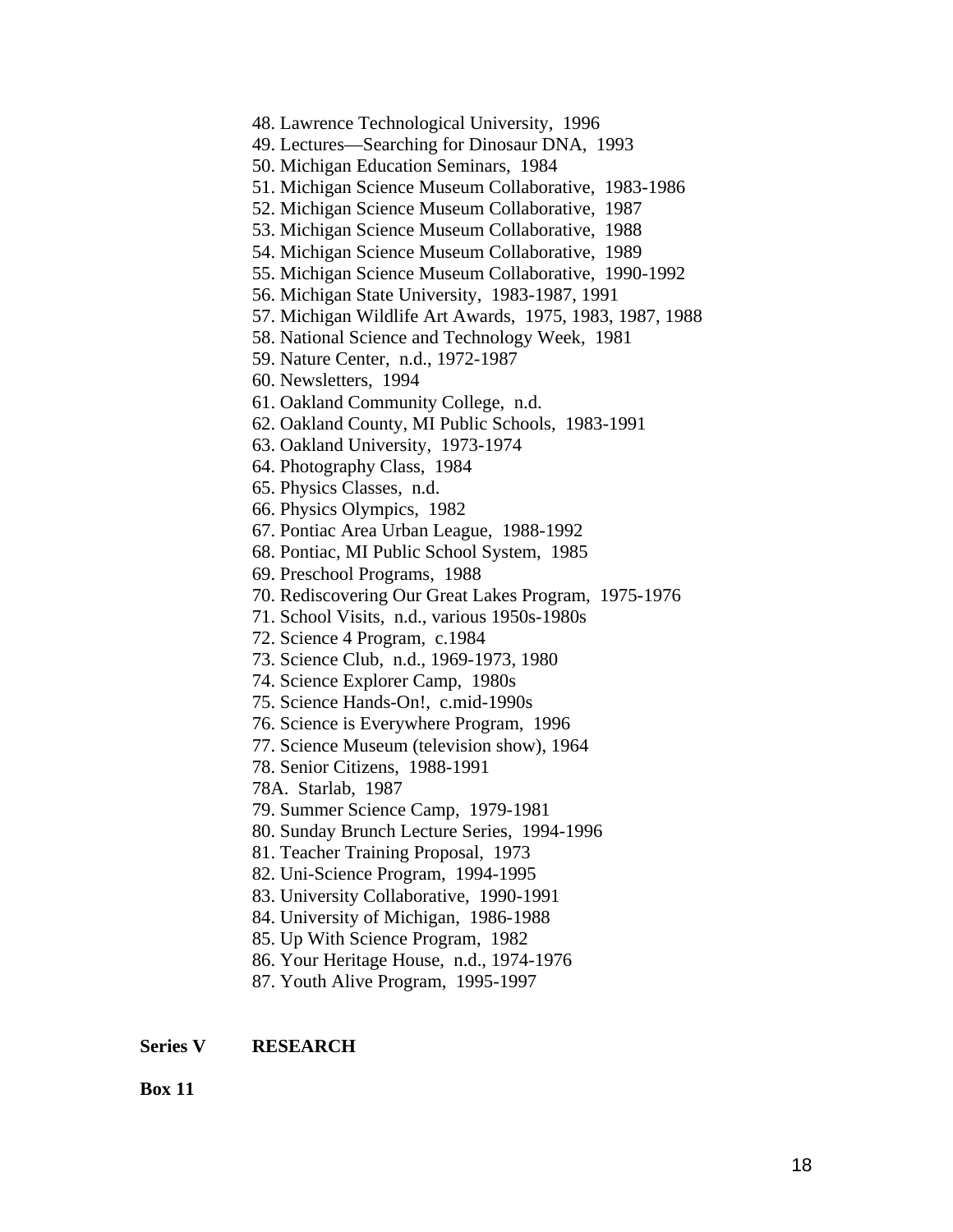### **Arboretum Development Subseries**

- 1. Cranbrook Landscape Survey/Preservation, 1968-1972
- 2. Cranbrook Gardens/Arboretum Development Planning Conference, Transcripts, 1981
- 3. Cranbrook Gardens/Arboretum Development Planning Conference, 1981-1983
- 4. Cranbrook Living Arboretum (Beresford Center) Proposal, 1982

#### **Divisions Subseries**

- 5. Research Summaries, 1930-1980
- 6. Anthropology, Indian Earthwork Survey, 1984-1987
- 7. Anthropology, Research Associates, Zurel, Richard, 1984-1992
- 8. Anthropology, Research Reports, 1962-1984
- 9. Botany, Bruce Peninsula (Ontario), 1949
- 10. Botany, Cain, Stanley, Published Works, 1938-1949
- 11. Botany, Cain, Stanley, Macatawa Dunes Survey, 1948
- 12. Botany, Cain, Stanley, Papers, *An Ecologist's View of the Population-Natural Resources Problem*, 1949
- 13. Botany, Cain, Stanley, Papers, *Natural Resources and Population Pressures*, 1949
- 14. Botany, Leelanau County Flora, 1947-1987
- 15. Botany, Origination Papers, 1939
- 16. Botany, Research Associates, Bailey, Karl, 1937-1975
- 17. Botany, Research Associates, Churchill, John, 1973
- 18. Botany, Research Associates, Thompson, Paul, 1982-1991
- 19. Botany, Research Reports, 1959-1990
- 20. Botany, Thompson, Paul 1959-1994
- 21. Botany, Thompson, Paul, Beech Maple Plot Survey, n.d.
- 22. Botany, Wells, James, Fly Ash Project (Detroit Edison), 1985-1986
- 23. Botany, Wells, James, Michigan Islands Botanical Research, 1987
- 24. Botany, Wells, James, Michigan Sand Dunes, 1982-1985
- 25. Botany, Wells, James, NIH Proposal, Biosystematic Studies and Protein Enrichment Investigations in Polymnia sonchifolia (Compositae), 1969
- 26. Botany, Wells, James, Schjolin Plant Conservation Garden, 1985
- 27. Director, Research Reports, 1961
- 28. Director, West, Robert, Kathmandu (Nepal), 1987
- 29. Director, West, Robert, Kathmandu (Nepal), 1988
- 30. Director, West, Robert, Published Works, 1970-1974
- 31. Director, West, Robert, Published Works, 1976
- 32. Director, West, Robert, Published Works, 1977-1978
- 33. Director, West, Robert, Published Works, 1979
- 34. Director, West, Robert, Published Works, 1980
- 35. Director, West, Robert, Published Works, 1981
- 36. Director, West, Robert, Published Works, 1983
- 37. Director, West, Robert, Published Works, 1985-1986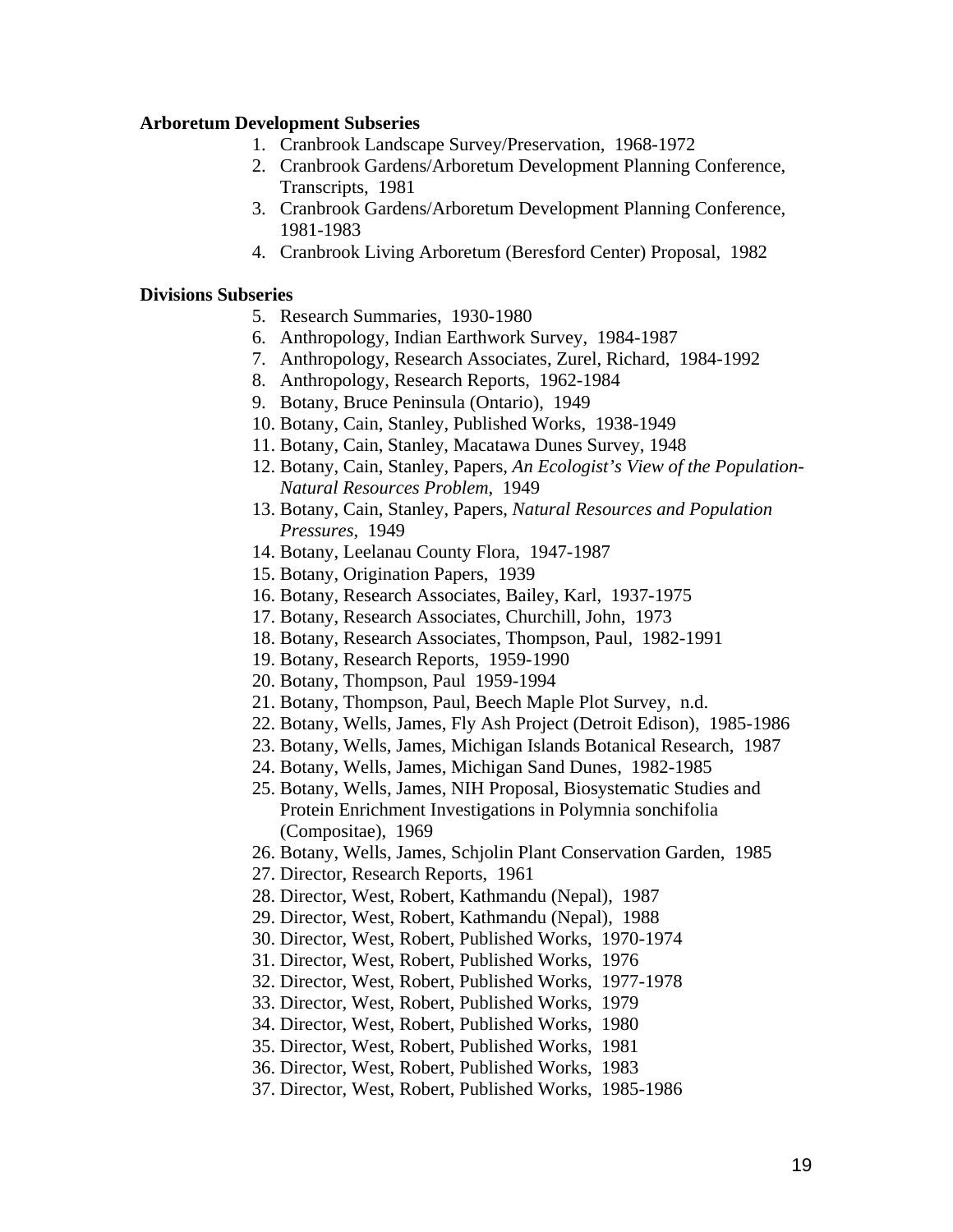- 38. Director, West, Robert, Published Works, Chitarwata Series, Correspondence, 1987
- 39. Director, West, Robert, Published Works, Chitarwata Series, Correspondence, 1988
- 40. Director, West, Robert, Published Works, Chitarwata Series, Correspondence, 1989
- 41. Director, West, Robert, Published Works, Chitarwata Series, Correspondence, 1990
- 42. Director, West, Robert, Published Works, Chitarwata Series, Correspondence, 1991
- 43. Director, West, Robert, Published Works, Chitarwata Series, 1991
- 44. Director, West, Robert, Published Works, Conference Proceedings, Abstracts and Book Reviews, 1970-1991
- 45. Director, West, Robert, Published Works, *Endangered and Orphaned Natural History and Anthropology Collections in the United States and Canada*, Correspondence, 1987
- 46. Director, West, Robert, Published Works, *Endangered and Orphaned Natural History and Anthropology Collections in the United States and Canada*, Correspondence, 1988
- 47. Director, West, Robert, Published Works, *Endangered and Orphaned Natural History and Anthropology Collections in the United States and Canada*, 1988
- 48. Director, West, Robert, Published Works, *Miocene Vertebrates from the Siwalik Group, Western Nepal*, Correspondence, 1989-1991
- 49. Director, West, Robert, Published Works, *Miocene Vertebrates from the Siwalik Group, Western Nepal*, Correspondence, 1991
- 50. Director, West, Robert, Published Works, *Paramys Wyomingensis, a Small Rodent from the Middle Eocene of Wyoming*, 1969
- 51. Director, West, Robert, Published Works, *Vertebrate Paleontology of the Green River Basin, Wyoming, 1840-1910*, Correspondence, 1988- 1990
- 52. Director, West, Robert, Published Works, *Vertebrate Paleontology of the Green River Basin, Wyoming, 1840-1910*, 1990
- 53. Director, West, Robert, Published Works, *State Regulation of Geological, Paleontological, and Archaeological Collecting*, Correspondence, 1989
- 54. Director, West, Robert, Published Works, *State Regulation of Geological, Paleontological, and Archaeological Collecting*, 1989
- 55. Director, West, Robert, Published Works, *State Regulation of Geological, Paleontological, and Archaeological Collecting*, Correspondence, 1990
- 56. Director, West, Robert, Published Works, *State Regulation of Geological, Paleontological, and Archaeological Collecting*, Correspondence, 1991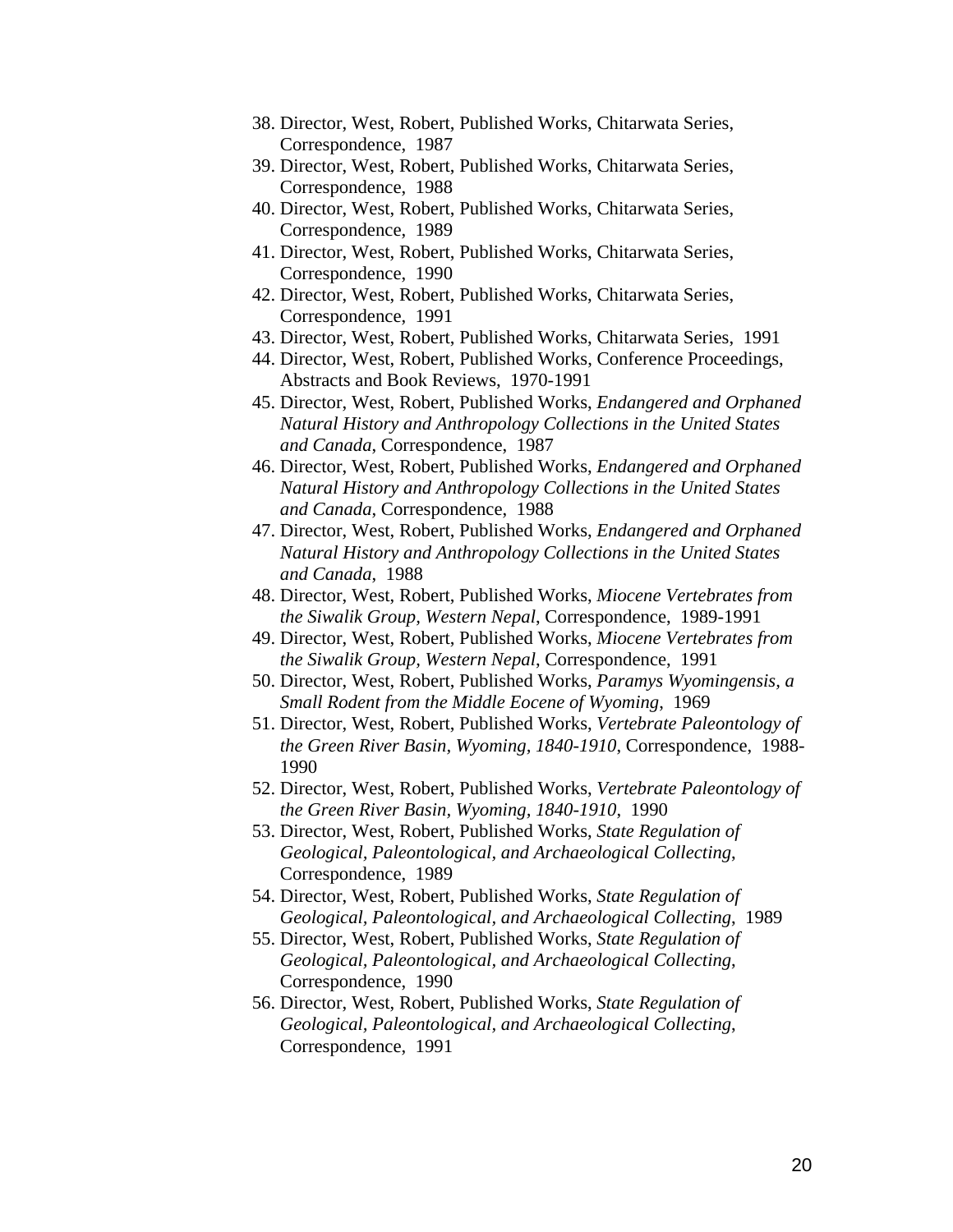- 57. Director, West, Robert, Published Works, *State Regulation of Geological, Paleontological, and Archaeological Collecting*  (Updated), 1991
- 58. Director, West, Robert, Society or Vertebrate Paleontology,  $47<sup>th</sup>$ Annual Meeting, 1987
- 59. Director, West, Robert, Society or Vertebrate Paleontology, Government Liaison Committee, 1987-1989
- 60. Director, West, Robert, Society or Vertebrate Paleontology, Government Liaison Committee, 1990-1991
- 61. Director, West, Robert, Society or Vertebrate Paleontology, Newsletter Report CIS, 1987-1991
- 62. Geology, Mineralogy and Paleontology, Research Associates, Shoshani, Jaheskel (Hezy), 1989-1992
- 63. Geology, Mineralogy and Paleontology, Shelton Property Excavation, 1983
- 64. Geology, Mineralogy and Paleontology, Shelton Property Excavation, 1984
- 65. Geology, Mineralogy and Paleontology, Shelton Property Excavation, 1984-1985
- 66. Geology, Mineralogy and Paleontology, Shelton Property Excavation, 1986
- 67. Geology, Mineralogy and Paleontology, Shelton Property Excavation, 1987-1989
- 68. Geology, Mineralogy and Paleontology, Summit Place Mall Excavation, 1989
- 69. Zoology, Bird Banding, Permit, 1955-1959
- 70. Zoology, Bird Banding, Research Reports, 1959-1982
- 71. Zoology, Dice, Lee, Public Health Service Research Grant (M2050/M1650), Heredity of Behavior Type in Peromyscus, 1956- 1964
- 72. Zoology, Harding, James, Wood Turtle, 1979-1987
- 73. Zoology, Newcombe, Curtis, Crab Studies, 1949
- 74. Zoology, Research Associates, Dice, Lee, Published Works, *Relation of Fertility to Religious Affiliation and to Church Attendance in Ann Arbor, Michigan 1951-1954*, 1965
- 75. Zoology, Research Associates, Fowler, James, 1962
- 76. Zoology, Research Reports, 1968-1980

### **Box 12**

### **Lake Research Subseries**

### **Inland Lakes Sub-subseries**

- 1. Bacterial Contamination Research Proposal (C-5148), 1973
- 2. Child Lake, Plant Population Data, 1948
- 3. Echo Lake, Plant Population Data, 1948
- 4. ERTS, Eutrophication of Inland Lakes, Proposal, 1971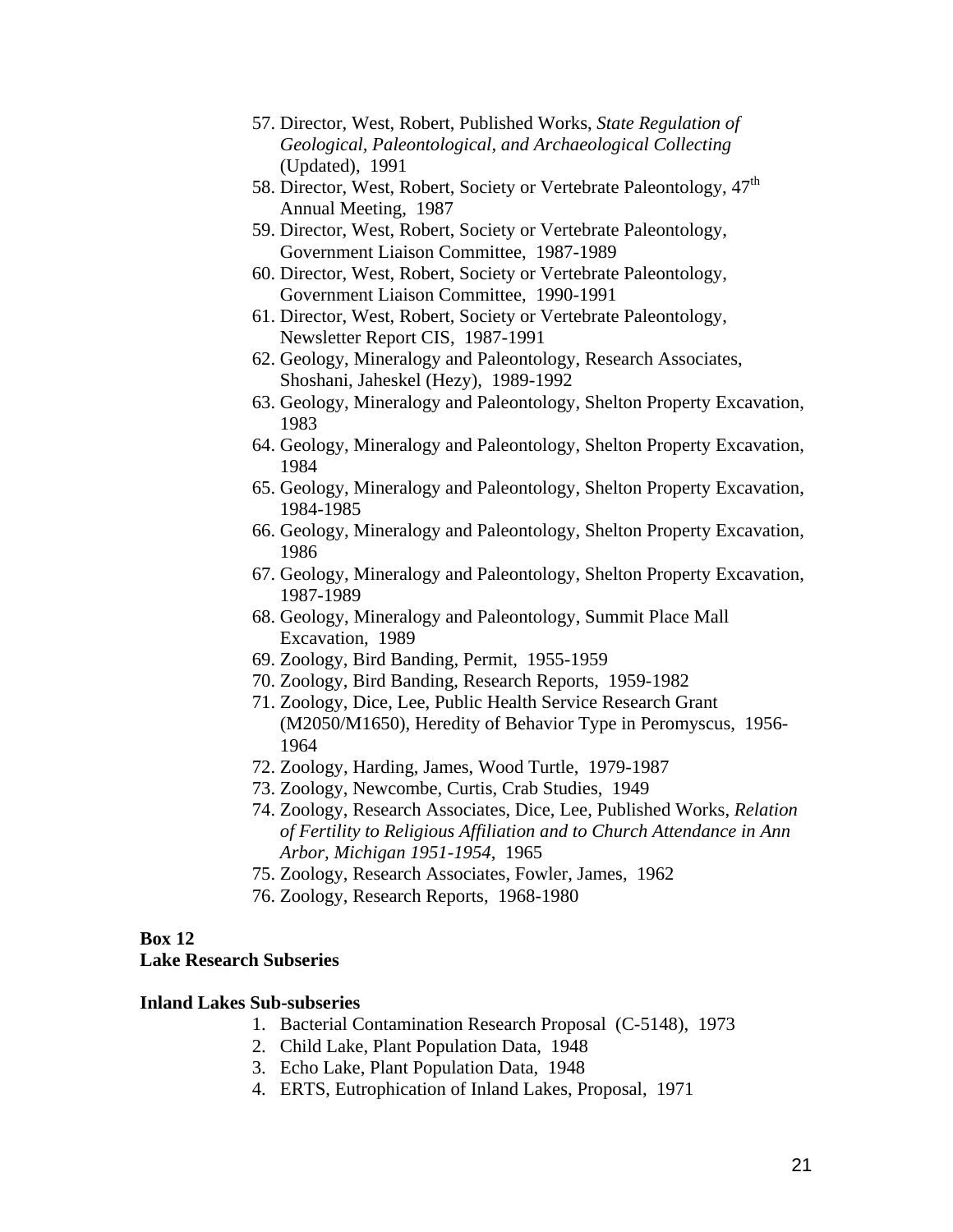- 5. ERTS, Eutrophication of Inland Lakes, Correspondence, 1971-1973
- 6. ERTS, Eutrophication of Inland Lakes, Mapping Report, 1974
- 7. ERTS, Proposal, Ecological Impact Study, 1972
- 8. Heart Lake, Pollen Analytic Study, 1948
- 9. Huron Mountain Lakes, 1973
- 10. Island, Lower Long and Forest Lakes, Fisheries Survey, 1957
- 11. Island, Lower Long and Forest Lakes, Pollution Study, 1967
- 12. Island, Lower Long and Forest Lakes, Pollution Study, 1968
- 13. Island, Lower Long and Forest Lakes, Pollution Study, 1969
- 14. Island, Lower Long and Forest Lakes, Pollution Study, 1970-1971
- 15. Island, Lower Long and Forest Lakes, Leptopel Proposal to Federal Water Quality Administration, 1970
- 16. Island, Lower Long and Forest Lakes, Progress Reports, 1970-1972
- 17. Island, Lower Long and Forest Lakes, Water Quality Final Report I, 1972
- 18. Island, Lower Long and Forest Lakes, Water Quality Final Report II, 1973 (Part 1 of 2)
- 19. Island, Lower Long and Forest Lakes, Water Quality Final Report II, 1973 (Part 2 or 2)
- 20. Kingswood Lake, Vegetation Control, 1947-1953
- 21. Lake Angelus, Pollution Study, 1969
- 22. Lake Angelus, Pollution Study, 1970
- 23. Lake Management Symposium, 1972
- 24. Orange Lake, Vegetation Data, 1948
- 25. Orchard Lake, Vegetation Data, 1948
- 26. Progess Reports, 1946-1949
- 27. Sodon Lake, Chemical Analysis, 1947
- 28. Sodon Lake, Field Notebooks, 1946-1947
- 29. Sodon Lake, Field Notebooks, 1947
- 30. Sodon Lake, Green Sulphur Bacterium, 1947-1950
- 31. Sodon Lake, Light Readings, 1947-1949
- 32. Sodon Lake, Mollusk Reports, 1949
- 33. Sodon Lake, Organic Matter Data, 1947-1949
- 34. Sodon Lake, Oxygen Studies Data, 1947
- 35. Sodon Lake, Ph Data, 1947
- 36. Sodon Lake, Plankton Analysis Data, 1947
- 37. Sodon Lake, Pollen Reports, 1948
- 38. Sodon Lake, Sediment Color Grading Data, 1948
- 39. Sodon Lake, Seeding-on Experiments, 1947
- 40. Sodon Lake, Temperature Data, 1947
- 41. Sodon Lake, Temperature Data, 1948
- 42. Sodon Lake, Temperature Data, 1949
- 43. Sodon Lake, Temperature Reports, 1948
- 44. Sodon Lake, Temperature Reports, 1949
- 45. Sodon Lake, Vegetation Data and Reports, 1947-1948
- 46. Sodon Lake, Water Productivity Reports, 1950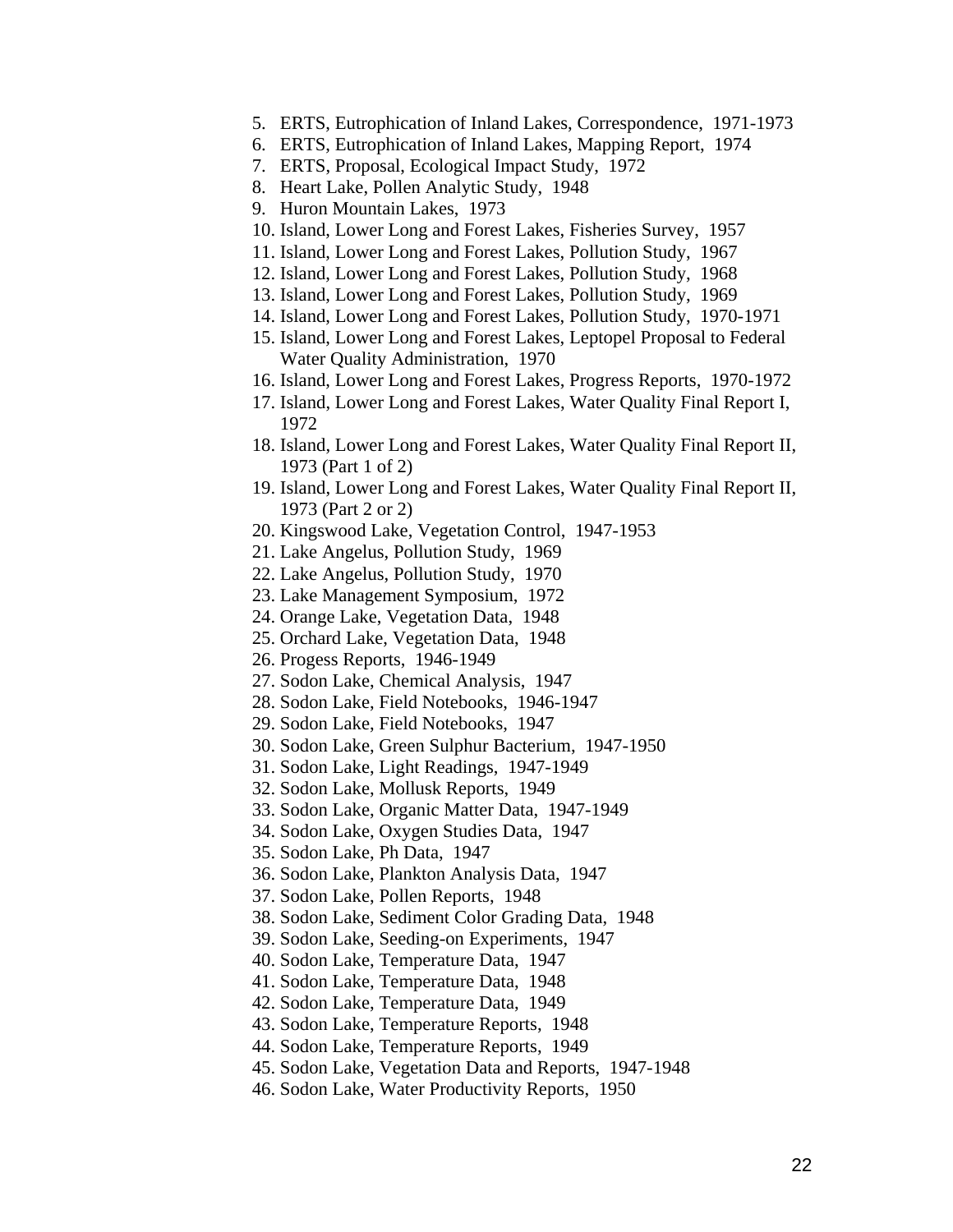- 47. Walnut Lake, Light Reading/Phosphorus Data, 1947
- 48. Walnut Lake, Vegetation Data, 1948
- 49. Wing Lake, Pollution Study, 1969-1970
- 50. Wing Lake, Vegetation Data, 1948

#### **Great Lakes Research Group Sub-subseries**

- 51. EPA Projects, Monroe Harbor (R810232-01), 1982
- 52. EPA Projects, Monroe Harbor (R810232-02), 1982-1983
- 53. EPA Projects, Monroe Harbor (R810232), 1983
- 54. EPA Projects, Monroe Harbor (R810232), 1984
- 55. EPA Projects, Monroe Harbor (R810232-02), 1985-1986
- 56. EPA Projects, Saginaw Bay (R802685-1), 1973
- 57. EPA Projects, Saginaw Bay (R802685-2), 1974-1975
- 58. EPA Projects, Saginaw Bay (R802685), International Joint Commission Report, 1977
- 59. EPA Projects, Saginaw Bay (R802685), 1975-1980

#### **Box 13**

- 1. EPA Projects, Saginaw Bay (R804442-01), 1976-1977
- 2. EPA Projects, Saginaw Bay (R804442-02), 1977-1978
- 3. EPA Projects, Saginaw Bay (R804442-03), 1978-1986
- 4. EPA Projects, Saginaw Bay (R806597), 1979
- 5. EPA Projects, Saginaw Bay (R806597), Feb 1980-Mar 1980
- 6. EPA Projects, Saginaw Bay (R806597), Apr 1980-Dec 1980
- 7. EPA Projects, Saginaw Bay (R806597-03), 1981-1983
- 8. Great Lakes and Marine Waters Center (GLMWC) Advisory Committee, 1975-1977
- 9. LLRS, Government Funding, 1981
- 10. LLRS, Government Funding, 1982
- 11. LLRS, Government Funding, Jan 1983-Feb 1983
- 12. LLRS, Government Funding, Mar 1983
- 13. LLRS, Government Funding, Apr 1983
- 14. LLRS, Government Funding, 1983(?)
- 15. LLRS, Reorganization, 1984
- 16. Proposal to Purchase Organic Contaminants Analytical System, 1983- 1984
- 17. Workshops, Dioxins in the Environment, 1983
- 18. Workshops, Transport and Fate of Particulate Associated Pollutants, 1983

#### **Library Subseries**

- 19. Annual Report, 1982
- 20. Book Inventory, 1976
- 21. Budget, 1984-1986
- 22. Collection Descriptions, 1976-1989
- 23. Donations, 1950-1990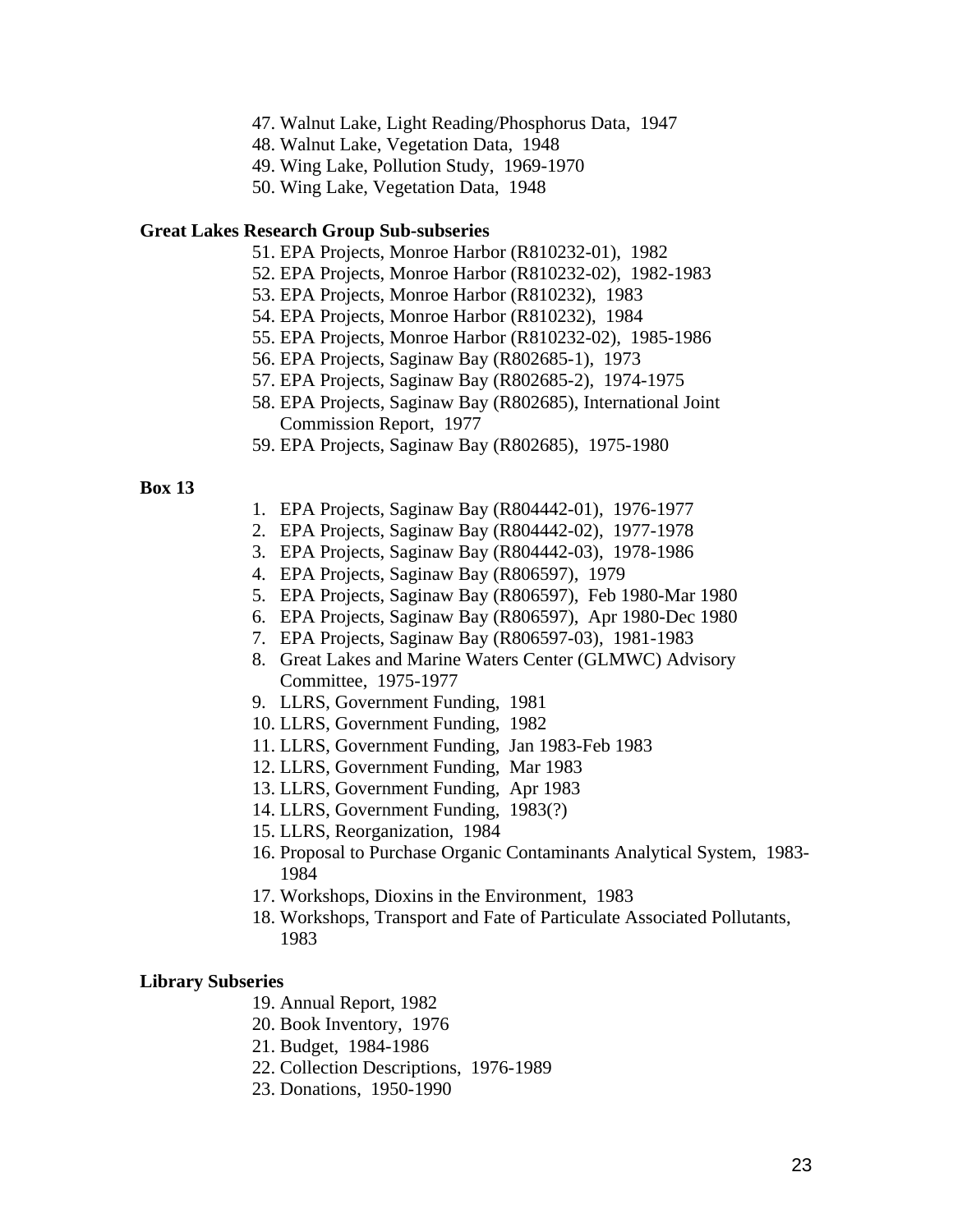- 24. Expansion/Collection, 1974-1985
- 25. Policy, 1979
- 26. Publication Exchange Partners List, 1967-1987
- 27. Serial Holdings and Subscriptions, 1969-1977

#### **Visiting Scholars Program Subseries**

- 28. General Information, 1962-1971
- 29. Chapman, V.J., 1967-1980
- 30. Daniels, Farrington, 1963-1969 (See also: 9:71 CIS Exhibits, Solar Energy)
- 31. Dansereau, Pierre, 1965-1989
- 32. Fox, Denis, 1969-1970
- 33. Fox, Denis, Personal Correspondence, 1971-1983
- 34. Sax, Karl, 1966-1973
- 35. Thompson, Eric, 1966-1975

#### **Cain, Stanley Iconography Subseries**

- 36. Cattail Marsh, Chlorophyceae, 1947
- 37. Cattail Marsh, Chlorophyceae, 1947
- 38. Cattail Marsh, Chlorophyceae, 1947
- 39. Cattail Marsh, Chlorophyceae, 1947
- 40. Cattail Marsh, Chlorophyceae, 1947
- 41. Cattail Marsh, Dinophyceae, 1947
- 42. Cattail Marsh, Myxophyceae, 1947
- 43. Cranbrook Fountain Pool, Chlorophyceae, 1947
- 44. Cranbrook Fountain Pool, Myxophyceae, 1947
- 45. Cranbrook Lake, Bacillarieae, 1947
- 46. Cranbrook Lake, Chlorophyceae, 1947
- 47. Cranbrook Lake, Chlorophyceae, 1947
- 48. Cranbrook Lake, Chlorophyceae, 1947
- 49. Cranbrook Lake, Euglenophyceae, 1947
- 50. Cranbrook Lake, Myxophyceae, 1947
- 51. Cranbrook Lake, Plankton, 1947
- 52. Cranbrook Lake, Plankton, 1947
- 53. Cranbrook Lake, Protozoa, 1947
- 54. Cranbrook Lake, Protozoa, 1947
- 55. Cranbrook Lake, Trochelminthes, 1947
- 56. Cranbrook Pond, Chlorophyceae, 1947
- 57. Cranbrook Pond, Protozoa, 1947
- 58. Cranbrook Pond, Rotaroria, 1947
- 59. Echo Lake, Plankton, 1947
- 60. Haven Hill, Chlorophyceae, 1947
- 61. Highlands Area, Chlorophyceae, 1947
- 62. Highlands Area, Dinophyceae, 1947
- 63. Highlands Area, Heterokonte, 1947
- 64. Highlands Area, Myxophyceae, 1947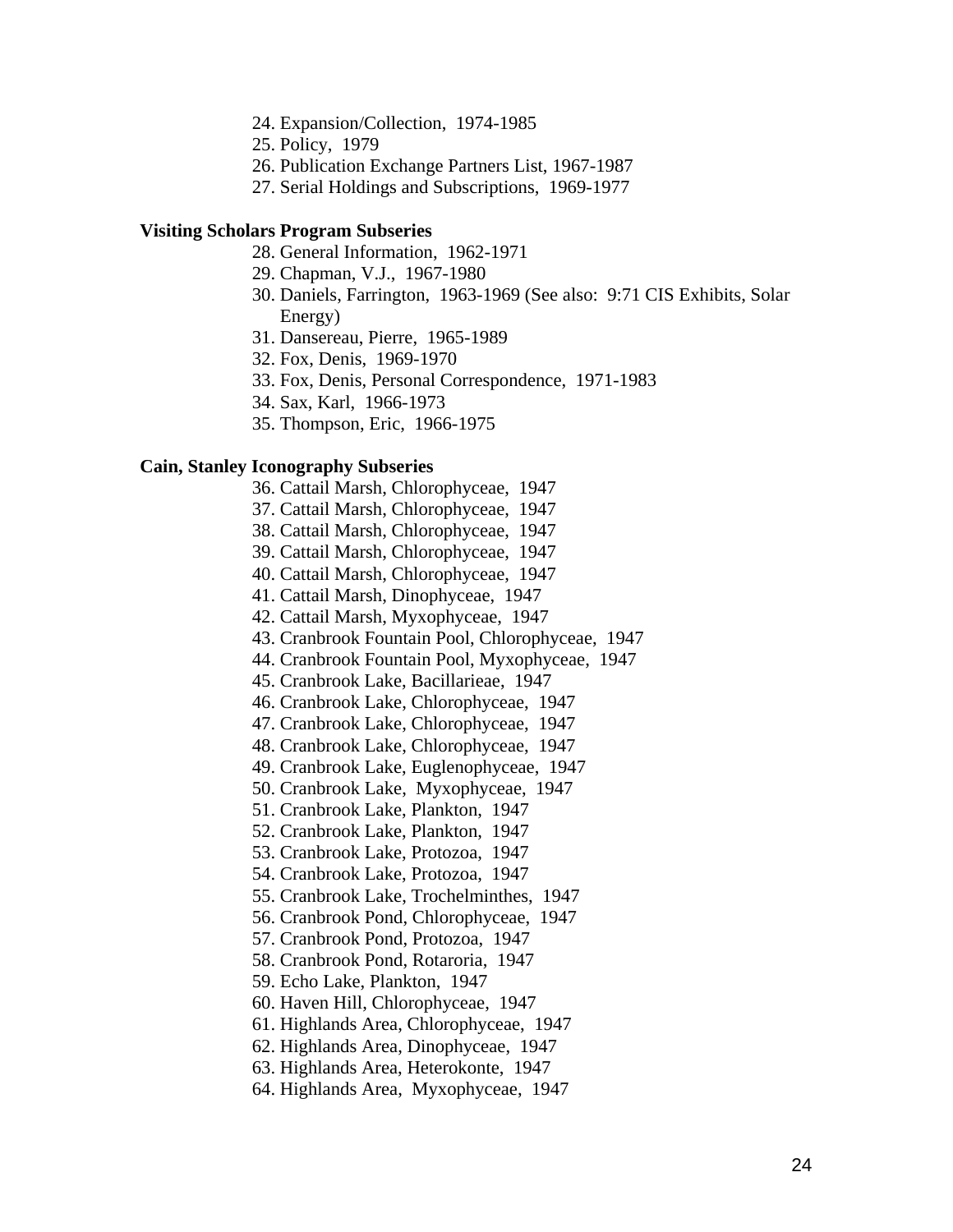65. Newcomb Lake, Chlorophyceae, 1947 66. Newcomb Lake, Dichothrix, 1947 67. Newcomb Lake, Heterokontae, 1947 68. Newcomb Lake, Myxophyceae, 1947 69. Orange Lake, Chlorophyceae, 1947 70. Orange Lake, Dinophyceae, 1947 71. Orange Lake, Myxophyceae, 1947 72. Orchard Lake, Bacillarieae, 1947 73. Oxbow Road, Bacillarieae, 1947 74. Sodon Lake, Bacillarieae, 1947 75. Sodon Lake, Chlorophyceae, 1947 76. Sodon Lake, Chlorophyceae, 1947 77. Sodon Lake, Cyanochloridinae, 1947 78. Sodon Lake, Fossils, 1947 79. Sodon Lake, Fossils, 1947 80. Sodon Lake, Fossils, 1947 81. Sodon Lake, Heterokontae, 1947 82. Sodon Lake, Myxophyceae, 1947 83. Sodon Lake, Myxophyceae, 1947 84. Sodon Lake, Plankton, 1947 85. Sodon Lake, Plankton, 1947 86. Sodon Lake, Plankton, 1947 87. Sodon Lake, Plankton, 1947 88. Sodon Lake, Plankton, 1947 89. Sodon Lake, Plankton, 1947 90. Sodon Lake, Protozoa, 1947 91. Sodon Lake, Vegetation, 1947 92. Sodon Lake, Vegetation, 1947 93. Sogden Lake, Arthropoda, 1947 94. Sogden Lake, Bacillarieae, 1947 95. Sogden Lake, Chlorophyceae, 1947 96. Sogden Lake, Plankton, 1947 97. Sogden Lake, Plankton, 1947 98. Sogden Lake, Protozoa, 1947 99. Sogden Lake, Rotatoria, 1947 100. Teeple Hill Lake, Myxophyceae, 1947

### **Series VI RENOVATION & EXPANSION**

- 1. Architectural Advisory Council, 1990
- 2. Arrival Feature, 1994-1995
- 3. Assistant Director's Report, 1989-1990
- 4. Children's Shop, Workshop, Bookshop, 1974
- 5. Competitive Positioning Study (2 copies), June 1986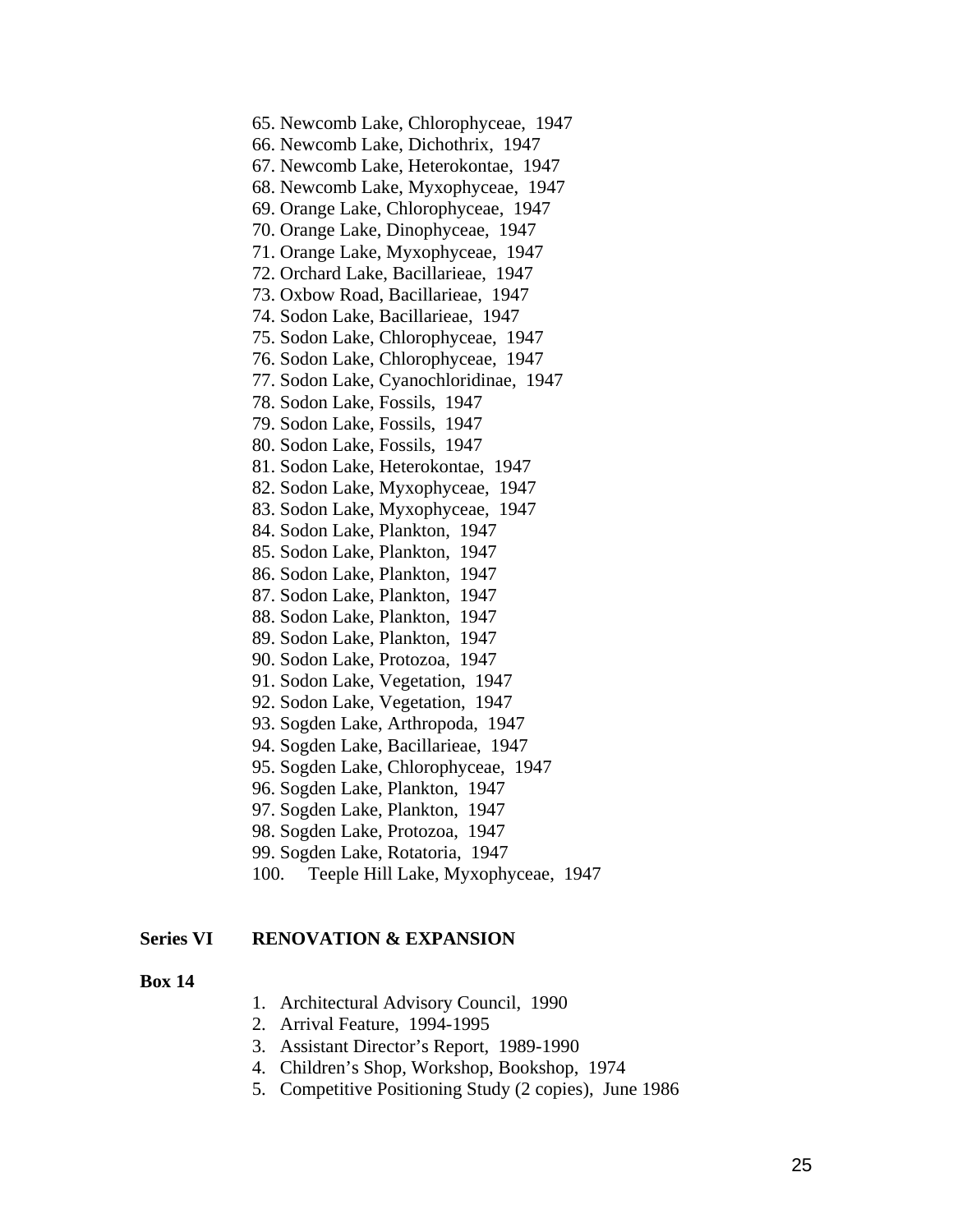- 6. Consultants (list of), 1984
- 7. Edison House—Dedication, 6-1-1966
- 8. Edison House—General, n.d., 1960s-1989
- 9. Edison House—Guestbook, n.d.
- 10. Edison House—Inventories, n.d., 1966, 1980-1981
- 11. Energy Efficiency Analysis, 1989
- 12. Expansion Proposal, 1945
- 13. Expansion Proposals, 1969-1980
- 14. Feasibility Study—C.W. Shaver & Co., 1981
- 15. Funding—Bond Issue, 1994
- 16. Funding—Capital Campaign, 1990-1991
- 17. Gerard Hilferty & Associates (GHA)—Contract with CIS, n.d.
- 18. GHA—Interpretive Planning Report, June 1989
- 19. GHA—Schematic Design Drawings, 1989
- 20. Hellmuth, Obata & Kassabaum, Inc (HOK), 1986-1987
- 21. HOK, 1988-1989
- 22. HOK—Contracts, 1984, 1986, 1989
- 23. HOK—Plans and Elevations, n.d., 1986, 1990
- 24. HOK—*Preliminary Code Review* (2 copies), May 1989
- 25. HOK—*The Saarinen Tradition* by William Odell, 1989
- 26. HOK—*Schematic Design Summary*, April 1989
- 27. Hoffman, Dan, 1991
- 28. Steven Holl Architects, n.d., 1993
- 29. HVAC, 1989
- 30. Interim Exhibit Stategy, 1986
- 31. Janus, 1987
- 32. Market Research, June 1984
- 33. Market Research—*Audience Research for Expansion Project*, March 1991
- 34. Market Survey of Oakland, Wayne, and Macomb Counties, July 1984
- 35. National Register of Historic Places, 1987
- 36. Nature Center, 1967-1989
- 37. "The New Institute" brochure, 1995
- 38. "The New Institute" report, March 1995
- 39. "The New Institute" Steering Committee, 1995
- 40. Operating Expense Projections, 1988, 1992
- 41. Parking Issues, 1989, 1995-1996
- 42. Phase I—Security Risk Analysis and Recommendations, 1996
- 43. Planning Study—Bentz, Whaley, Flessner & Associates, March 1985
- 44. Project Background and Key Dates, 1970s-1990s
- 45. Project Organization, n.d., 1988
- 46. Project Schedules, 1989-1996
- 47. Project Team Goals and Objectives, 1989
- 48. Project Team Meeting Minutes (includes all committees), 1985-1986
- 49. Project Team Meeting Minutes (includes all committees), 1988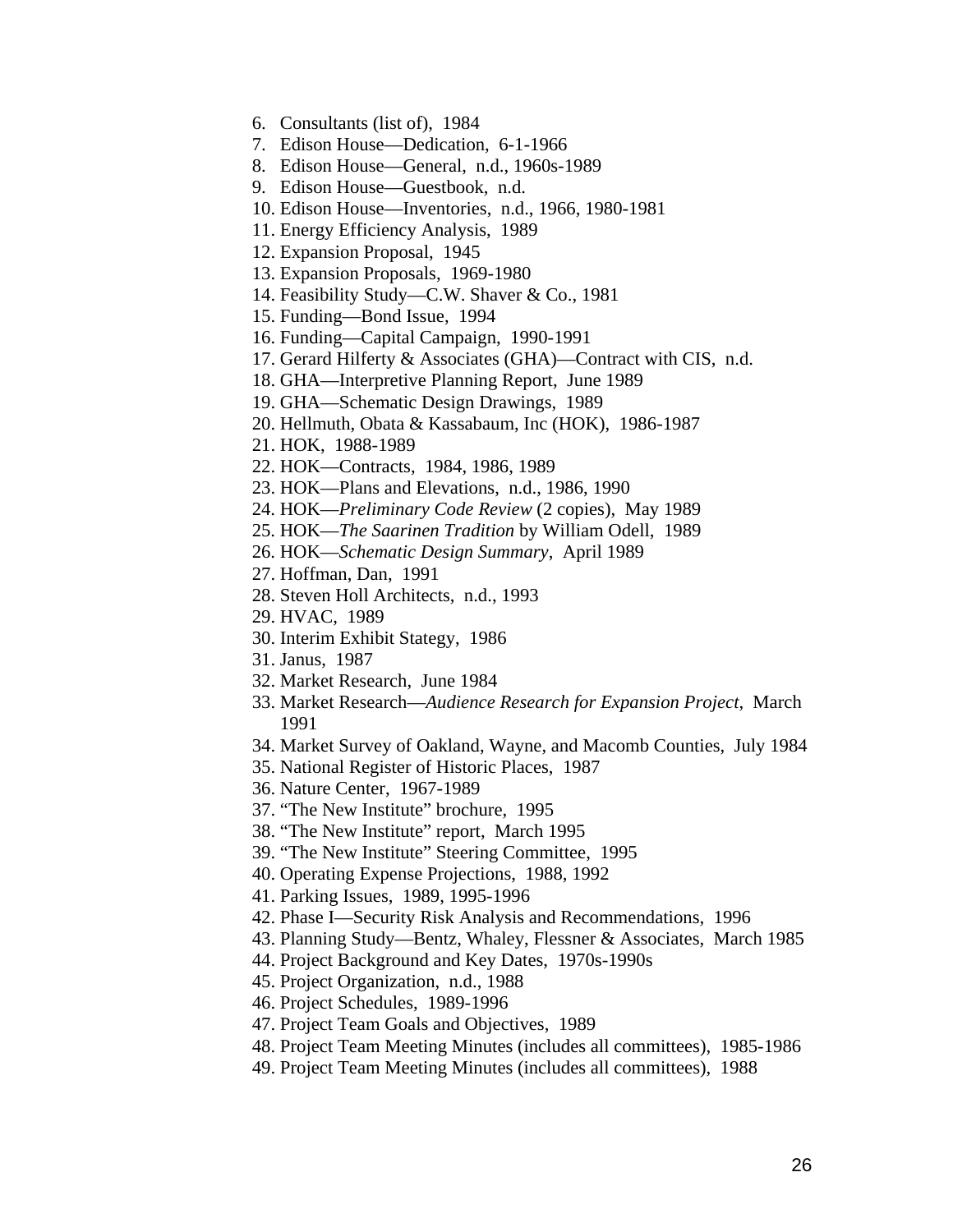- 50. Project Team Meeting Minutes (includes all committees), Jan-May 1989
- 51. Project Team Meeting Minutes (includes all committees), Jun-Dec 1989
- 52. Project Team Meeting Minutes (includes all committees), 1990-1991
- 53. Project Team Quarterly Reports, Jun-Aug 1989
- 54. Project Updates, 1991
- 55. *Renovation & Expansion News & Views*--newsletter, 1989-1990
- 56. Roof, n.d., 1992
- 57. Soil Investigation, 1989
- 58. Statement of Concern Regarding [R&E Plans] by Richard Redding, c.1989
- 59. TMP Associates, c. late 1970s
- 60. Wint, Dennis—Renovation & Expasion files pertaining to, 1984-1986
- 61. Woodward Access, 1985-1991

#### **Series VII CORRESPONDENCE**

- 1. "A" general, 1930-1940
- 2. "A" general, 1941-1950
- 3. "A" general, 1951-1960
- 4. "A" general, 1961-1970
- 5. "A" general, 1971-1980
- 6. "A" general, 1981-1990
- 7. Academy of Art, 1950-1951, 1977-1982
- 8. Academy of Art, 1983
- 9. Academy of Art, 1984-1985
- 10. Academy of Art, 1986-1987
- 11. Academy of Art, 1988-1991
- 12. Allen, Louis, 1980-1982
- 13. Allen, Sanford, 1947-1957
- 14. "B" general, 1930-1940
- 15. "B" general, 1941-1950
- 16. "B" general, 1951-1960
- 17. "B" general, 1961-1965
- 18. "B" general, 1966-1970
- 19. "B" general, n.d., 1973-1982
- 20. Bauder, Lillian, 1985-1986
- 21. Bauder, Lillian, 1987-1988
- 22. Bauder, Lillian, 1989-1990
- 23. Bauder, Lillian, 1991-1993
- 24. Beresford, James, 1930-1969
- 25. Beresford, William, 1945-1966
- 26. Billington, Cecil, n.d., 1926-1939, 1950
- 27. Bingham, Marjorie, 1935-1946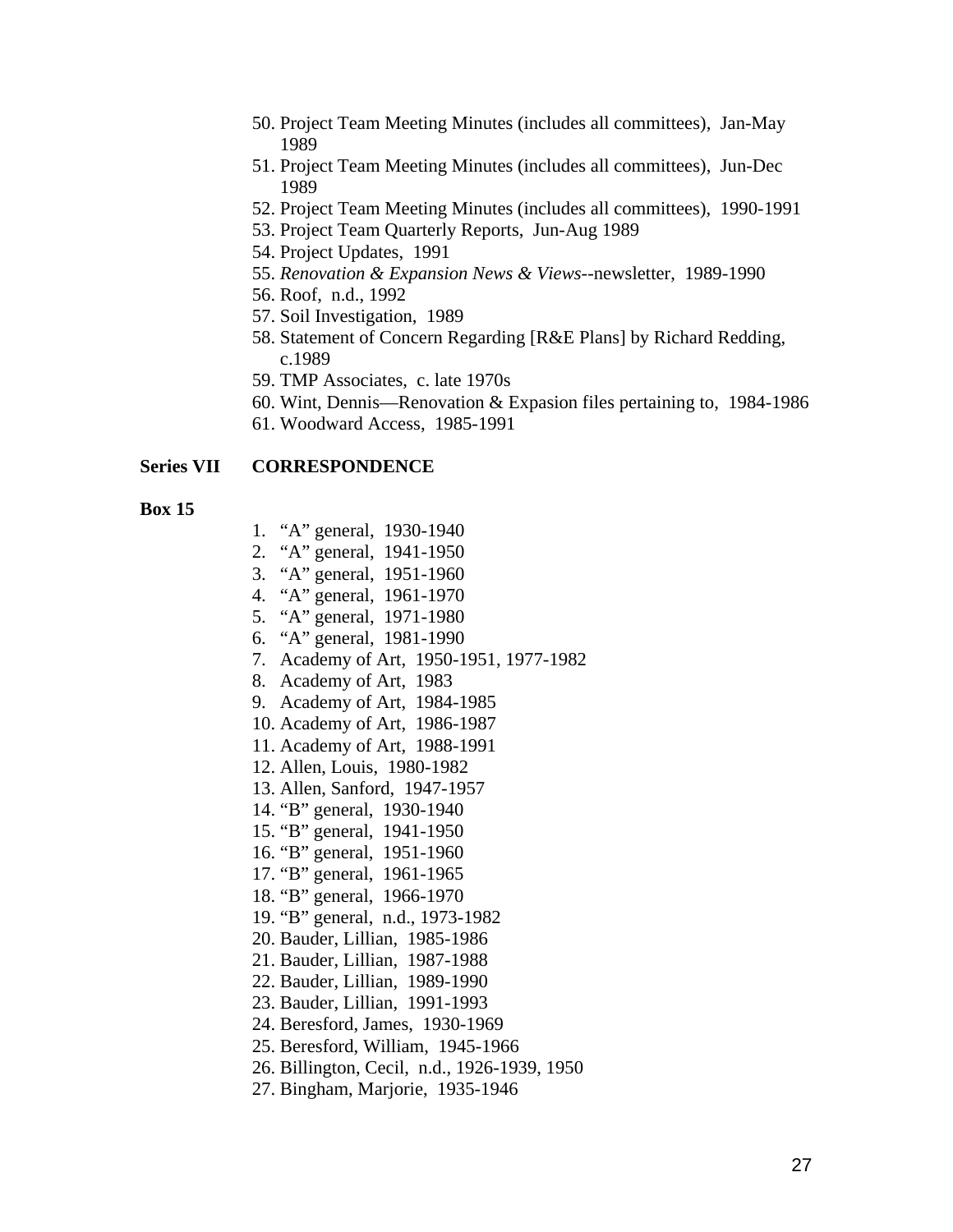28. Board of Trustees (CIS), 1930-1973

- 29. Booth, George, n.d., 1927, 1930-1941
- 30. Booth, Henry S., 1946-1987
- 31. Bowen, Robert N., 1969-1974
- 32. Bowen, Robert N., 1975-1978
- 33. Bowen, Robert N., 1979
- 34. Bowen, Robert N., 1980
- 35. Boy Scouts of America, 1950-1951, 1982
- 36. Brown, G. Arthur Jr., 1963-1969
- 37. Bulkley, J. James, 1950-1955
- 38. Butchart, G. Reeves, 1951-1960
- 39. Butler, Michael V., 1969-1982
- 40. "C" general, 1930-1940
- 41. "C" general, 1941-1950
- 42. "C" general, 1951-1960
- 43. "C" general, 1962-1964
- 44. "C" general, 1965-1969
- 45. "C" general, 1970-1980
- 46. "C" general, 1981-1989
- 47. Cahalane, Victor H., 1931-1934, 1963
- 48. Cain, Stanley A., 1947-1988
- 49. Carmel, James H., 1951-1954, 1959, 1969-1971
- 50. Christ Church Cranbrook, 1950-1951
- 51. Cisler, Walker L., 1954-1958, 1970
- 52. Colburn, William B., 1933-1934, 1938, 1966-1967
- 53. Cranbrook Central Committee, 1950-1951, 1963
- 54. Cranbrook Foundation, 1932-1983
- 55A Cranbrook Foundation Housing, 1946-1974
- 55. Cranbrook School, n.d., 1946-1966
- 56. Cresap, McCormick & Paget, 1965
- 57. Curtis, Heber D., 1934
- 58. "D" general, 1934-1940
- 59. "D" general, 1941-1950
- 60. "D" general, 1951-1960
- 61. "D" general, c. early 1960s, 1961-1970
- 62. "D" general, 1971-1971, 1979
- 63. "D" general, 1982-1989
- 64. Dahlberg, LeRoy W., 1960-1983

- 1. Detroit Edison, 1949, 1962-1969
- 2. Dice, Lee R., n.d., 1931-1967
- 3. Dockstader, Frederick, n.d., 1950-1953, 1960s, 1980
- 4. Drinkwine, Tammy, 1981-1986
- 5. "E" general, 1933-1950
- 6. "E" general, n.d., 1951-1958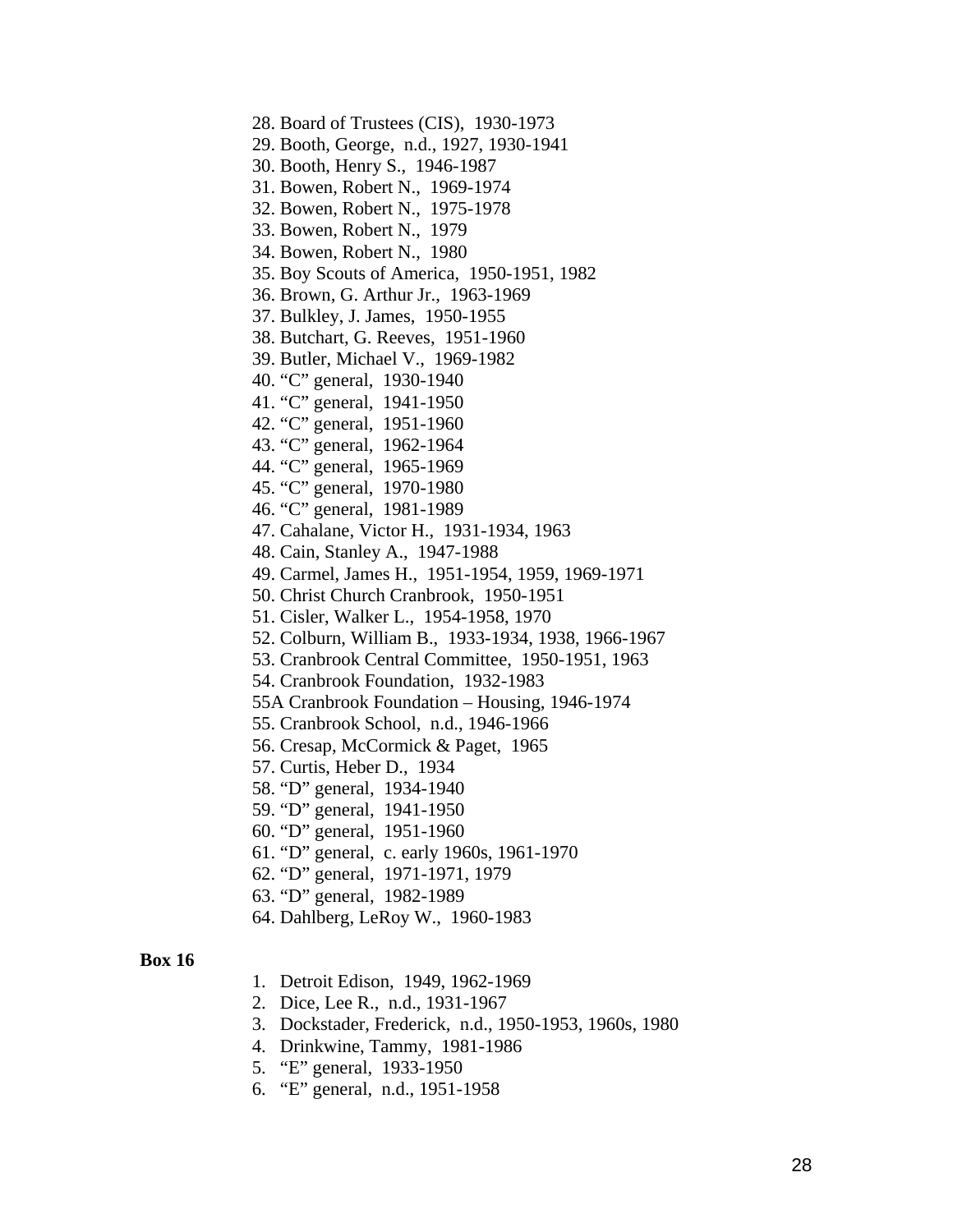7. "E" general, 1963-1986 8. "F" general, 1934-1950 9. "F" general, 1951-1960 10. "F" general, 1961-1970 11. "F" general, n.d., 1974-1986 12. "G" general, 1930-1955 13. "G" general, 1962-1968 14. "G" general, 1975-1983 15. George, Edwin O., 1962-1966 16. George, Col. Edwin S., 1937-1966 17. Goddard, Archibald N., 1936-1966, 1985 18. "H" general, 1931-1950 19. "H" general, 1951-1966 20. "H" general, 1971-1980 21. Hall, Dr. Marion T., 1950-1951 22. Hatt, Robert T., 1935-1950 23. Hatt, Robert T., 1951-1958 24. Hatt, Robert T., 1960-1968 25. Horizons Upward Bound (HUB), 1991 26. Hulbert, Henry S., 1930-1959 27. "I" general, 1946-1951 28. "I" general, 1968-1989 29. "J" general, 1935-1967 30. "J" general, 1980-1987 31. Jacobowitz, Ellen S., 1992, 1994 32. Junior College proposal, 1940-1941 33. "K" general, 1932-1950 34. "K" general, n.d., 1951-1955 35. "K" general, n.d., 1961-1966, 1979-1980 36. Kingswood School, 1950 37. "L" general, n.d., 1950-1967, 1979-1985 38. Leopold, Nathan F., 1924-1974 39. "M" general, 1926-1950 40. "M" general, 1951-1960 41. "M" general, 1962-1967 42. "M" general, 1973-1982 43. Mains, Edward, 1947 44. Martin, Dan, 1980-1982 45. Martin, Dan, 1983 46. Martin, Dan, 1984 47. Mexico, 1950-1951 48. Michigan Department of Conservation, 1950-1951 49. Michigan, State of, 1983-1991 50. Michigan State University, 1950-1951 51. Michigan, University of, 1944, 1950-1951 52. "Mc" general, 1926-1950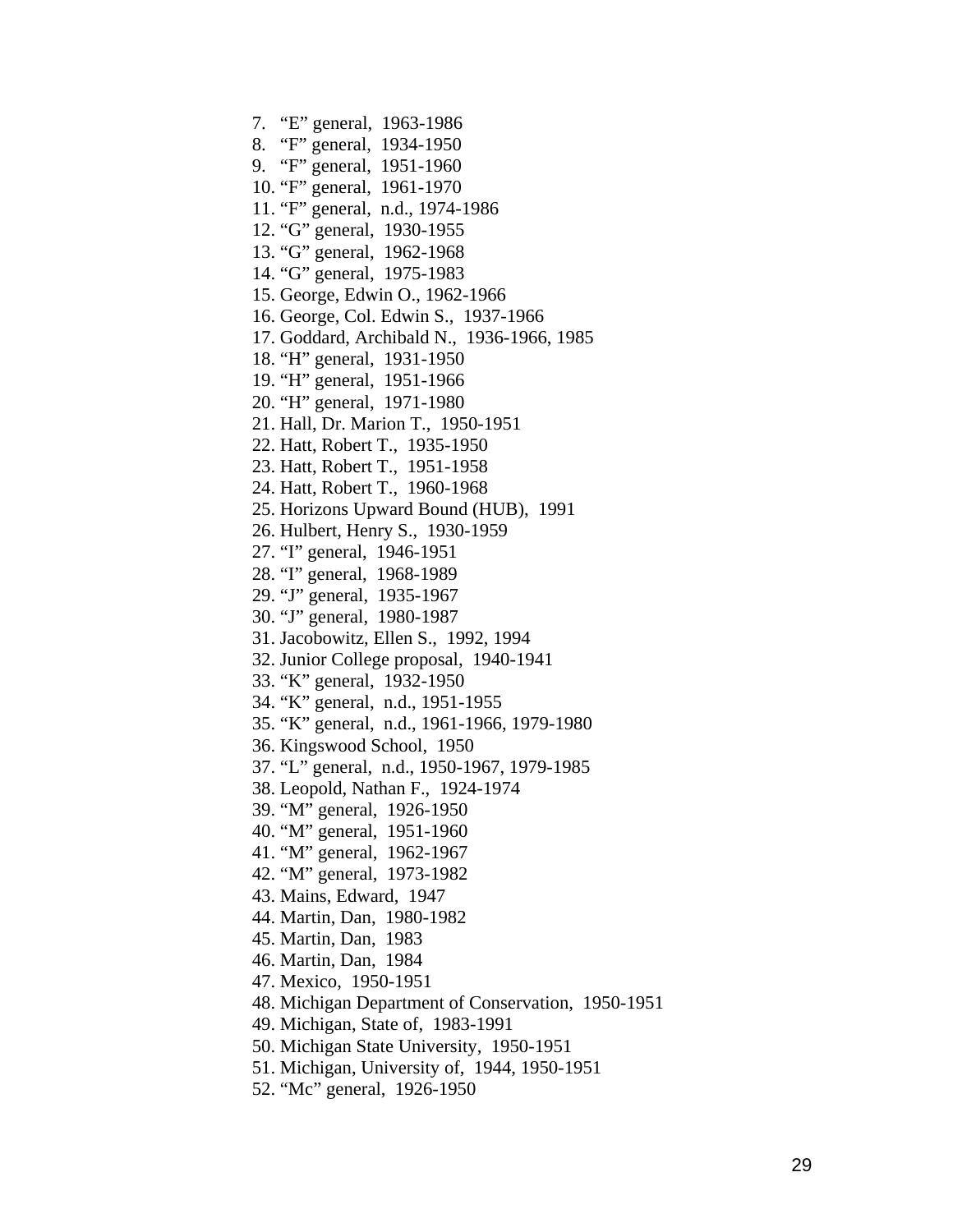- 53. "Mc" general, n.d., 1963-1989
- 54. McMath, Robert, 1932-1965

- 1. "N" general, 1930-1976
- 2. National Bank of Detroit, 1946-1948, 1950-1951
- 3. National Research Council, 1950-1951
- 4. Newcomb Memorial Fund, 1951-1952
- 5. Nickell, Walter P., 1950-1951, 1965
- 6. "O" general, 1946-1967
- 7. "P" general, 1939-1950
- 8. "P" general, 1951-1959
- 9. "P" general, 1964-1965
- 10. "P" general, 1970-1984
- 11. Pope, Mary Soper award, n.d., 1945-1970
- 12. Prescott, G. W., 1947, 1951
- 13. "Q" general, 1950
- 14. "R" general, 1946-1969
- 15. Roth, Kathleen, 1980-1987
- 16. Rowland, Levi P., n.d., 1926, 1954
- 17. "S" general, n.d., 1936-1958
- 18. "S" general, 1961-1967
- 19. "S" general, 1974, 1978
- 20. "S" general, 1981-1985
- 21. Slawson, Chester, n.d., 1926-1964
- 22. Smithsonian Institution, 1950-1953, 1962, 1972-1974, 1980-1990
- 23. "T" general, 1950-1957
- 24. "T" general, n.d., 1965-1978
- 25. Tyrrell, W. Bryant, 1929-1930, 1954
- 26. "U" general, 1931-1963, 1971
- 27. United Nations Educational, Scientific and Cultural Organization (UNESCO), 1950-1951
- 28. United States Department of State, 1951, 1963
- 29. United States Senate and Congress, 1950, 1962-1963, 1985-1991
- 30. University Publishers, 1960, 1963-1964
- 31. "V" general, 1949-1960
- 32. Van Tyne, Josselyn, 1946-1951
- 33. "W" general, 1930-1950
- 34. "W" general, 1951-1970
- 35. "W" general, 1972-1987
- 36. Wards Natural Science Establishment, Inc., n.d., 1938-1951
- 37. Wayne [State] University, 1936-1951
- 38. Wells, James R., 1980-1983
- 39. West, Robert M., 1987-1990
- 40. Wint, Dennis M., 1982-1983
- 41. Wint, Dennis, M., 1984-1986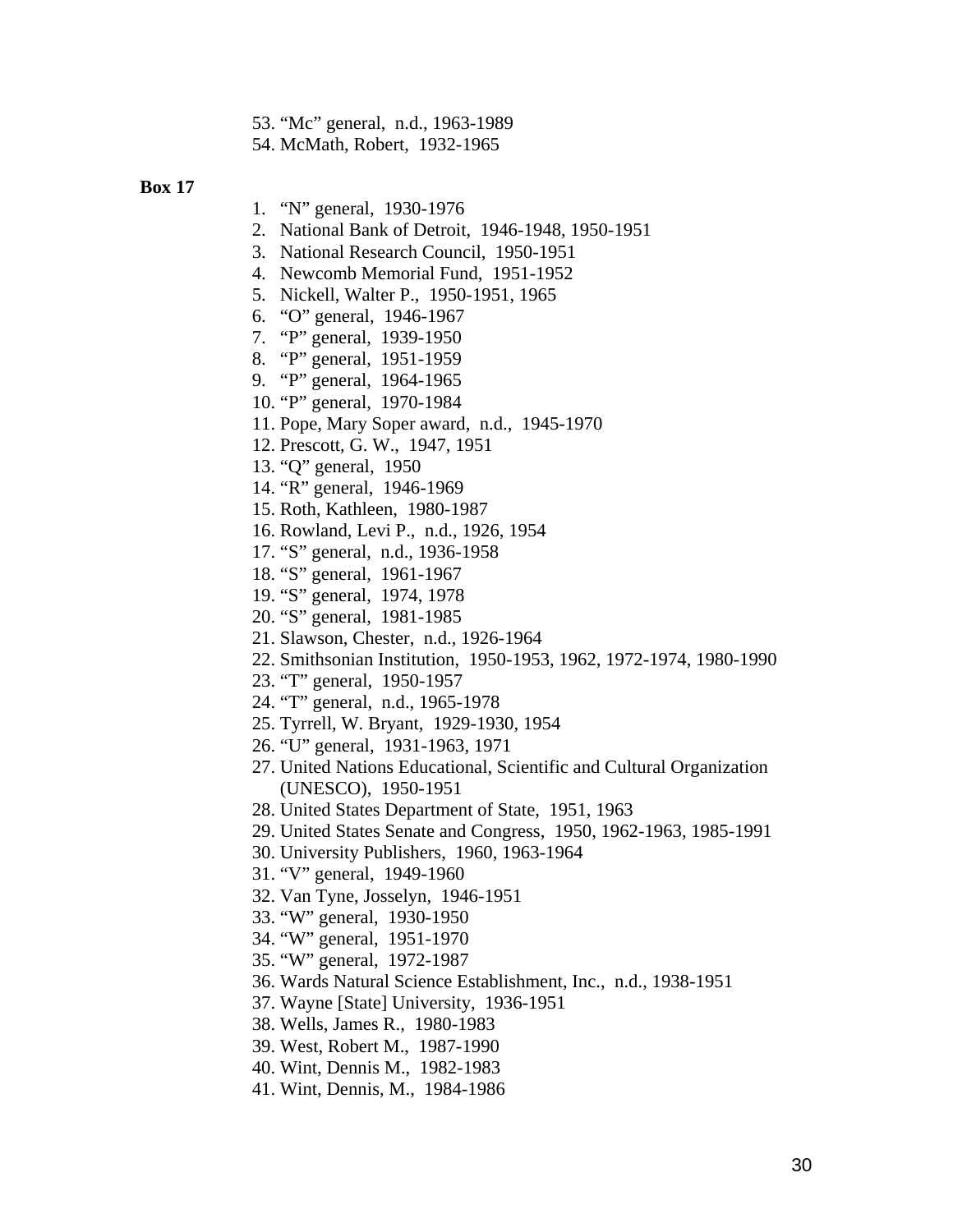42. Wittliff, Arthur B., n.d., 1946, 1955-1965 43. Wittry, Warren L., 1966-1968 44. Wittry, Warren L., 1969-1972 45. "Y" general, 1951-1979 46. "Z" general, 1963

## **Series VIII OVERSIZED MATERIALS**

**Box 18** 

1. HOK Facility Program for CIS, August 1984

## **Box 19 Restricted files—no access**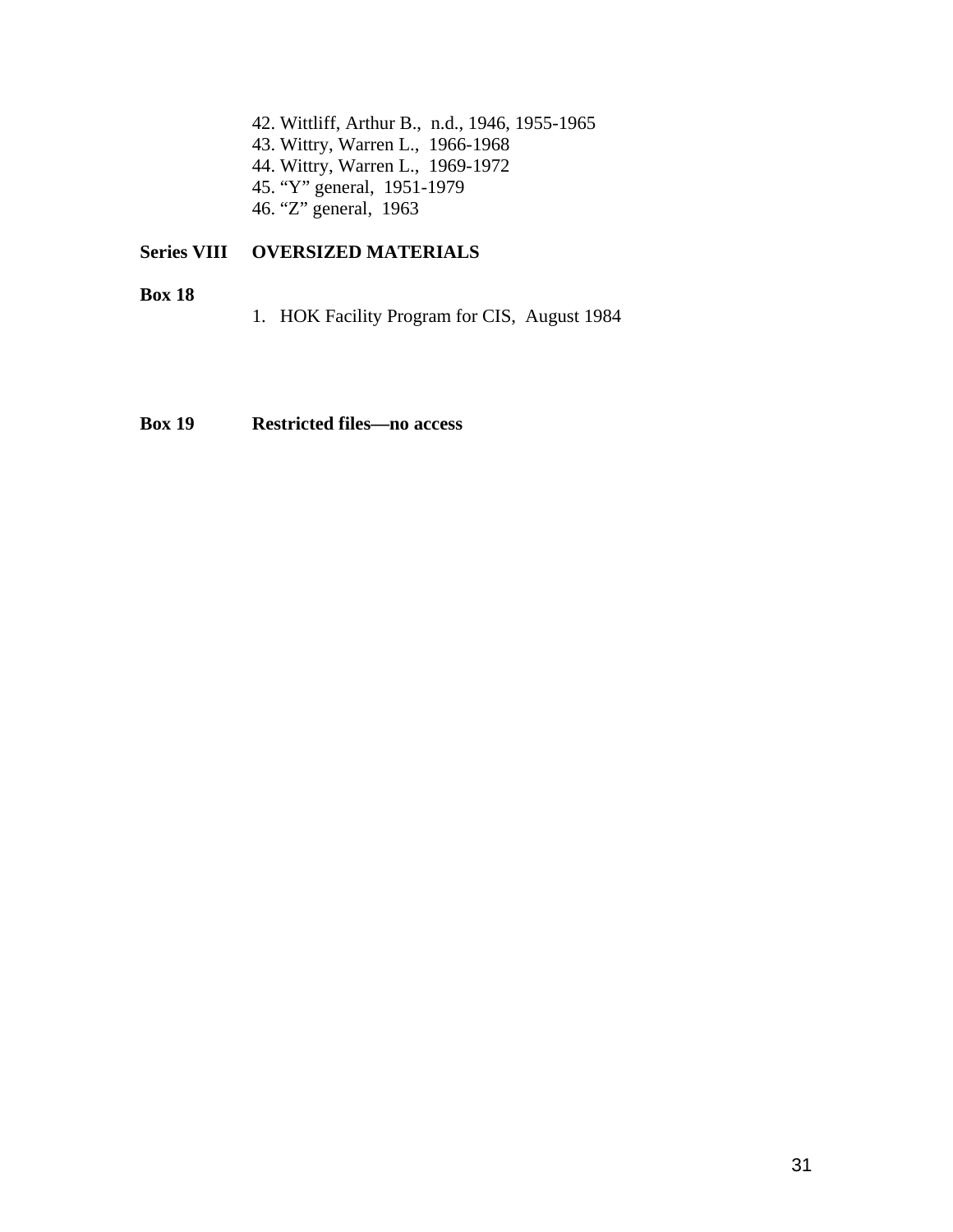#### **CIS Director's Papers Index**

Abbreviations used in the index are listed as follows: CAA=Cranbrook Academy of Art CEC=Cranbrook Educational Community CIS=Cranbrook Institute of Science EDT=Exhibit Development Team EDTEC=Exhibit Development Team Extention Committee EPA=United State Environmental Protection Agency ERTS=Earth Resources Technology Satellite GLC=Government Liaison Committee of the Society of Vertebrate Paleontology GHA=Gerard Hilferty & Associates HOK=Hellmuth, Obata and Kassabaum LLRS=Large Lake Research Station (located in Grosse Ile, Michigan) SVP=Society of Vertebrate Paleontology

**A**&A Asphalt Paving Co. 15:4 Abbey Homes 15:5 Abu Simbel 17:28 Academy of Natural Sciences 15:4 Academy of Art 15:30 --correspondence 15:7-11 --gifts to 15:7 --loans from 9:1, 15:8-9 --Triton Pool—water quality 13:32 --Wallace Mitchell 15:4 Accessioning & cataloging procedures—exhibits 9:20 Adler Planetarium 16:54 Admissions 6:15-18 Adney, A. T. 15:2, 15:44 AIDS exhibit 9:2 Alabama, University of 15:4 *Alaska*—film by Ben East 16:12 Alaska --Native American rights 17:29 --statehood 17:29 Albany Institute of History and Art 15:5 Alberta [Canada] Natural Resources and Sciences Centre 15:6 Aleksa, John 15:4, 15:31, 15:36 Algae study 15:48 All Things Beautiful: The Japanese Tradition exhibit 9:3 Allen, Louis 15:12 Allen, Sanford 15:13, 15:54, 16:33 Allied Film Laboratory 15:5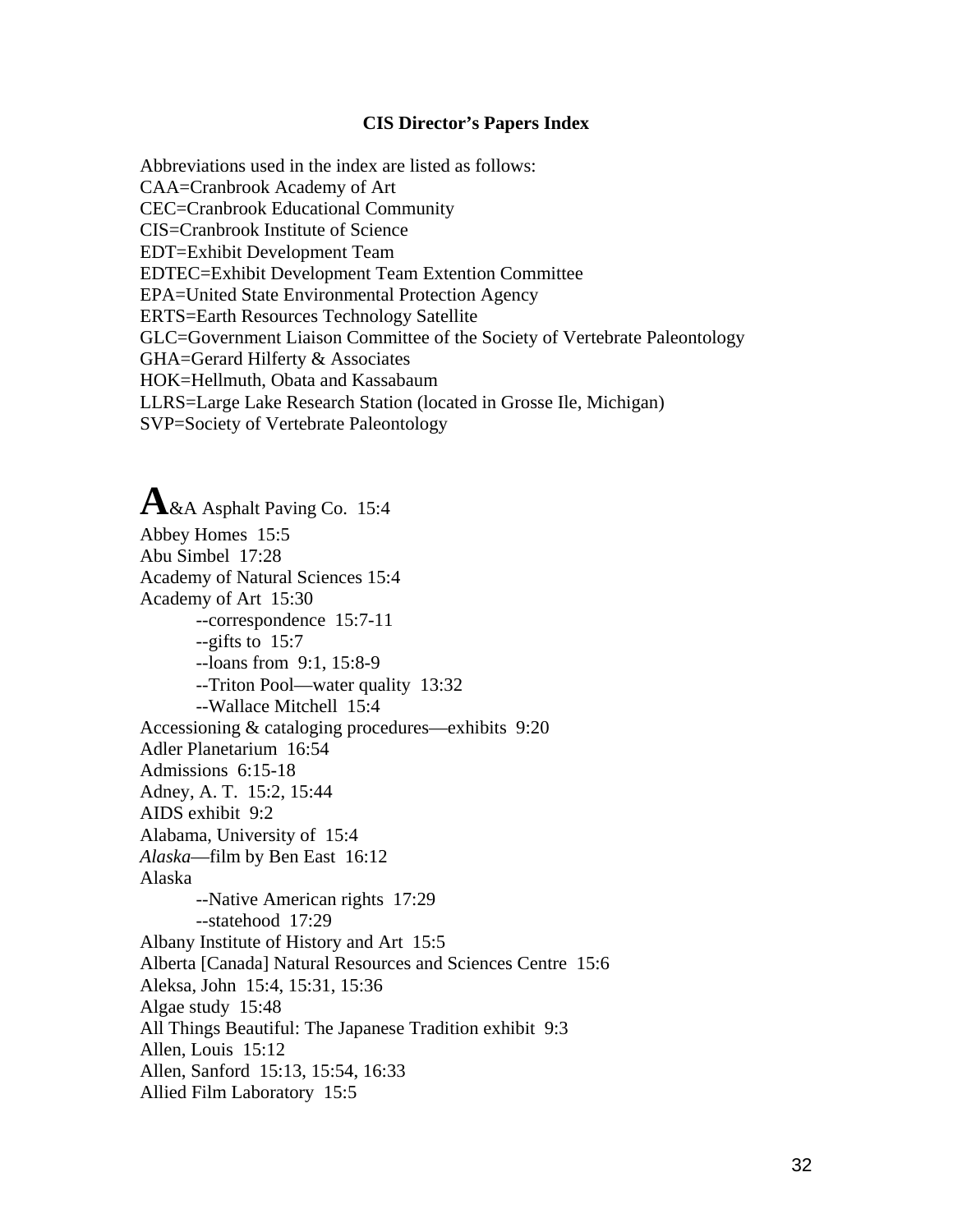Alma Public Schools 15:1 Altman, Ralph 15:3 Althin, Torsten 15:5 American Association of Museums (AAM) 15:5-6, 15:14, 15:40, 16:5, 17:41 American Association of University Women 15:3, 15:6 American Meteorite Laboratory 15:2 American Meteorite Museum 15:3 American Museum 15:6 American Museum of Natural History 15:1, 15:36 --Clyde Fisher (American Indians) 15:2 --Brian Mason 15:4 --specimen purchase 15:2 Amster, Jerry 17:40 Analemma (Arrival Feature) 14:2 Ancient Egypt and the Tomb of Tutankhamen exhibit 9:4 Angell Foundation 15:5 Animal hides 15:19, 15:40, 17:19, 17:26 Animals as Architects exhibit 9:5 Annual reports 1:1-48, 2:1-9 Anschultz, Reynold G.—mineral donation 15:3 Anthopology collection 15:44 Apple Computers 15:6 Apple Island 8:28 *see also* Cranbrook Nature Sanctuary Applied Science and Technology, Inc. 8:43 Appraisals 6:35-41, 17:19 Arboretum --development 11:1-4 --plan 16:30, 17:40 Architect selection—renovation & expansion project 14:1 Architectural Advisory Council 14:1 Archives at CIS--proposed creation of 7:62 Argullite carvings 15:62 Armed Forces exhibit 17:26 *Arizona Highways*—art of William H. Howe 15:5 Arnold Arboretum 15:3 Arrival Feature 14:2 Art Institute of Chicago 15:43 Art Metal Construction Company 15:1 Art collection—CIS 6:36 Articles of Incorporation 2:10 Association of American University Presses 15:3-4 Association of Science Museum Directors (ASMD) 11:45-47 Association of Systematics Collections 11:45-47 Astronomy program 16:2 *At the Museum* 10:17 Atlantic Ecological Research Station 15:17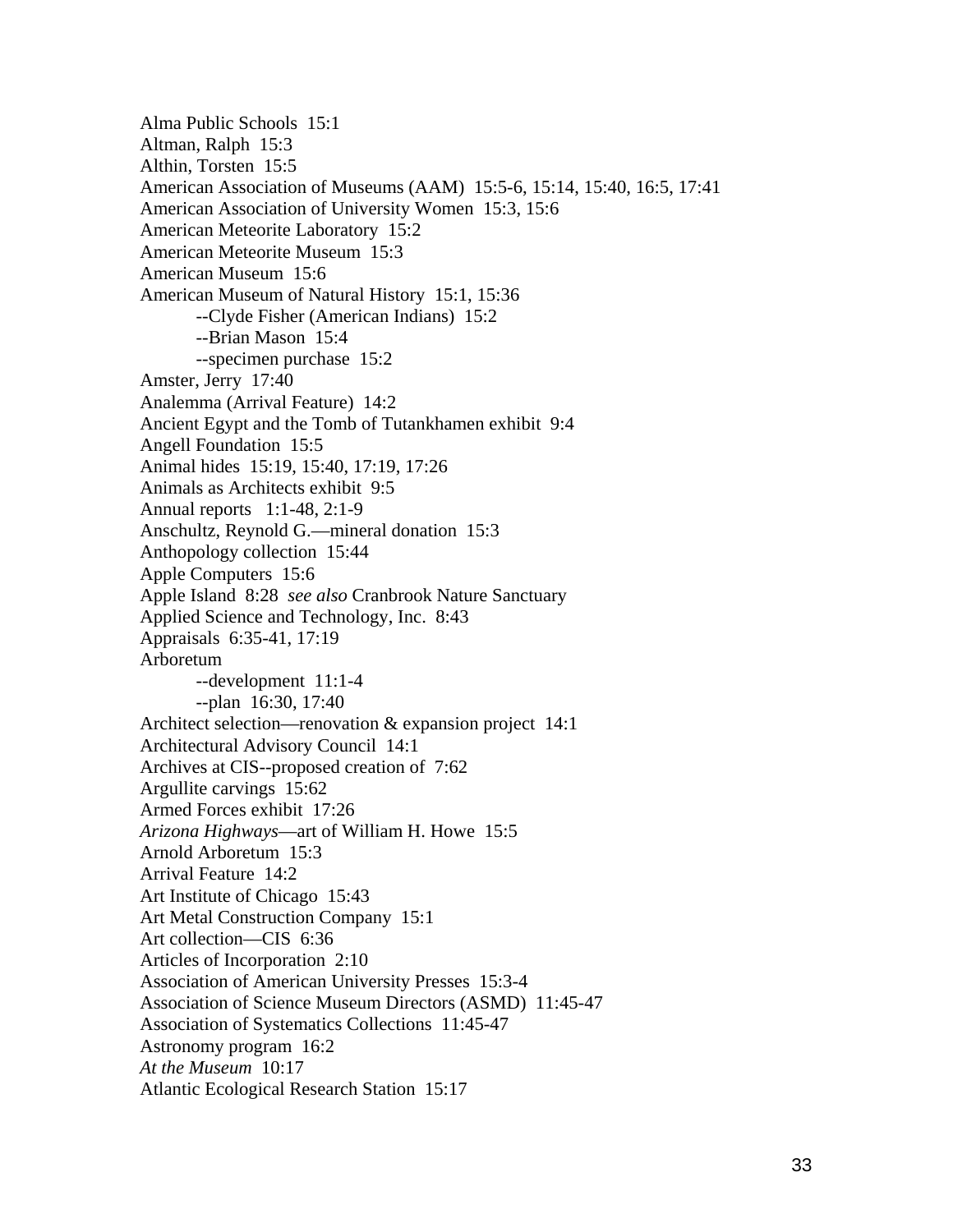*Atlas Designed to Illustrate Geography of the Heavens* 15:45 Attendance figures 6:15 Audubon prints 9:6 Audubon Society—Kirtland's Warbler 15:6 Australian Mining & Exploration Co. 15:6 Autumn Fest 7:6 Avinoff, A. 15:40 Awards --Mary Soper Pope award 6:19-33 --President's Award for Excellence 6:34

**B**ackus, Mrs. Standish 15:16 Bailey, Irving Widmer 6:27, 15:16, 16:23, 17:11 Bailey, Karl D. 15:16, 12:23 Baker, William H. 15:17 Baltimore Museum of Art 15:59 Barden House 15:55A Barnes, Dr. Carl, Jr. 10:63 Bartz, Christine 13:21 Basketry of the North American Indians exhibit 9:7 Bauder, Lillian 15:20-23, 17:39 Baxter, Dr. Dow V. 15:17-18, 16:24 Bayer, Goren, Gornbein, Gropman, and Kaplan, P.C.—Drinkwine lawsuit 16:4 Beaudette, Mrs. O. L. 15:14 Beaver Island 15:47 Bee Club 15:46 Belanger, C. A. 15:16-17 Belprez, George 15:18 Benedict, G. W. 15:14 Bendix Corporation 9:15 --Bendix Aerospace Systems Division 12:4-6 Benninghoff, Bill 13:23 Bentz, Whaley, Flessner & Associates, Inc. 6:78 Beresford family 2:13 --Beresford, Florence Booth 8:29, 8:34, 15:17, 15:19, 17:40-41 --Florence Booth Beresford Trust 17:41 --Beresford, James A. 15:24, 16:22, 17:2, 17:43-44 --Beresford, John B. 17:40 --Beresford, William E. 15:25, 15:36 Beresford farm (Metamora, MI) 8:34-37, 15:20 --appraisal 8:35 --CEC v. Hebert, et al 8:36 --CEC v. Spangler, et al 8:37 --purchase agreement 11:4 Beresford Foundation 14:4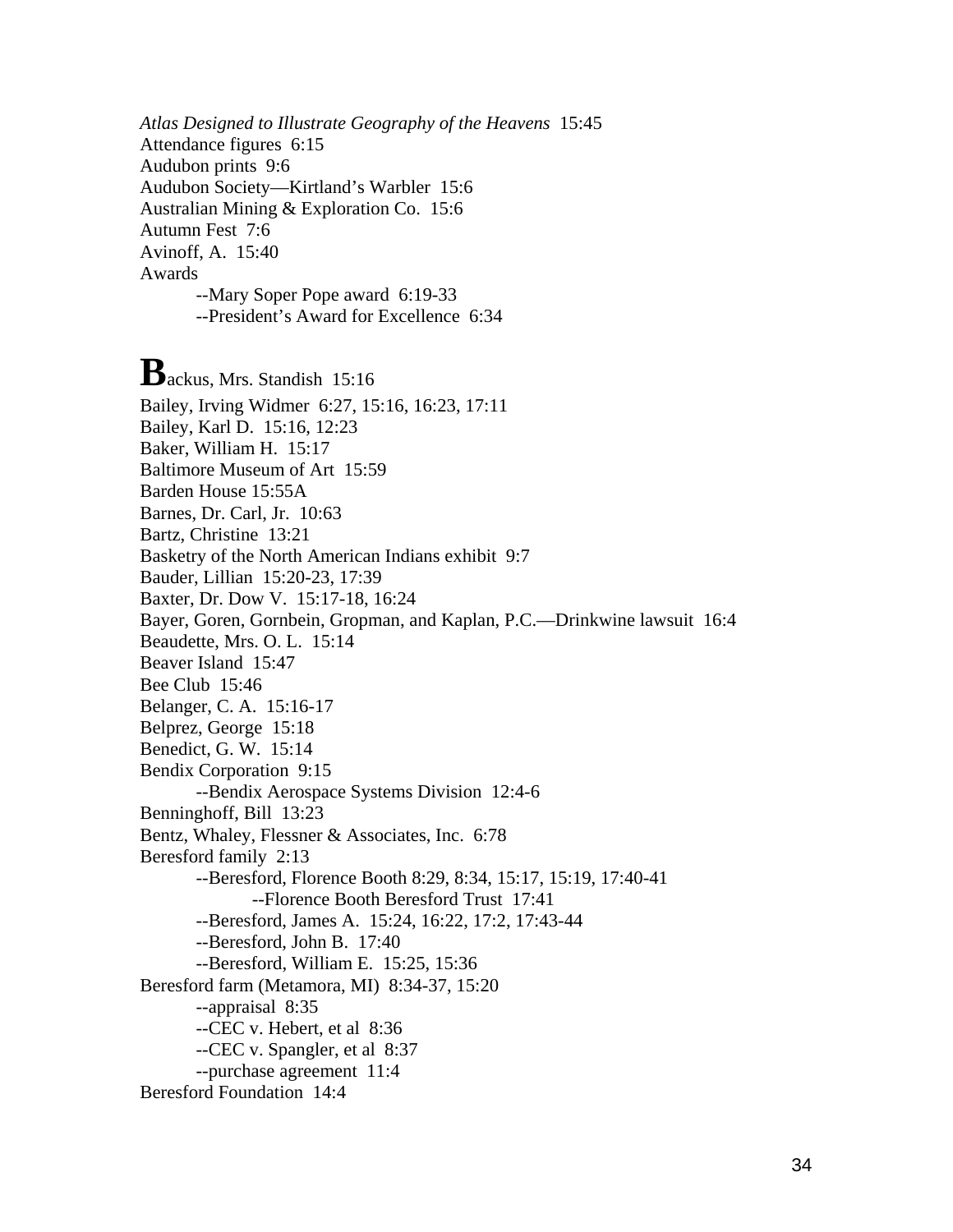Beresford property (411 Lone Pine Rd.) 2:13, 8:29, 15:21, 17:40 Beresford teaching center (Mineral Hall) 9:59 Bicentennial exhibits 9:8, 10:70 Bicknell, Alice 12:30, 16:23 Billington, Cecil 15:54, 17:1 *A History of the Cranbrook Institute of Science* 2:51 ■ *In Behalf of the Cranbrook Institute of Science* 2:52 --biographical information 15:26 --correspondence 15:26 --estate (book donation) 13:23 Bingham, Marjorie 15:27 Bird banding 11:69-70, 15:31 Bird collecting/collection 15:42, 15:47, 16:9, 16:23, 16:34, 17:23, 17:32 Bird Research Foundation 16:22 Black, Fred 15:16 Blain, Alexander W. 15:15 Blakslee, George C. 16:26 Blanchard, Congressman James 13:9 Bloomfield Hills City Council—satellite/TV antenna proposal 7:63 Blue Sky plan (future planning) 6:4 Blythe, Gerald S. 15:55, 16:23 Board of Governors *see* Trustees Boehlert, Sherwood 17:29 Boilers 15:54 Bolivian textiles 17:45 Bone identification 15:42 Booth, Alice (Mrs. Warren) 17:4 Booth, Ellen Scripps memorial 16:16 Booth, Henry Scripps 11:1, 15:24, 15:54 --correspondence 15:30 --grant to CIS, 1946 16:54 --*Maple Sugar Festival*, poem 15:30 Booth, George G. --correspondence 15:29 --Henry S. Hulbert 16:26 --mineral donation to start CIS 15:29 --Native American collection 16:22 --Rowland collection purchase 16:39, 17:16 --Chester Slawson correspondence 17:21 Booth George G. Corporation 2:50 Booth, James Scripps 15:16 --car collection 15:29 Booth Lake 12:20 *see also* Cranbrook Lake and Kingswood Lake Booth Memorial Committee 15:15 Booth, Warren 15:14, 16:22 Botany 15:27, 15:48, 16:21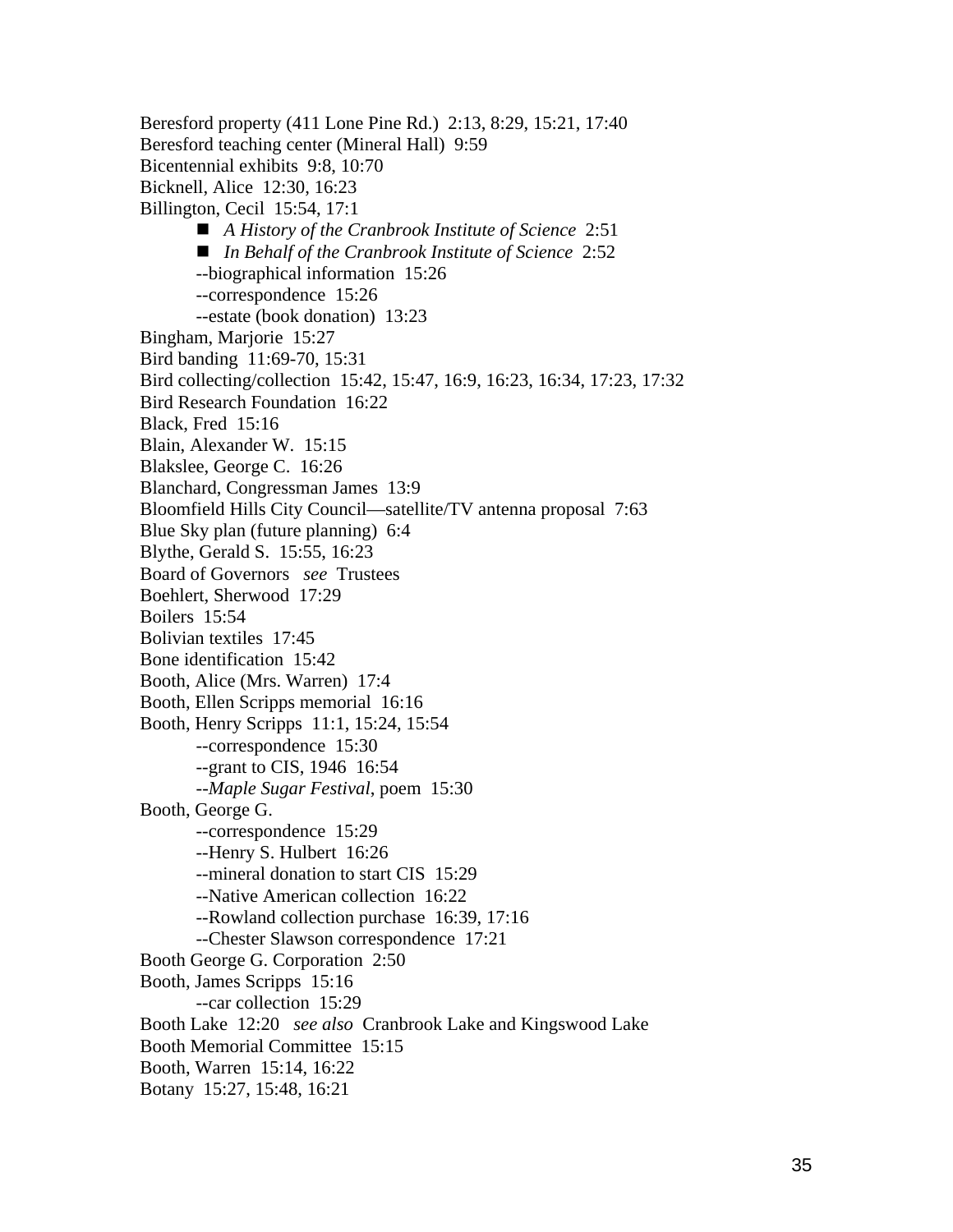Bouchard, Rep. Mike 15:23 Bowen, Robert 15:7 --Barden House 8:27 --correspondence 13:33, 15:31-34 Boy Scouts of America 15:35 Bradfield, Elizabeth 15:14 Brady, R. McClelland 15:14, 15:26, 15:29 Braun, Emma Lucy 6:26, 17:11 Brede, Ruth Bowell 15:43 Brieux, Alain 15:43 Brixley, Shawn 15:10 Brooklyn [NY] Museum 15:14, 16:22-23 Brookside School—Audubon prints 9:6 Broomfield, Congressman William 12:51, 13:3, 13:6, 13:11, 17:29 Brown, G. Arthur, Jr. 15:36, 17:43 Bruce Museum 16:19 Bruny Brothers Inc.—title contractors 15:15 Buckberrough, John --Land description, CIS 2:53 Budget/Finance 6:35-81, 15:53 --insurance for collections 16:33-35 Budget cutbacks, science education 10:55 Buffalo [NY] Museum of Natural History 15:14 Buffalo [NY] Museum of Science 15:15, 15:27 Building footage 7:35 Bulkey, L. James 15:16 --correspondence 15:37 Bunt, Floyd 12:8, 17:37 Butchart, Mrs. G. Reeves 15:38, 16:3, 17:32 Butler, Michael V. 15:39 Bylaws 2:54

**C**ahalane, Victor H. 15:57, 16:26, 16:54 --correspondence 15:47 --resignation 16:2 Cain/Cowles collection 13:23 Cain, Louise 15:48 Cain, Stanley A. 15:41, 17:12 --correspondence 15:48 --manuscripts 11:12-13, 12:32 --Mary Soper Pope award 6:32, 17:11 --papers 11:12-13 --published works 11;10, 12:37, 12:44 --research 15:48 --research, botany 11:11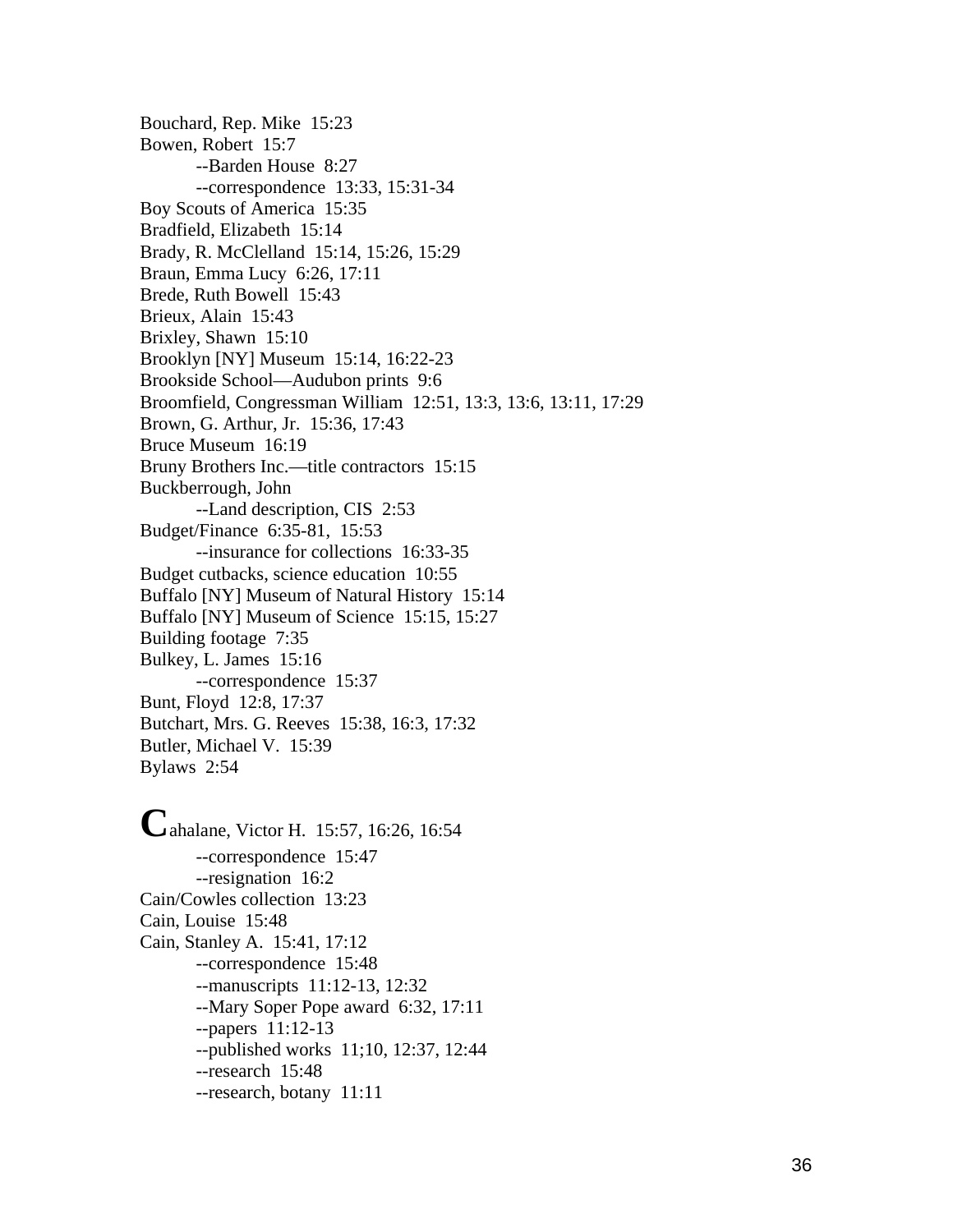--research, inland lake 12:2-3, 12:20, 12:24-26, 12:31-33, 12:35-38, 12:40, 12:42, 12:44-45, 12:48, 12:50, 13:36-100 Canoe—Solomon Islands 16:10, 16:24 Cardenas, Martin 6:25, 17:11, 17:28 Carlebach, Julius, Inc. 15:41 Carmel, James H. 12:10 --correspondence 15:49 Carnegie Institution of Washington 15:42 Carnegie Mineralogical Award 2:54 Carolina parroquets (bird) 15:58, 16:22 Carr, Congressman Bob 13:13, 17:29 Carr, John and Son 15:43 Carrier pidgeons 16:18 Carson Astronomical Instruments 15:45 Case, Gerald R. 11:38-42 Cassirer, F.W. 15:40 Cattail Marsh 13:36-42 CEC 6:16 --centralization 15:28 --centralization proposal (1962) 15:54 Cemetery—North Territorial Road, Plymouth, MI 15:32 Cenco Instruments Corporation 17:18 Central Cottage Industries Emporium 17:43 Chamaedaphne Bog 13;64 Chandler, Milford G. 15:42 Changing Earth exhibit 9:10 Chicago Natural History Museum 15:42 Child Lake 12:2, 12:38 Children's Museum of Indianapolis 16:12 China dinner set 16:39 Chissus Construction 7:36, 14:36 Christ Church Cranbrook (CCC) 15:50 Church-Craft 15:36, 15:43 Cider press 17:15 Circus elephant (Jenny) 11:68 Cisler, Walker 10:31 CIS  $10^{th}$  anniversary celebration 7:7 Cisler, Walker L. --correspondence 15:51 Civil Service testing 15:53 Clampitt, Philip 12:13-15 Clausen, Jens Christian 6:24, 17:11 Cleveland Museum of Natural History 15:40-41 Clubs --Aboriginal Research Club 17:13 --Michigan Botanical Club 7:1, 16:21, 16:40, 17:5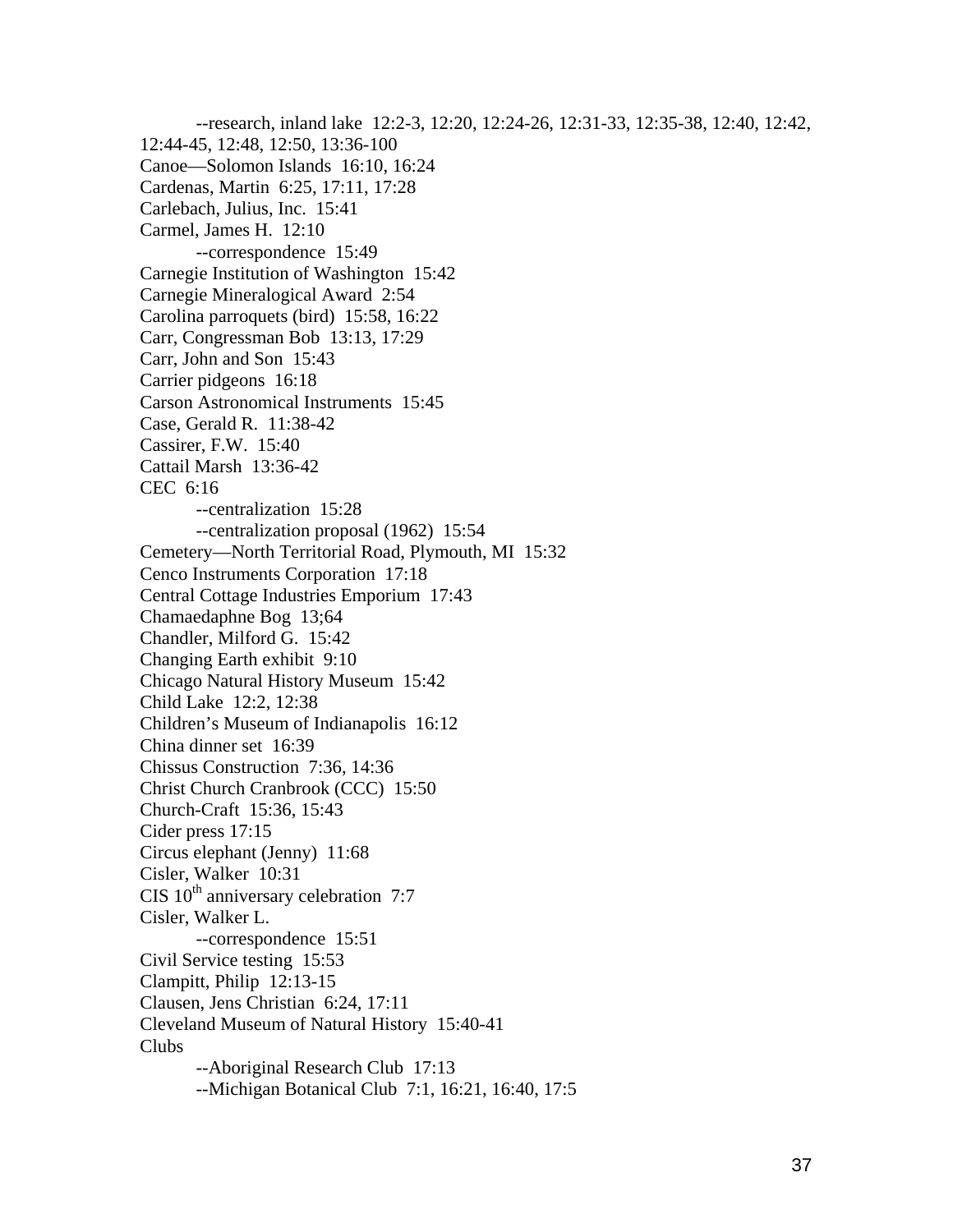--Michigan Wildflower Association 7:2 --Oakland Audubon Society 7:3 --Sigma Xi 7:4 Cobo Hall 17:39 Cohen, Laura 15:45 Colburn, William B. 15:26, 15:42-44 --bequest to CIS 15:52, 15:64 --correspondence 15:52 Colby, Frederick L., Jr. 15:43 Collection Connection exhibit 9:11 Collection management policies 9:20 Coleman, Laurence Vail 15:30 Colter, Bruce, Jr. 15:45 Columbia University 16:52 Comar Corporation 7:42, 15:45 *see also* Space/Defense Corporation Committees (Trustees/Board of Governors) --Annual Giving 2:12 --Beresford Property 2:13 --Building 2:14, 16:33 --Capital Campaign 2:15 --Community Relations 2:16, 2:17, 2:18, 2:19 --Cranbrook Nature Sanctuary 2:20 --Development 2:21 --Educational Programs Advisory 2:22 --Education 2:23-2:25 --Executive 2:26-2:28 --Finance 2:29, 16:18, 17:2 --Governance 2:30 --Mineralogical 2:31 --New Wing/Renovation & Expansion 2:32-2:35 --Nominating 2:36 --Operating Procedures 2:37 --Operations (Forward) Planning 2:38 --Planning, Promotion & Public Relations 2:39 --Publications 2:40 --Research 2:41-2:43 --Science Advisory 2:44 --Special Projects 17:21 --Ways & Means 2:45 Community relations 7:1-30 Computers 7:39, 15:45 --computer-assisted exhibits 16:7 --educational programs with computers 10:18 **Conferences** --3rd Annual Remote Sensing of Earth Resources Conference 12:6

Connelly, Mimi 15:11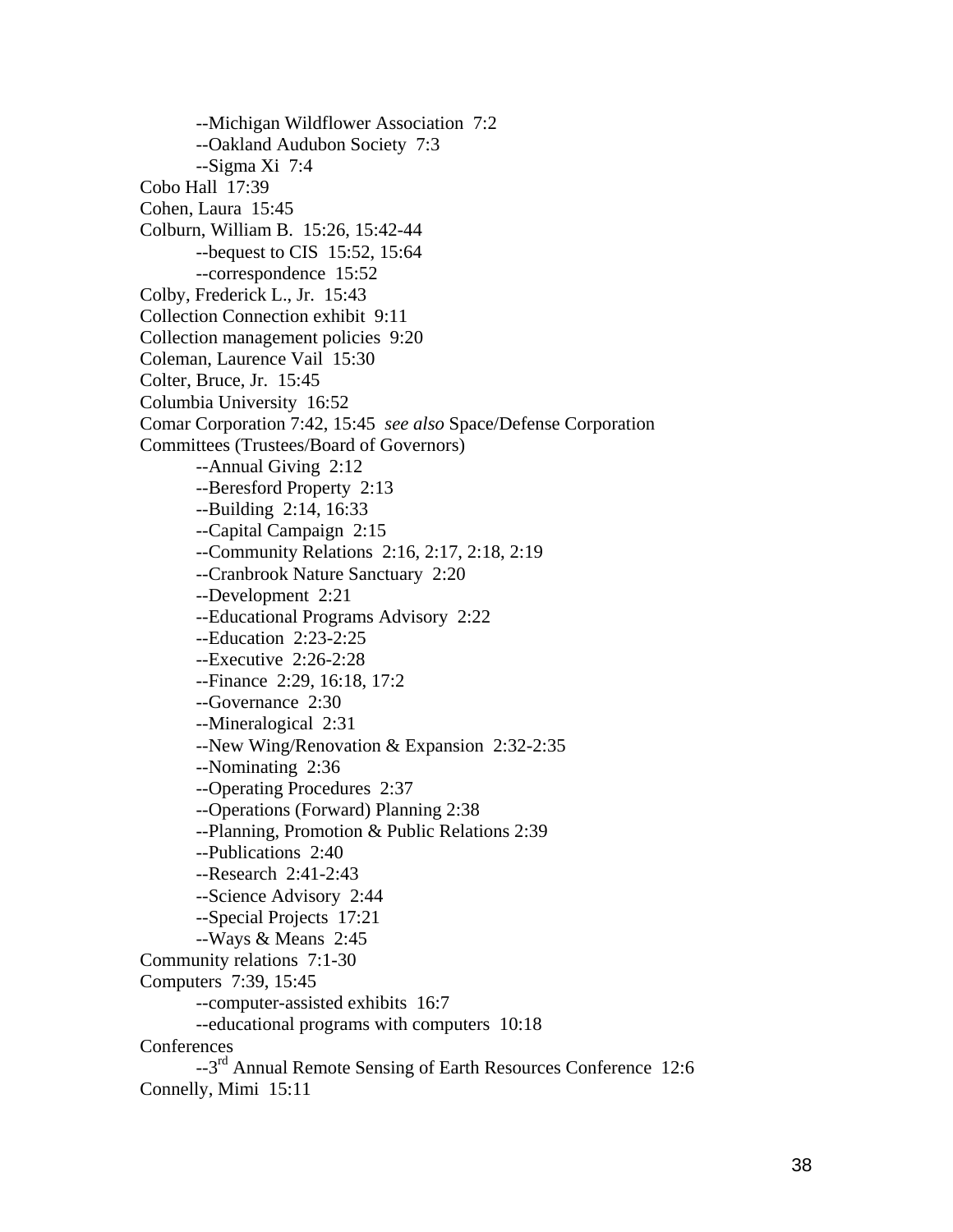Construction 7:36-38 *see also* Maintenance --west wing 7:36 --Nagey Courtyard 7:49-50 --Skillman wing 7:37-38 Consumers Power 15:46 Cooper, Douglas 15:23 Cooper, Paul 15:41 Cooper, William E. 16:2 Cornell, Sydney and Sandra 8:37 Cornell University 15:49 Coronet Instructional Films 17:14 Coward McCann Publishing Company 15:44 Craft books 10:19 Cranbrook Central Committee 15:53 Cranbrook Foundation 15:13, 15:17, 15:26, 15:29-30, 17:42 --correspondence 15:54 Cranbrook Fountain Pool 13:33-34 Cranbrook, Kent, England 16:5-6 Cranbrook Lake 12:20, 12:26, 12:28-29, 13:45-55 *see also* Kingswood Lake and Booth Lake Cranbrook Nature Sanctuary 2:20, 2:28, 2:45, 15:11, 15:21, 15:23, 15:33 --Apple Island 8:28 --archaeological work 15:19 --Boy Scouts of America 15:35 --fencing 16:42 --Flood Nature Chalet 8:31-33 --Friends of the Nature Sanctuary 8:42 --Hickory Pointe subdivision 15:34 --security 16:28 --Walter P. Nickell fireplace 17:44 --Ward property 8:39-43, 15:26 --opposition to sale of 8:42, 15:23 Cranbrook On the Go program 10:20 Cranbrook Pond 13:56-58 Cranbrook Run 17:15 Cranbrook School --correspondence 15:55 --observatory 16:52 --science educational programs for 15:40, 16:2 Cravin, James A. 15:14 Cresap report 2:46 Cresap, McCormick and Paget 15:56 Croze, Harvey Jr. 15:46 Cultural Properties Committee 15:9 Cumming, Ruth 15:46 Curtis, Heber D.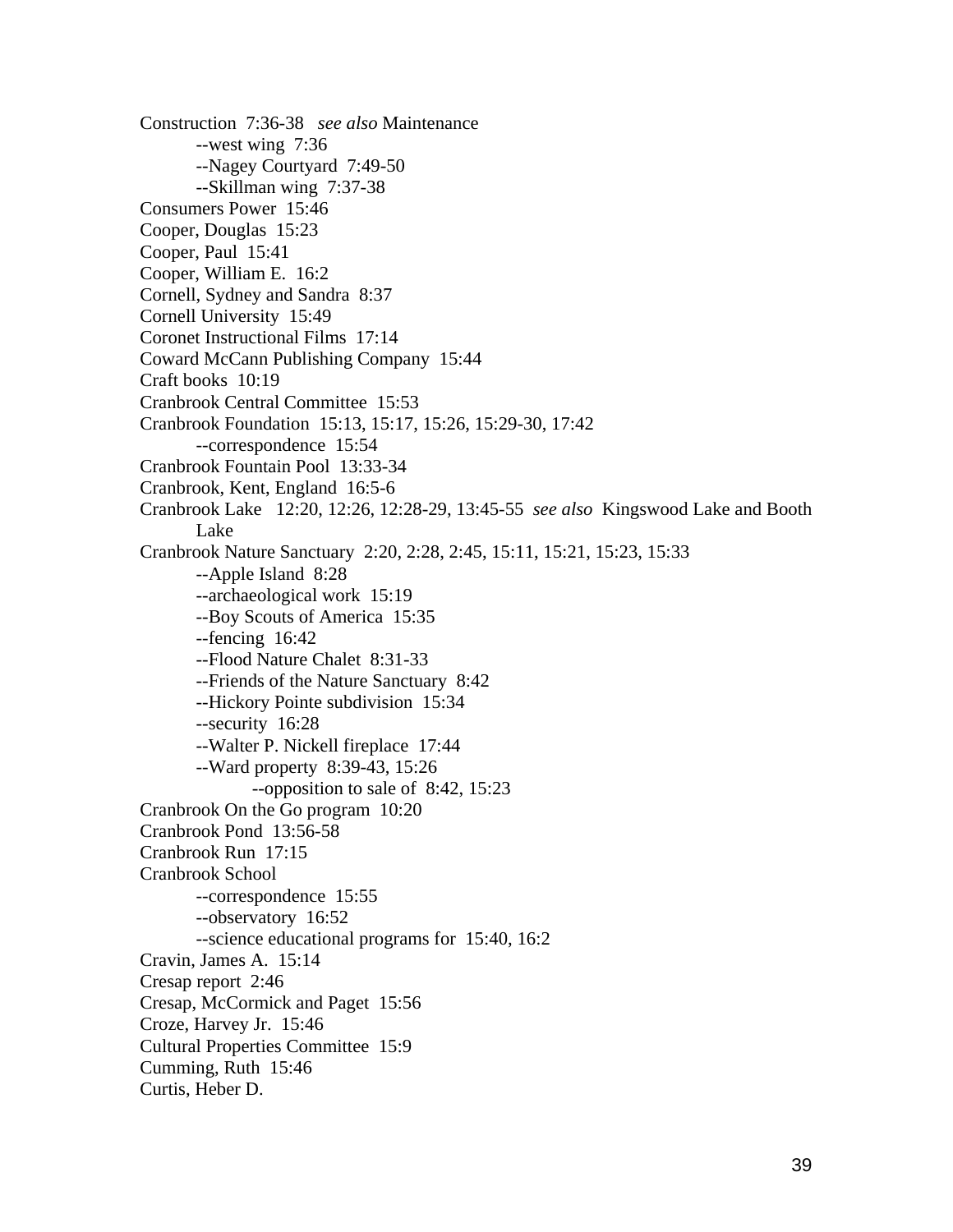--correpondence 15:57 Cybersol 15:43

# **D**MB&B Public Relations 8:43

Dahlberg, LeRoy W. --correspondence 15:64 Danish Ambassador—Count Keild Gustav Knuth-Winterfeldt 7:8 Danish Dinner 7:8 Dansereau, Pierre 15:60, 17:8 Dartmouth College 15:60-61, 16:24 Deam, Charles 6:22, 17:11 Deane, Rodney William 16:40 Dearborn Historical Museum 15:60 Deaton Museum Studio 16:24 Deer, white-tailed 15:61 DeLuxe Metal Furniture Company 15:58 Denio, John 15:18 Denver [CO] Art Museum 15:59 Department of Education 10:21 Department of Natural Resources—loan 17:1 DeTerra, Helmut 15:59 Detroit Acoustical Contracting Company 15:59 Detroit Adventure, Inc. 15:61-62, 16:24 Detroit Astronomical Society 15:59 Detroit Edison 13:11-12, 16:15 --correspondence 16:1 --Monroe Power Plant 11:22 Detroit educational television 15:61 Detroit Historical Museum 15:60 Detroit Historical Society 15:59 --Rowland collection 15:26 Detroit Institute of Art 15:58-59, 15:61, 17:31 Detroit Institute of Science 16:52 Detroit News 15:26 Detroit Public Schools 10:39-40, 10:72, 15:60 Detroit Science Center 2:47, 15:24, 15:49, 15:51, 15:61, 15:64, 16:28, 17:10, 17:34 Detroit Science Museum Society—development of Detroit Science Center 15:60 Detroit Zoological Institute 10:48, 15:60, 15:63, 17:39 Detroit's  $250<sup>th</sup>$  anniversary celebration 15:60 Development office—establishment of 17:24 Dewhurst, C. Kurt 10:56 Diamond, Judy 9:67 Dice, Lee 15:26, 15:47, 15:57, 16:54 (as acting director) --correspondence 16:2 --published works 11:74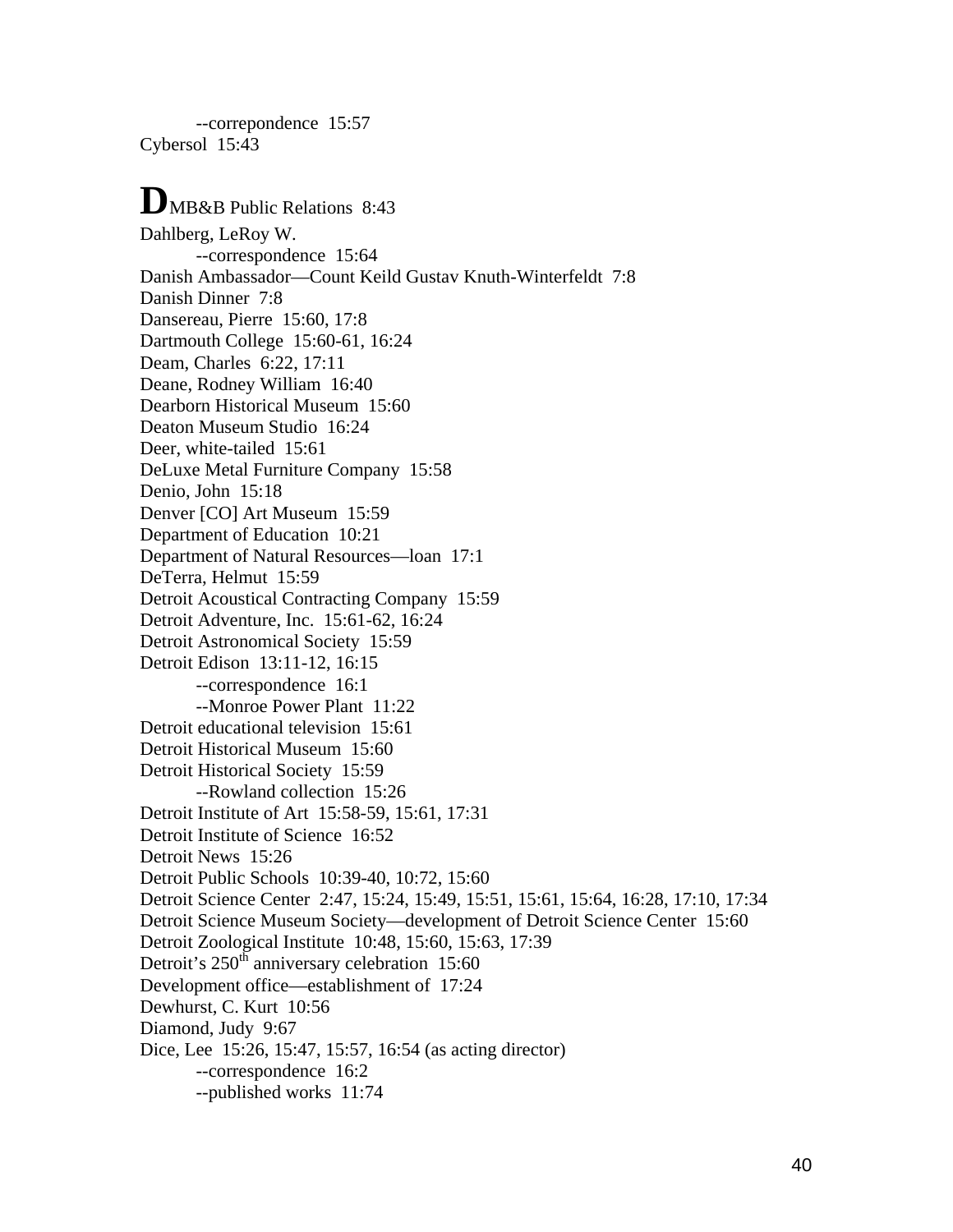Dingall, Congressman John 13:9, 13:11, 13:13 Dinosaur tracks 17:1 Dinosaurs! Dinosaurs! Exhibit 9:12 Diorama—land conservation 16:40 Director (CIS) correspondence on microfishe 15:34 Director (CIS) search 15:26, 16:54 (1934) Discovery Room exhibit 9:13 Distance learning 10:22 Distortion mirror 16:41 Diversity Task Force 2:19 Dockstader, Frederick 16:3, 16:44 Dodge, Cora 15:61 Dog skeletons 16:19 Donations 15:19, 15:54 --bald eagle 15:40, 15:47 --emerald 15:36 --minerals 15:24-25 --Nevin Fisk donation of Pre-Colombian artifacts 17:15, 17:40 Donor report (to Board of Governors) 2:48 Drake farmsite 16:42 Dream Committee--future planning 6:4 Drinkwine, Tammy—lawsuit 16:4 Duffield, Henry Jr. 15:58 DuMouchelles Certified Auctioneers and Estate Appraisers 7:60 Dunn, Mrs. Alfred D. 15:61 Dutch Elm disease—spraying on Cranbrook campus 17:5-6 Dworak brass collection 17:26

**E**ames, Charles—*Powers of Ten* film 16:7 Earth Day 10:23 Earth Quest exhibit 9:14 Earth Resources Technology Satellite (ERTS) 9:15, 12:1, 12:4-7, 12:9, 12:56-57 *see also* LANDSAT Earth Science exhibit—modernization of current exhibit 9:16 Earth's Treasures exhibit 9:17 East, Ben 16:5, 16:12, 16:24 --Artic trip 16:22 --Hudson Bay trip 16:22 East and West Association 16:5 Echo Lake 12:3, 12:28, 13:59 Edison House 13:34, 14:7-10, 15:4, 15:18, 15:24, 15:30, 16:1, 16:7, 16:15, 16:35 --Beresford tea set 17:43 Edison Foundation 10:31 Edsall, Bruce 16:11 Edsel Ford Estate Lake 12:28, 13:64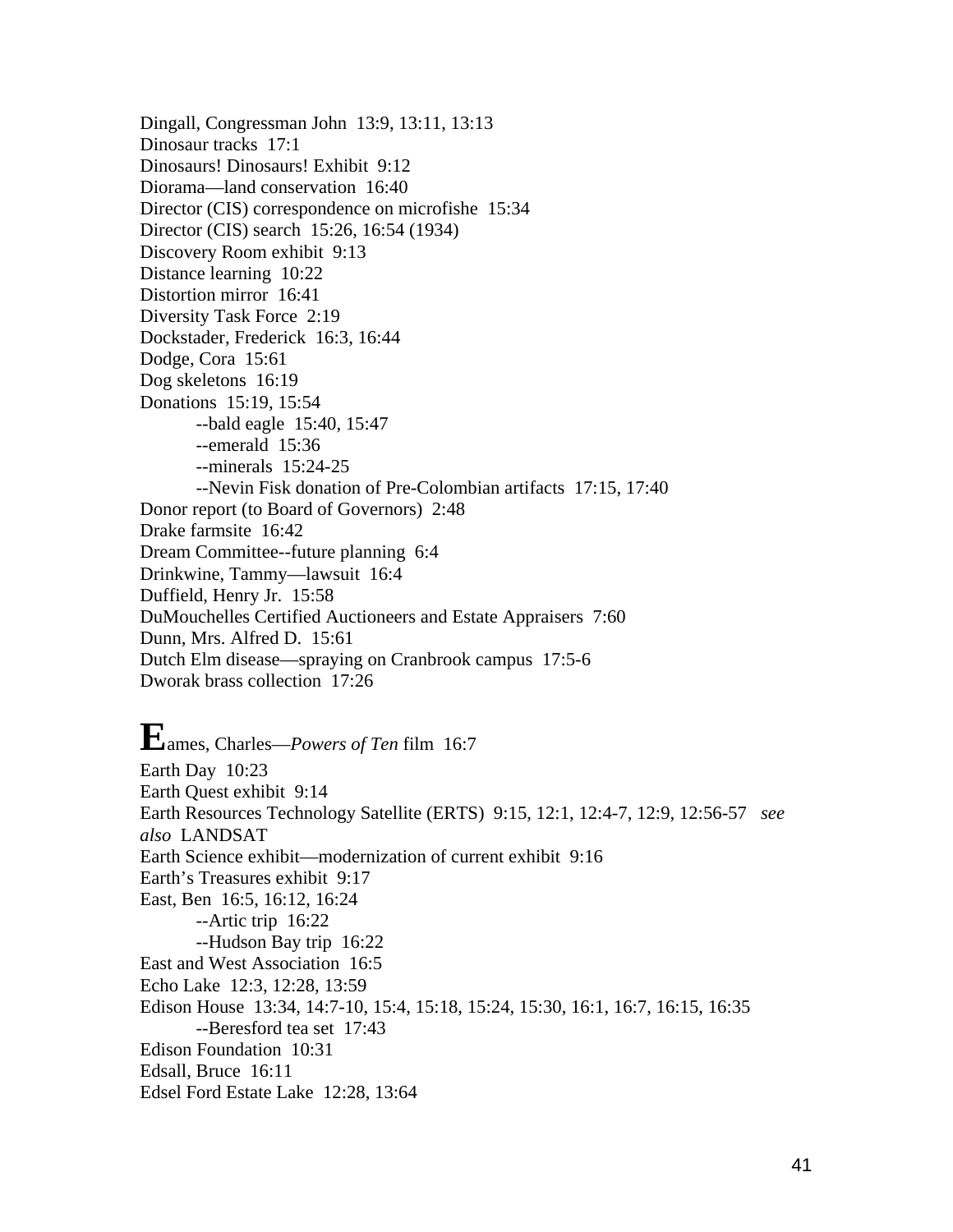Education staff correspondence 10:25 Educational programs 10:15-87, 15:3, 17:23 *see also* Science education --funding for 10:31-41 Edu-Mentor program 10:24 Edwards property 8:30 Ehrmann, Martin 16:6 Eichstedt and Grissim Assoc.—landscaping 16:7 Elementary school programs 10:26 Ellis, Clark—sculpture placement 15:9 Engler, Governor John 16:49 Environmental issues --Recycling 6:3 --Waste management 6:3 Environmental Task Force 6:3 Equipment --computers 7:39 --expenditures and forecasts 7:40 --inventories 7:40-41 --lease from Space Defense Corp. 7:42 Eschman, Don—reprint library 13:23 Eskimo Art, Inc. 16:6, 16:40, 17:8, 17:22 Eskimo exhibit/collection 9:18, 17:17 Ethics and conduct code 8:16 Events --Autumn Fest 7:6 --CIS 10<sup>th</sup> Anniversary celebration 7:7 --Danish Dinner 7:8 --Fun Run 7:9 --Robert T. Hatt's retirement dinner 7:12 --Maple Syrup Festival 7:10 --Robert R. McMath Planetarium dedication 7:11 --Miscellaneous 7:5 --Smithsonian at Cranbrook 7:13 --Step Out for Science 7:14 Ex-Cell-O Corporation 16:7 Exhibit brochures 9:9 Exhibit cases 15:1, 15:47, 16:2, 16:39 Exhibit guidebooks 9:39-45, 9:65 Exhibit planning --budget 9:19 --collection planning 9:20 --Exhibit Development Team (EDT) 9:21-24, 14:31 --Exhibit Development Team Extension Committee (EDTEC) 9:10, 9:17, 9:37, 9:54 --exhibit evaluation 9:25 --existing exhibit analysis 9:26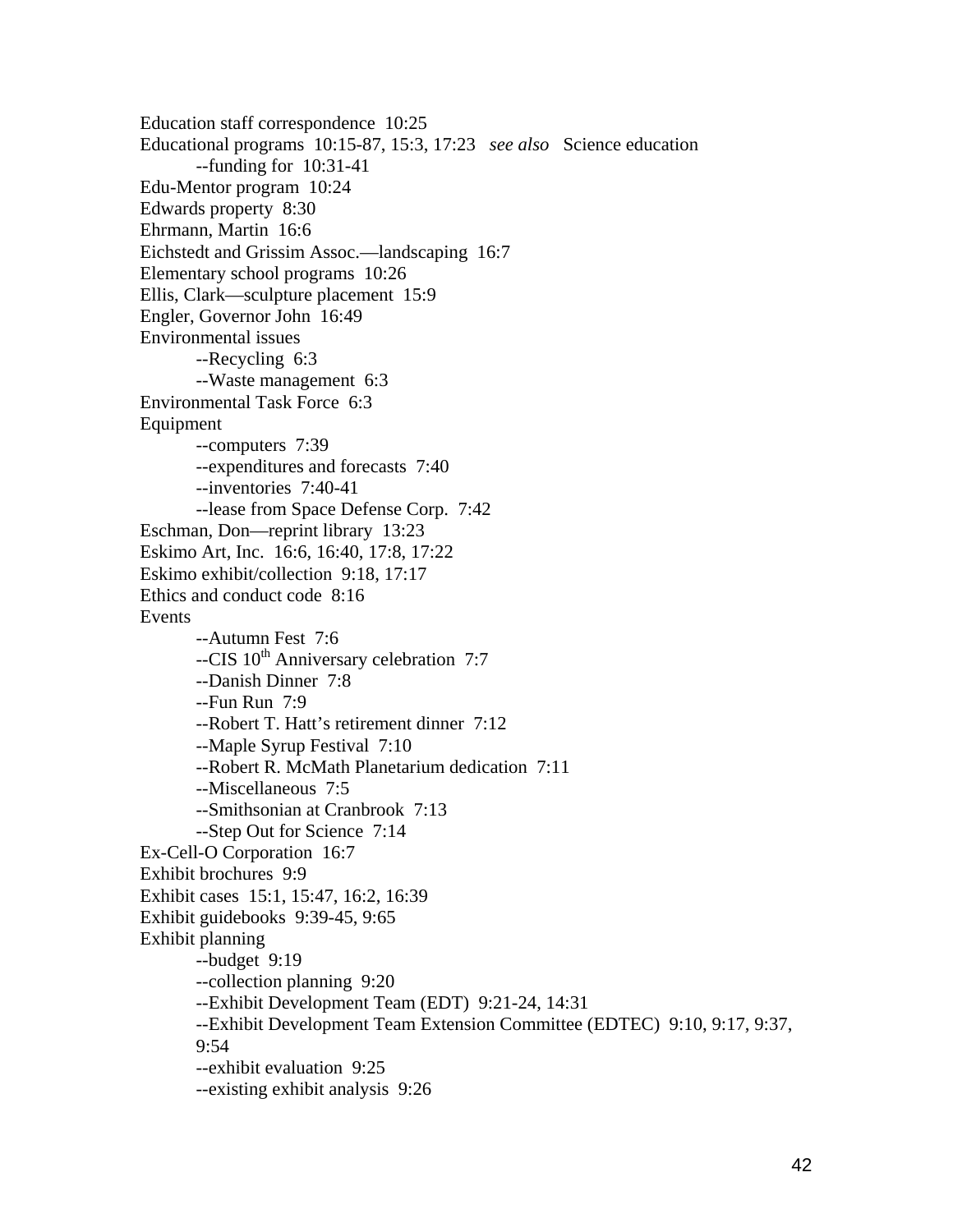--exploratorium 9:27 --focus groups 9:28 --Gerard Hilferty & Associates (GHA) 9:21,9:29, 9:34, 9:68, 14:17-19 --goals & objectives 9:30 --guidelines 9:31 --master plan 9:32 --models 16:22 --San Diego Museum of Natural History 9:67 --schedule 9:33 --schematics design phase 9:34 --work groups 9:35 Exhibit planning and preservation 9:36, 15:49 Exhibits 9:1-72, 10:1-14, 10:18, 15:8, 15:46-47, 15:59, 16:13, 17:1, 17:14, 17:26, 17:33 Exploring the Universe exhibit 9:37

**F**aculty housing 17:9 --Barden House 8:27, 15:55, 17:34 --Faculty Row 15:55 Fair Employment Practices Act 15:61 Fallout shelter 17:26 Farwell, Olive 16:22 Farwell, Oliver 16:8 Farwell Library 16:8 Faxon, Senator Jack 16:49 Fecker telescope 9:61 Fern collection—Boston University 16:37 *Ferns of Michigan* 16:29 Ferry, Dexter M., Jr. 2:47, 15:24, 15:51, 15:64 Ferry, Hawkins 2:47 Ferry Foundation 2:47, 15:49, 15:61 Field Museum of Natural History [Chicago] 16:10, 16:22 Field trips 10:29-30 --Antarctic field trip 17:39 Field work—CIS Director 15:21, 15:40 --Hatt, Belgian Congo 17:8 --Hatt, Iraq 16:23 --Hatt, proposed field work 16:24 --Hatt, Yucatan 15:42, 16:22 Film projector 16:6 Filmmakers, Inc. 16:37 Fisher, Harvey I. 16:8 Fisher, Otto O.—Sir William Herschel manuscripts 16:10 Fletcher, Margaret 15:32 Flood, Aubrey C. and Grace H. 8:31-33, 8:40, 15:32, 16:8 --Audubon prints 16:11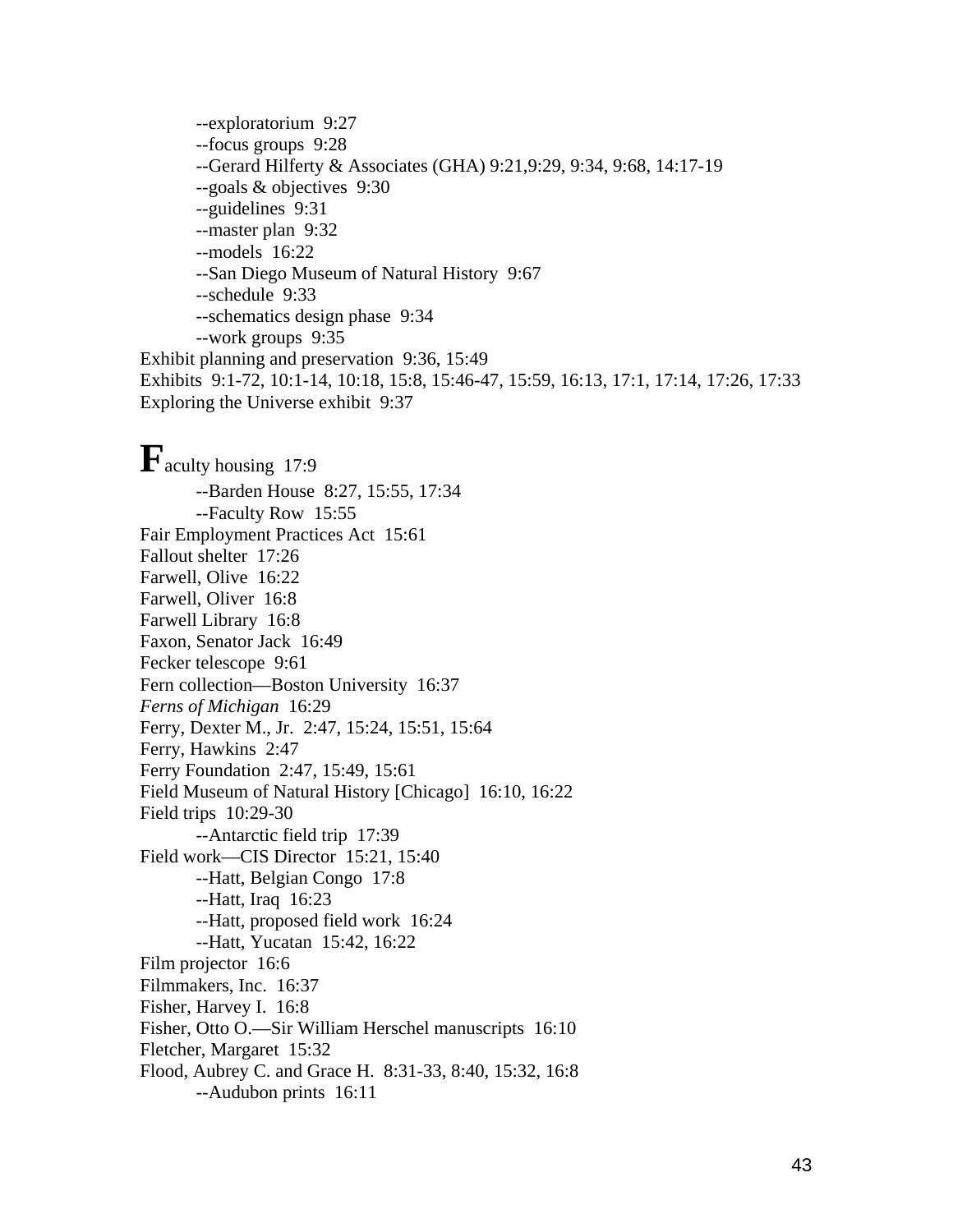Flood Nature Chalet 8:31-33 *see also* Cranbrook Nature Sanctuary Floor plans 7:43 Flynn, David S. --memorial fund 16:11 --Nature Center trail 15:33 --scholarship fund 10:74 Forbes, John Ripley 16:8 Ford, James Bacon 15:64, 16:10 Ford Nature Center *see* Nature Orientation Center Ford, William D. 17:29 Forest Lake 12:10-19 Forward planning 2:38, 2:39 Fossil leaves 17:26 Foucault pendulum 9:38, 15:39 Foucault program 15:33 Founders Day 15:50 Founders Medal 15:30, 17:34 Founders Memorial 15:59 Fowler, James 11:75 Fox, Denis 12:15 Fox, James W. 16:11 Fox, Virginia Beresford 17:44 Fredericks, Marshall 15:33, 16:8, 16:10 --bas-relief plaque of GGB and ESB 16:12 --bench 16:39 --Mary Soper Pope award 15:59, 17:11 Freres, Sac—amber 16:9 Frey, Donald N. 16:10 Friedrich, Paul 15:53 Friends of the Nature Sanctuary 8:42 Fuertes exhibition 15:7 Fuller, Arthur B. 15:49, 16:8-9, 16:23 Fulling, Edmund H. 6:29, 17:11 Fun Run 7:9 Fundraising 2:12, 2:15, 2:21, 7:15-26, 15:24, 15:56 --Academy of Art 15:8 --Corporate contributions 2:12, 2:21 --Lasers and Ice 7:19 --Lighter Than Air 7:20 --Orchids and Ice 7:21 --Rainbows and Ice 7:22 --Silver and Ice 7:23 --Stars and Ice 7:24 --Summer Spectacular 7:16 --Treasures and Ice 7:25 --Winterscape 7:26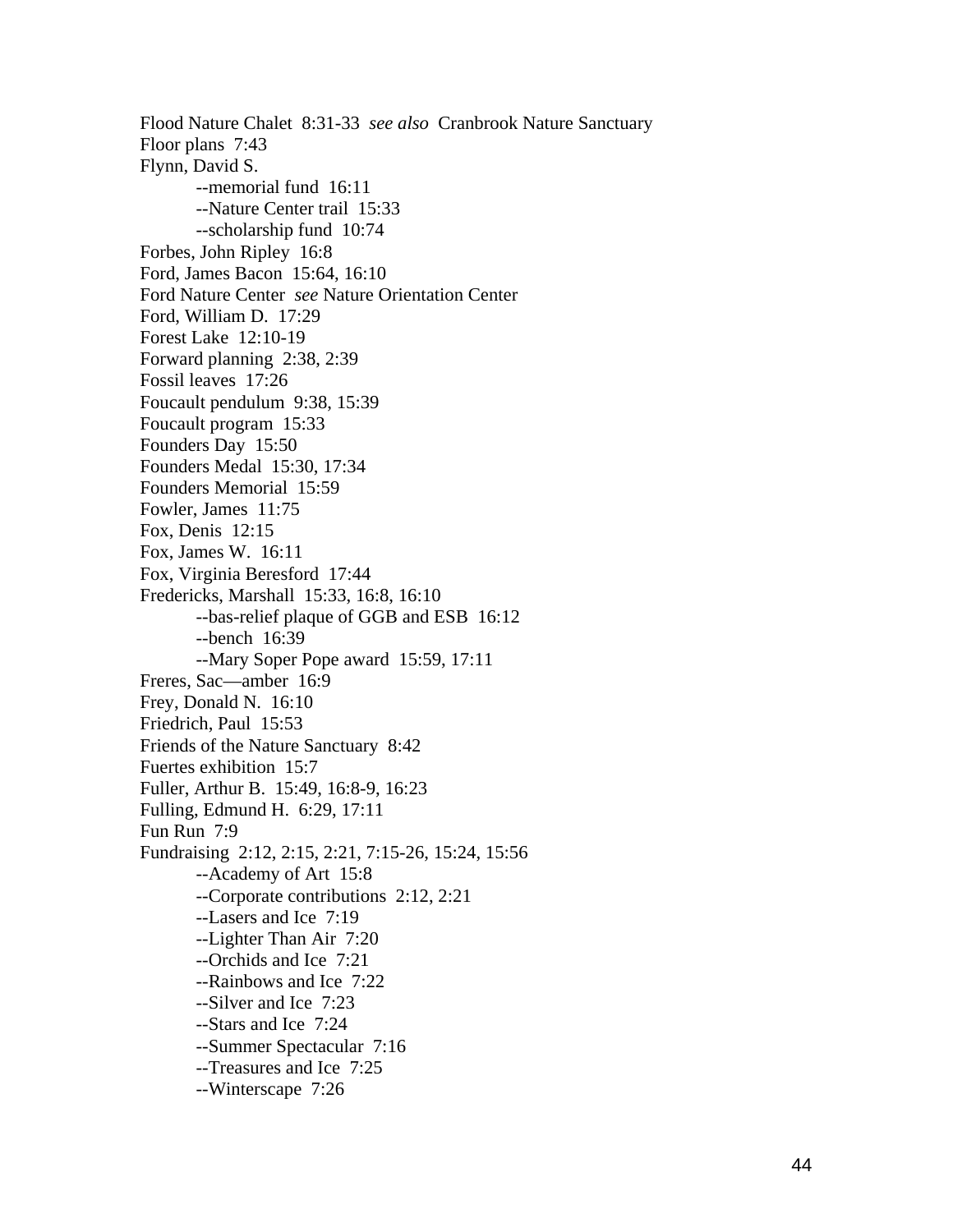Fur exhibit 15:59

Galloway, J.J. 16:12 Gamble, Stan—archaeological collection 16:14 General Electric Foundation 10:32 General Electric Research Laboratory 16:12 General Motors Corporation 7:42, 10:9, 16:46 General Motors exhibit—Skillman Wing 16:13 General Motors Research Laboratories 15:64, 16:13 George, Edwin O. 16:15 George, Edwin S. 16:26 --correspondence 16:16 --Edwin S. George Foundation 15:49 --Edwin S. George Publication Fund 15:64 --Edwin S. George Reserve—botanical survey 16:16 --*A Preliminary Study of a Program for the Development of Cranbrook Institute of Science* 16:16 Gerard Hilferty & Associates (GHA) 9:21, 9:34, 9:68, 14:17-19 Giffels-Webster Engineers 8:43 Gift shop 6:5 Gilpin, Laura 16:22 Gingerich, Philip 10:84 Globe, geo-physical 15:32 Goals and objectives--administrative 6:6-10 Goddard, Archibald N. --correspondence 16:17 --Goddard estate—proposals for use 17:41 --Goddard Memorial 16:17 --*Some Thoughts Regarding the Future of Cranbrook Institute of Science* 16:17 Goddard, Eloise—flower paintings by Allice Goddard West 16:17 Goddard and Goddard Co. 16:17 Goddard, Mary G. 16:17 Goeldi, James 16:12 Good, Dave 17:38 Goodale, Marion 16:36 Goodall, Jane 15:32, 16:14 Goodenough, Daniel 17:18 Grand Rapids Press 15:26 Grand Rapids [MI] Public Museum 17:39 Grand Truck Western Railroad Company—glacial boulder 16:22 Great Depression era 15:47 --Works Progress Administration 16:22, 16:39 Green Family Foundation 16:14 Green, Mrs. Merle 16:13 Green Sulphur bacterium 12:30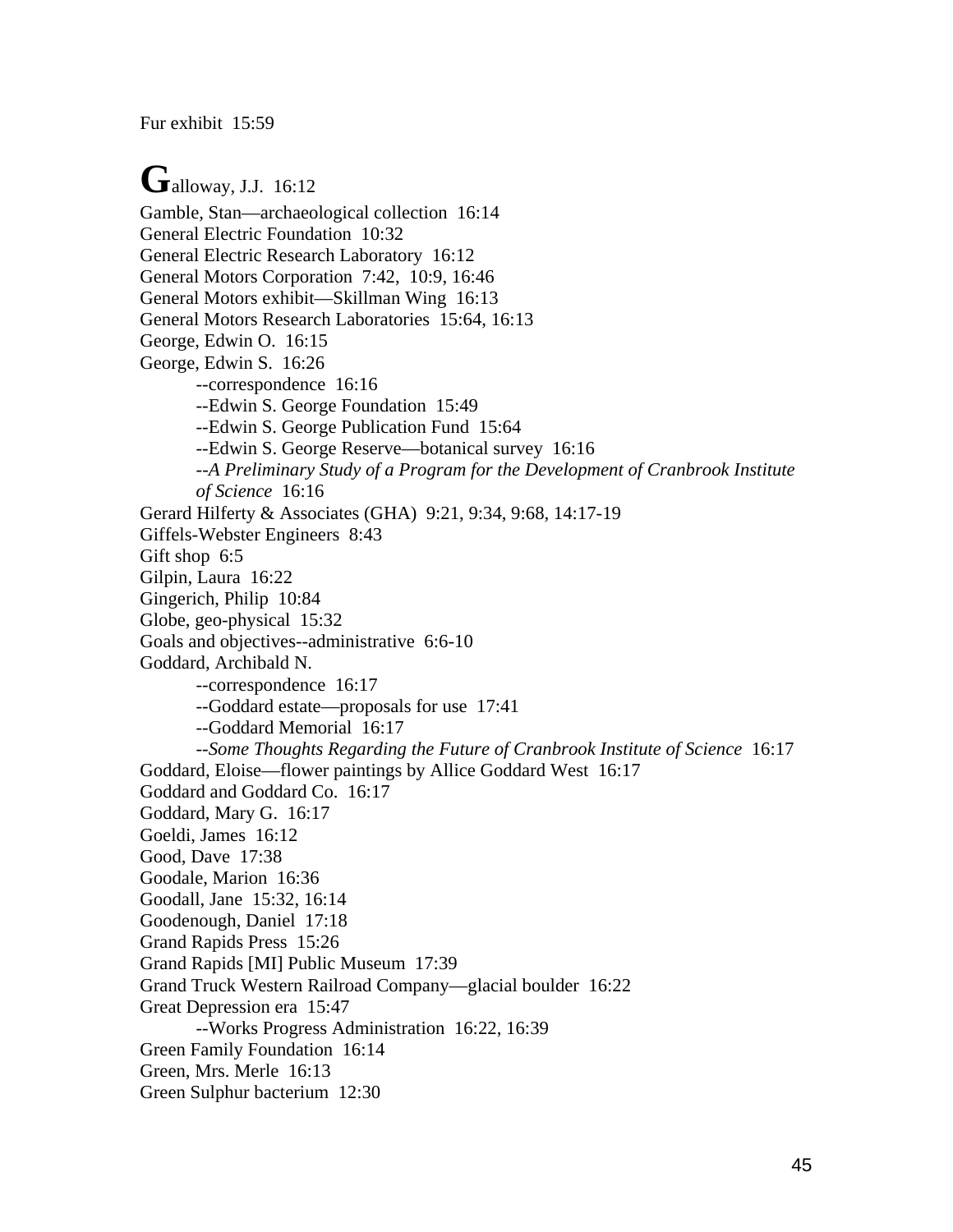Greenhouse—CIS 16:42 Greenway, Charles M. 16:12, 16:26 Group visits (schools) 10:71 Guard station, Academy Way 15:53 Guatemala 15:42 Guest, Bud—*Time Traveler* radio show 16:13, 17:43 Guy, Michael *Cranbrook Institute of Science* 6:14

**H**afstad, Dr. Lawrence R. 16:19-20 Hagenah, Dale J. 11:9, 16:19-20 Halgrim, Robert C.—Edison House 16:19 Hall, Dr. Marion T. 16:21, 16:39 Hall of Light and Color 9:46 Halley's Comet 9:47 Hamtramck [MI] 16:18 Hamtramck Public Schools 16:19, 16:24 Handicap access 7:46 Hanes, Florence N. 16:20 Harding, James 11:72 Hardware of Mathematics exhibit 9:48 Harpoon 16:12 Harris, William P. 16:18-19 Hart, Phillip 17:29 Harvard University 16:18 Hatt, Robert T. 12:20, 16:3, 16:47 --correspondence 16:22-24 --Dream Committee (1939) 6:4 --proposal for centralization of Cranbrook, 1946 17:42 --Retirement dinner/retirement 7:12, 16:24 --speech, *Experiences with a Museum Sales Desk* 16:22 Haven Hill 13:60 Hawaiian collection 15:59 Hawaiian exhibit 17:7 Hawaiian Historical Society 16:19 Hawaiian tree shells 16:37 Health hazards 7:47 Hearing and visually impared—educational programs for 10:44 Heart Lake 12:8 Hebert, James 8:36-37 Hellmuth, Obata & Kassabaum (HOK) 2:32, 6:78, 9:21, 9:34, 14:20-26, 15:22, 18:1 Henry Ford Museum 16:9 Herbariums 15:45, 16:19 --Billington Herbarium 16:22, 17:1 --Farwell Herbarium 15:27, 15:41, 15:48, 16:8, 16:10, 16:22, 16:43 --University of Michigan Herbarium 16:43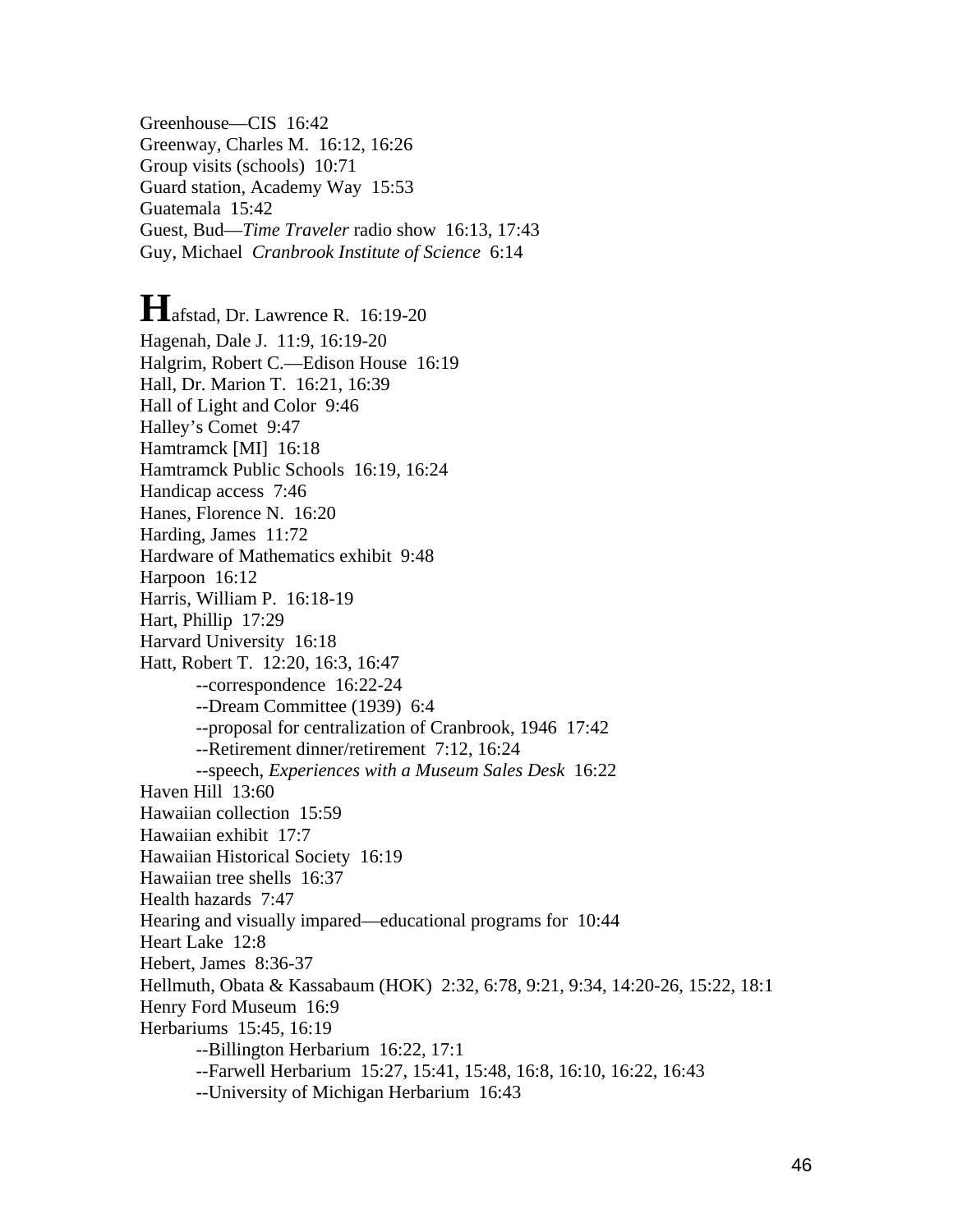Herrick Foundation 15:12 Hesz, Mrs. Eugene 16:18 Hickory Pointe subdivision 8:40, 15:34 Hiesey, William McKinley 6:24, 17:11, 17:17 Highlands Area 13:61-64 History (CIS) 2:49-2:55, 16:54, 17:1, 17:6, 17:21, 17:25, 17:34 --Board of Directors, first meeting, July 1930 2:49, 16:26 --Bylaws 2:54 --CIS seal 2:49, 16:29, 16:33 --Cranbrook School observatory 16:52 --Deed 2:49 --George G. Booth Corporation 2:50 --Founding documents 15:26, 15:29 --*A History of the Cranbrook Institute of Science*, Cecil Billington 2:51 --Homestead property 2:49 --*In Behalf of the Cranbrook Institute of Science*, Cecil Billington 2:52 --Land description 2:53 --Mineral collection, first 2:54 --Original equipment expenditures 7:40 --Rowland mineral collection 15:26, 15:29, 16:39, 17:16, 17:21 --Tax exempt status 2:54 --Trust indentures 2:54 Hoey, Harry 15:55 Hoffman, Dan 14:27 Hogue, Gwendolyn Harkless 10:86 Holl, Stephen Architects 14:28 Hollender, Fred 17:31 Holling, Holling C. 15:32-33, 16:20 Hoke, George 15:33 Honigman, Dave 16:49 Hope for the Dunes vs. Martin Marietta 11:24 Hope, John—sculptor 16:18 Horizons Upward Bound 16:25 --Science and Math Center 10:46 Housing for employees 15:5-55 Howard Hughes Medical Institute 10:33 Howe, William H. 15:5, 15:31, 16:19, 17:44 Hulbert, Henry S. 15:29, 15:47, 16:2, 16:54 --correspondence 16:26 --Hulbert Observatory 9:61 --obituary 16:26 Human Experience exhibit 9:49 Hunter, Joseph H. 16:18 Huron Mountain Lakes 12:9 HVAC 7:48, 14:29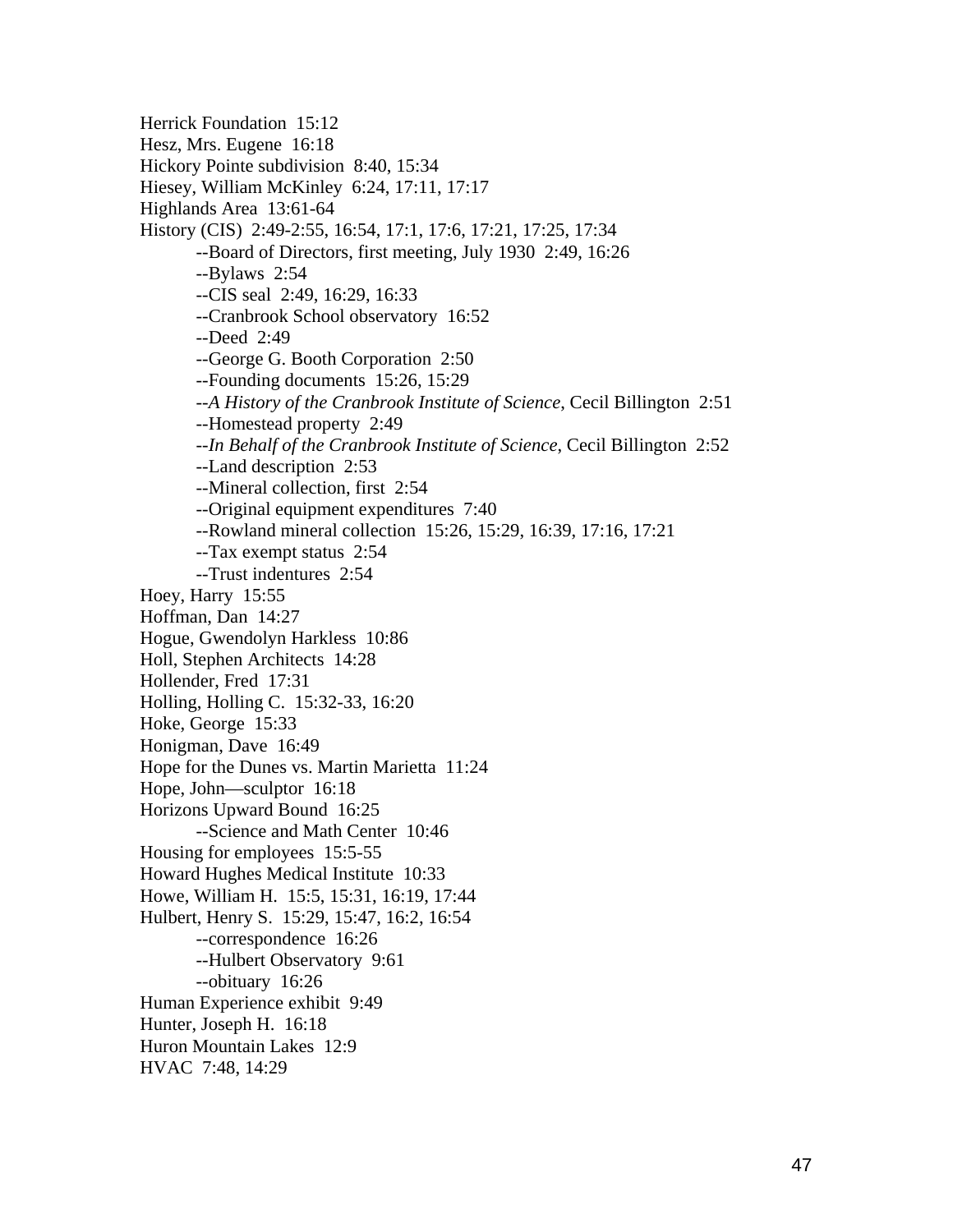**I**BM—math exhibit 9:48, 9:57, 9:69, 15:39, 16:28, 17:43 Illinois State Museum 16:27 Inman, William U. 16:27 Institutional philosophy *see* Mission statement International Council of Museums 17:27 Internships for students 10:45 Interstate Alarm Systems, Inc. 16:28 Inua: Spirit World of the Bering Sea Eskimo exhibit 9:50 Inventory—collection of scientific instruments made before 1900 7:43 Island Lake 12:10-19 Isle Royale National Park 16:27 It's All in Your Head exhibit 9:51

**J**acobowitz, Ellen 15:23, 16:31 Janus 2 and 3 14:31 Japanese artifacts theft 7:60, 16:46 Jaques, Francis L.—bird paintings 16:29, 17:39-40 Jeffries, Paul 15:35 Jensen painting, gift 16:24 Jeryan, Chris 13:26 Johnson Associates, Inc. 11:4 Johnson, William J. Associates, Inc. 16:30 Johnstone, Arthur—CIS volunteer 2:54, 16:30, 17:41 Jordan, Chuck 16:29 Joslyn Art Museum 16:29 Junior College proposal 16:32 Junior League, Birmingham 16:29

**K**ahn, Matt—illustrations 11:10 Kalamazoo Nature Center 15:17 Kapp, William Edward 2:14, 7:31-32, 7:36-37, 15:37, 16:34-35 Kathmandu (Nepal)—published works, Robert West 11:35, 11:37 Katz, Herbert and Marjorie 15:44 Keck, David Daniels 6:24, 17:11 Kellogg Foundation 10:34-35 Kelly, Neil T. 15:33 Kelly, William (CIS Governor & Univ. of Michigan VP) 10:84 Kent, Rockwell 16:33 Kettering Foundation 15:37, 16:34 Kidder, A.V.—bone identification 16:33 Kiendl, Arthur 16:35 King Mahendra Trust for Nature Conservation 11:28 Kingswood Lake 12:26, 15:42 *see also* Booth Lake and Cranbrook Lake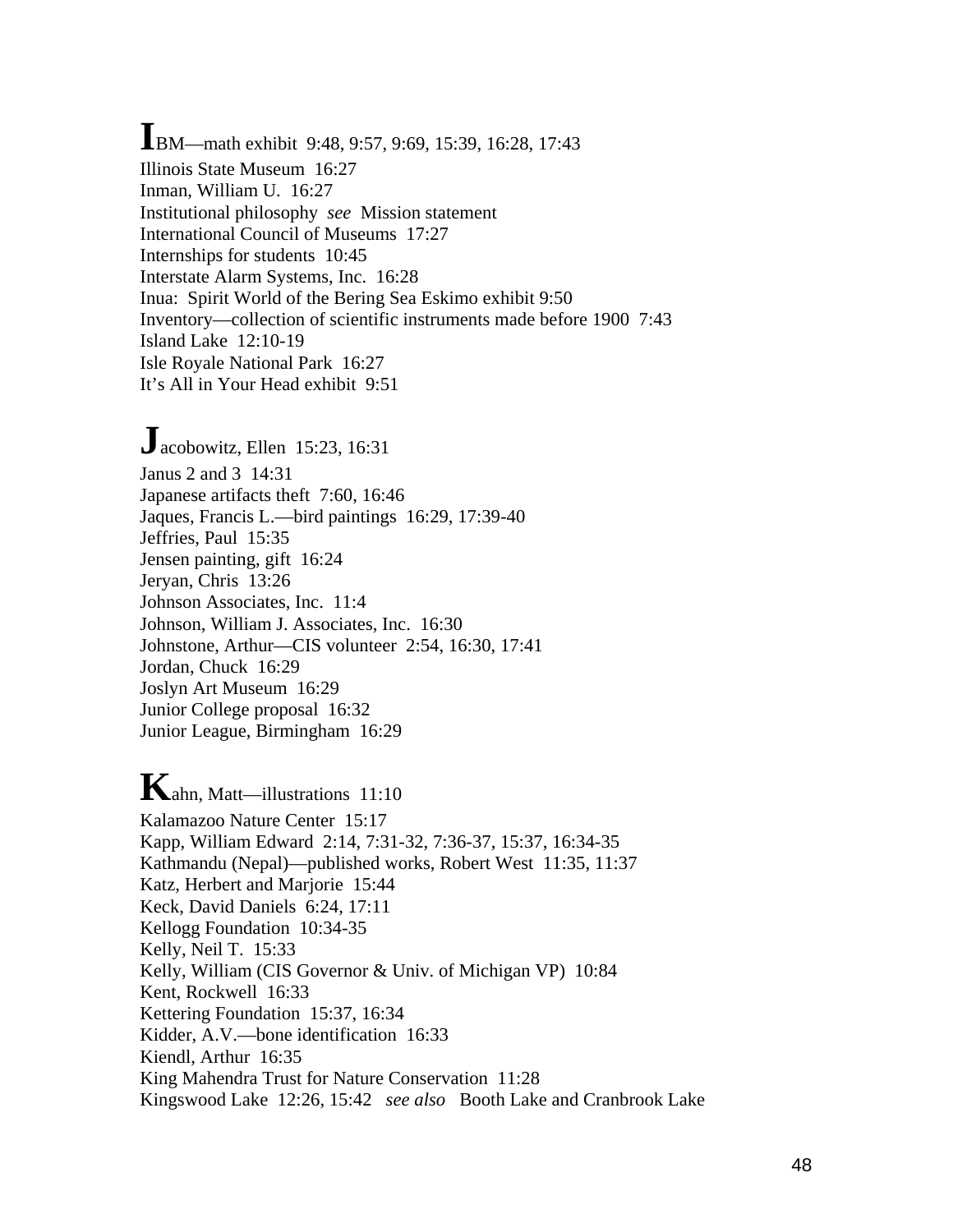--cleaning and dredging 15:30 Kingswood School 16:36 --biology course 15:24 --membership for students 16:36 Kinnear Manufacturing Co. 16:33-34 Kirkpatrick, Gertrude B. 16:33 *Kirtland's Warbler: The Natural History of an Indangered Species* 17:15 Kleckner, Keith R. 6:13 Knife, Fork, and Spoon exhibit 17:33 Knight Foundation 10:36 Knapp, Frank 12:27, 12:34, 16:33 Koelz, Dr. Walter 16:33 --Koelz exhibition 16:2 Kraft, James L. 16:33 Kresge Foundation 16:34 Kucher, Andrew A. 16:35

Lab rats from Africa 16:19 Laboratory equipment 15:45, 16:13, 16:22 (gift), 16:33 Lacy, Mary-Louise 16:37 Lake Angelus 12:15-16, 12:21-22 Lake Angelus Observatory 16:2 Lake Management Symposium 12:23 Lake research 12:1-59, 13:1-15, 13:29, 13:32 Lake Superior State College 10:47 LANDSAT 13:1 Land description, CIS 2:53 Landscaping 17:38 -- Skillman Wing 7:38 Lapidary machine 16:19 Large Lake Research Station (LLRS) 12:51-57, 13:2-3, 13:16 Lasera 9:52-53 Laserium 15:34 Lasers and Ice 7:19 Lawrence Technological University --Master of Science proposal 10:48 Leakey, Dr. Mary 15:5 Leakey, Richard 15:33 Leakey Foundation 15:32 --*On the Track of Man*, film 17:15 Lectures 10:49, 10:80, 17:39 Leelanau County 11:14 Leggett, R.E. Company 16:37 Leitz microscope 17:18 Leopold, Nathan 15:31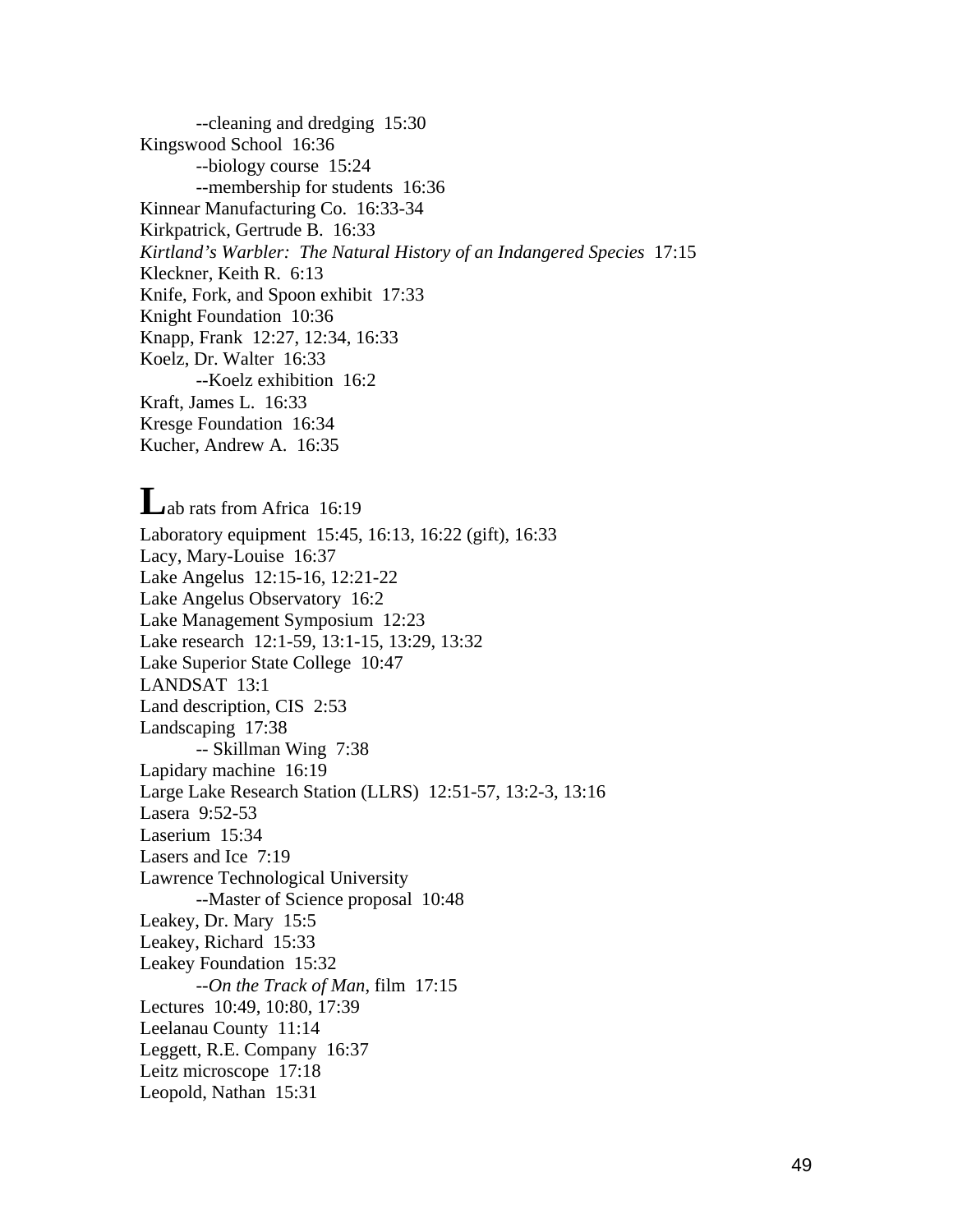--correspondence 16:38 Lerchen, William G. 16:37 Levin, Carl 17:29 Library --committee meeting minutes 8:20 --designation as Government Records depository 17:26 --document collection (1984) 13:22 --expansion proposal 7:62 --new books list (1989) 13:22 --pamphlet file collection (1976) 13:22 --rare books 13:24 --shelving 15:58 Life Science exhibits 15:47 Lighter Than Air 7:20 Limnological program progress reports 12:26 Living World exhibit 9:54, 17:39 Loan policies—exhibits 9:20 Loaned exhibits 10:6 Logo design 6:11 Long range planning 15:28, 15:56, 17:24 Lotus Gallery 7:60 Lougee, Laura (Mrs. Arthur) 16:37 Love, Josephine Harreld 2:22, 10:86 Lowe, Earl 16:37, 17:15 Lower Long Lake 12:10-19 Lunar rock 9:61A Lutzeier wedding dress 15:59 Lyon Foundation 10:37 **M**acatawa Dunes 11:11 Mains, Edward 16:43 Maintenance --air conditioning 7:31-33, 7:48, 16:2 --boiler 7:34, 7:48, 15:54, 16:37 --building footage 7:35 --construction correspondence 7:36 --equipment inventories 7:40-41

> --equipment lease 7:42 --floor plans 7:43 --general 7:44-45 --handicap access 7:46 --health hazards 7:47

--Nagey Courtyard 7:49-50

--HVAC 7:48

--painting 7:51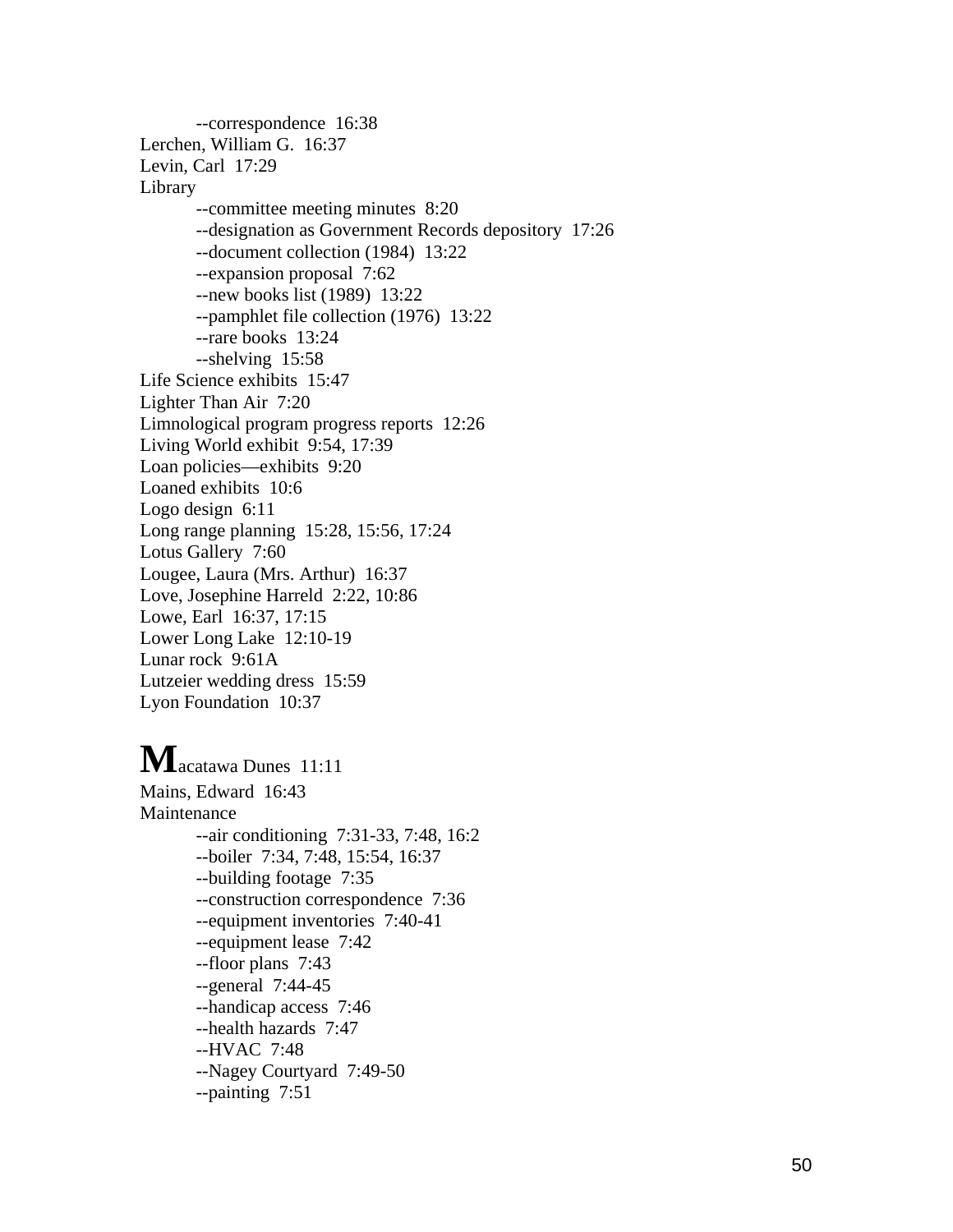--parking/traffic flow 7:52-54 --penthouse 15:54 --reflecting pool 7:55 --roofing 7:56 --Skillman Wing 7:37-38 --storage space proposal 7:62 --TV antenna/satellite proposal 7:63 --utilities 8:2-3 --vehicles 8:4-5 Mammal collection 16:2 Man's Past Revealed exhibit 10:18 Manufacturers National Bank of Detroit—investments 15:36 Manufacturers' Appraisal Company 6:35, 6:37-41 Maple Syrup Festival 7:10 Marchand Brothers (Buffalo Museum of Natural History) 15:47, 16:39-41 Marchand, Paul 16:24 Market research—renovation & expansion project 14:32-34 Marshall, A.J. Company—dinnerware 16:39 Martin, Dan 11:3 --correspondence 16:44-46 --meeting agendas 16:44-46 --meetings with Dennis Wint 16:44-45 Mary Soper Pope award 6:19-33, 15:3, 15:11, 15:48 --correspondence regarding 17:11 Masks—ceremonial 16:33 Masks: Occult and Ulilitarian exhibit 9:55 Mastadon bones 11:63-67, 15:32, 15:47, 16:5 Master plan 15:20 --exhibits 9:28, 9:32 Masters of the Night exhibit 9:56 Mathematics and Science Challenge Grant 10:62 Mathematics Emporium exhibit 9:57, 15:39 Mayan rubbings exhibition 16:13 McCoy, Kathy—CIS logo design 6:11 McCoy, Michael 15:10 McGregor Fund 16:53 McIlroy, Helen L. 15:54 McMath, Francis C. 16:52, 16:54 McMath, Robert 15:26, 16:2 --correspondence 16:54 McMath-Hulbert Observatory 15:26, 16:54 McMath Planetarium 9:47, 9:52-53, 9:61, 9:66, 15:40, 15:54, 16:34, 16:54, 17:17 --addition 15:24-25 --dedication 7:11 --official naming 15:51, 17:14 --speculum metal reflector 15:40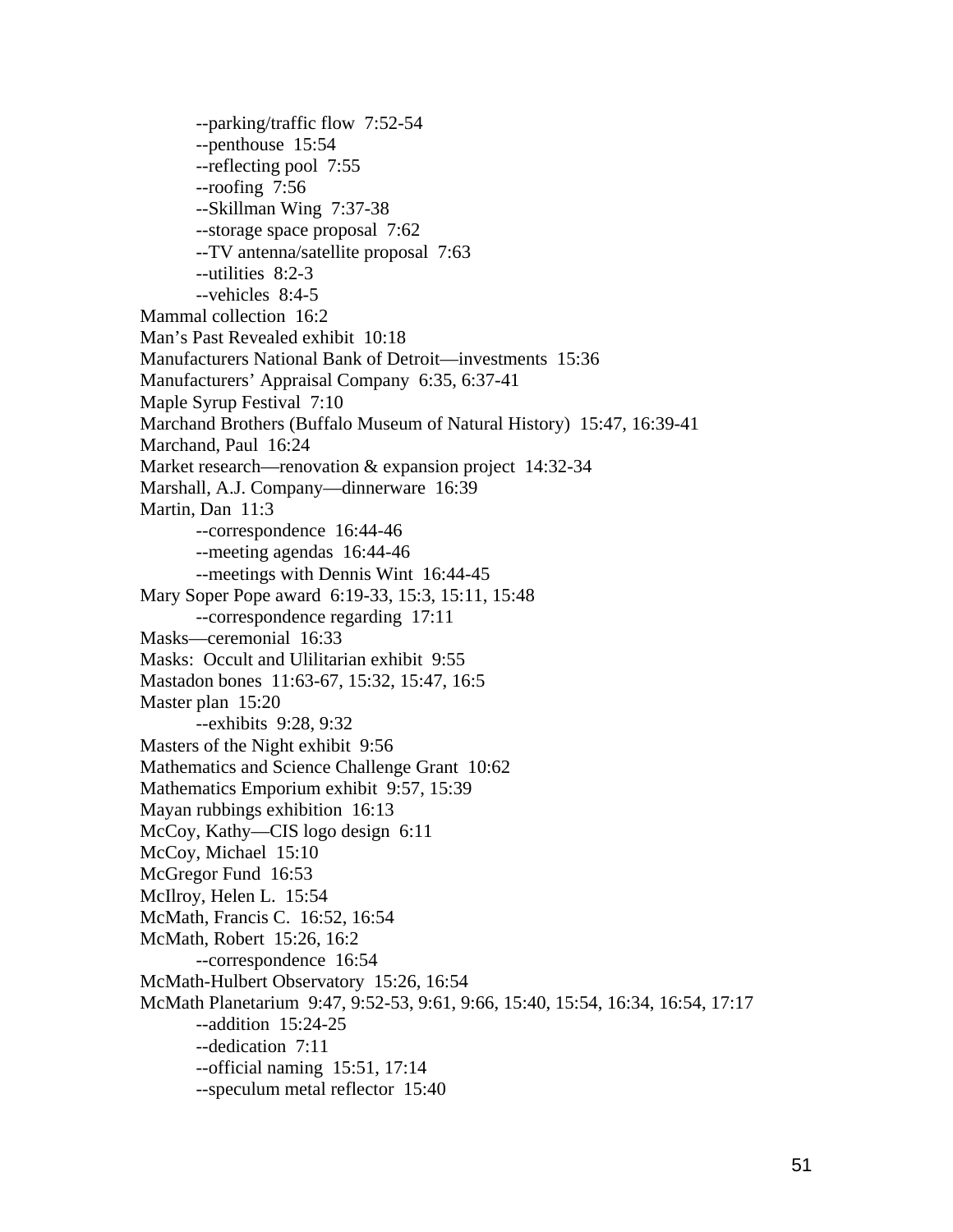Medallic Art Company 17:11 Meen, V.B. 16:39 Membership 2:16, 2:17, 2:18, 2:19, 7:27-29, 15:53 --Members Night, 1950 16:22 Menninger Foundation 16:24, 16:41 Mentoring programs 10:24 Merker, Dr. Harvey E. 16:39-40 Merrill, Robert Hall 16:23, 16:40 Meteorite specimens 16:10, 16:12 Metropolitan Detroit Science Club 16:40 Mexico --Instituto de Biologia 16:47 Michaels Art Bronze Company 16:39 Michalski, Charles 16:23, 16:40 Michigan Cultural Commission 16:24, 16:40 Michigan Department of Conservation 16:48 Michigan Department of Natural Resources --contract number SDPMA-82-A 11:24 --contract number SDPMA-83-A 11:24 Michigan Education Seminars 10:50 Michigan Mineralogical Society 16:39-40, 16:42 Michigan Museum Association (MMA) 10:56 Michigan Nature Association 15:60 Michigan Science Museum Collaborative 10:22, 10:51-55, 10:78A Michigan Sesquicentennial exhibit 9:58 Michigan, State of 16:49 Michigan State University 10:56, 13:17, 16:18, 16:33, 16:50 Michigan Technological University 9:15 Michigan, University of 15:17, 15:26-27, 16:51 --museums 10:84 --professional relationship with CIS 16:2, 16:39 Michigan Wildlife Art Awards 10:57 Michigan Writer's Project 16:22 Milles, Carl 15:32 Milliman, Clare E. 16:39 Mineral collection 2:31, 2:54, 15:52, 15:60, 16:11, 16:17-19, 16:22-23, 16:27, 16:29, 16:40, 16:42, 17:1, 17:10, 17:16-17, 17:21, 17:31, 17:34, 17:36, 17:43 *see also*  Rowland Collection *and* History (CIS) --lighting for the exhibit cases 16:1 --statistics 17:22 Mineral Hall 9:59 --air conditioning 16:41, 16:53 Mineralogical laboratory 15:36-37 Mission statement 6:12, 6:13 Mitchell, Wallace 16:39 Mize, Ralph 16:45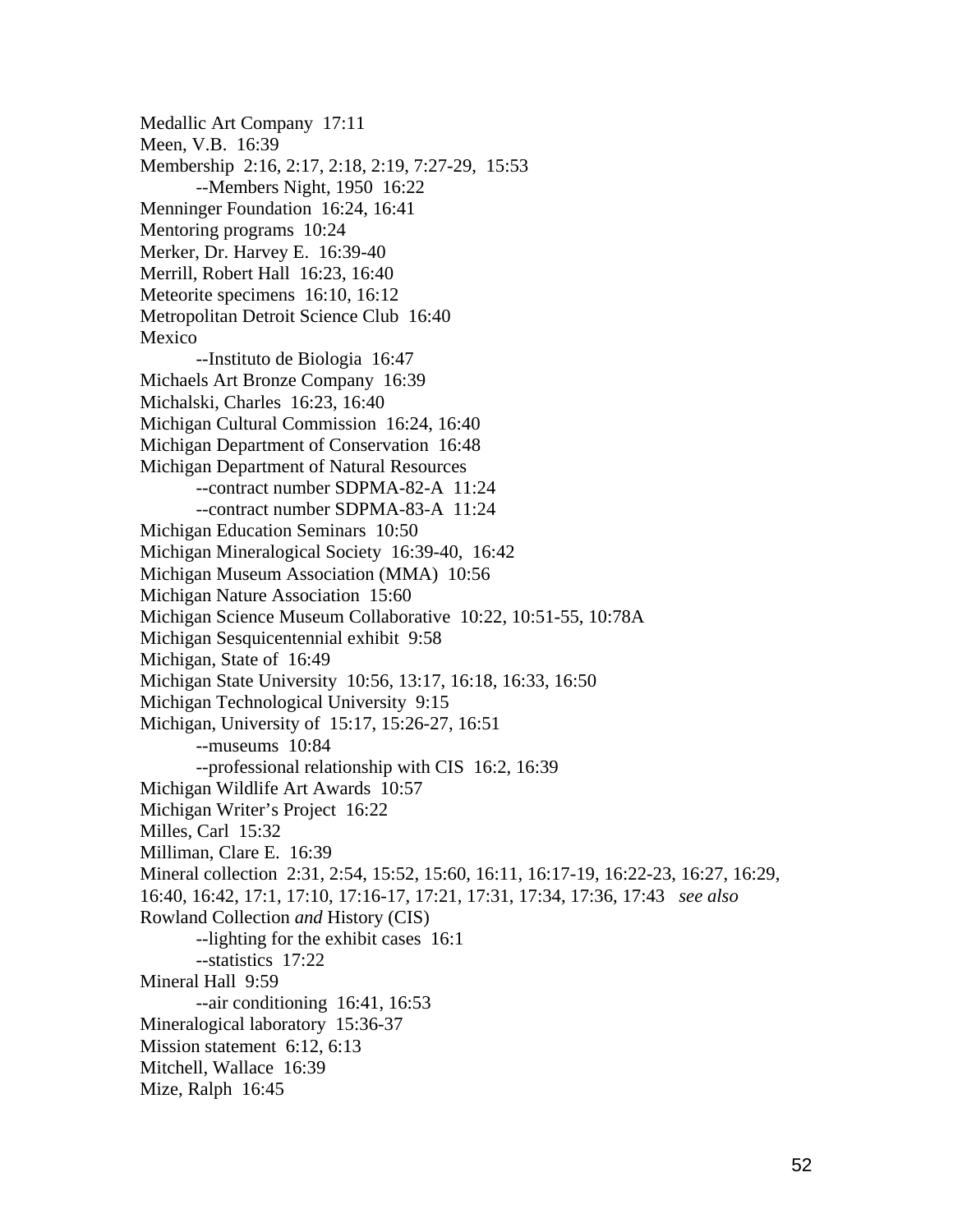Monnier, Lillian 16:40 Monroe Harbor—EPA project #810232 12:51-55 Montoya, Joseph M. 17:29 Moore, Sherman 16:23 Mortenson, Helen 17:40 Mott, Charles S. 16:42 Motz, Dr. LaMoine L. 10:62 Muench, Dr. Nils 10:31 Mulford, John W. 16:41 Mummy 15:46 *Museum Adventures* 15:44 Museum of the American Indian 16:3, 16:39 Museum Council of Metropolitan Detroit 15:59 Museum survey 16:35

# **N**agey, David A. 15:33

Nagey Courtyard 7:49-50, 15:33 Nash-Kelvinator Corporation—automobile loan 17:1 National Bank of Detroit 17:2 National Endowment for the Humanities—Hawaii exhibit 15:33 National Register of Historic Places 14:35 National Research Council 17:3 National Science and Technology Week 10:58 Native American collection 15:47, 16:19, 16:22, 16:28, 17:7, 17:17, 17:20, 17:33-34 Native American costume style show 15:59 Native American year record—loan 16:34 Nature Orientation Center 14:36 --dedication 9:60 --nature walk 10:59 Nature Sanctuary *see* Cranbrook Nature Sanctuary Neatby, Kenneth 6:28, 17:11 Nepalese alter piece 16:24 New England Institute for Medical Research 15:16 New Institute Committee 8:21, 14:37-39 New York Botanical Garden 15:14 Newcomb, Cyrenius A. --boulder collection 17:1 --mineral list 2:54 --Newcomb Memorial Fund 17:4 Newcomb Lake 13:65-68 Newcomb, W.W. collection 16:23 Newcombe, Curtis 12:20, 12:26, 12:30-31, 12:33, 12:39, 12:41, 12:43-44 --manuscripts 11:10, 11:36, 11:43, 11:73 --published works 12:30, 12:44, 12:46 Neyer, Tiseo & Hindo, Ltd.—soil investigation 14:57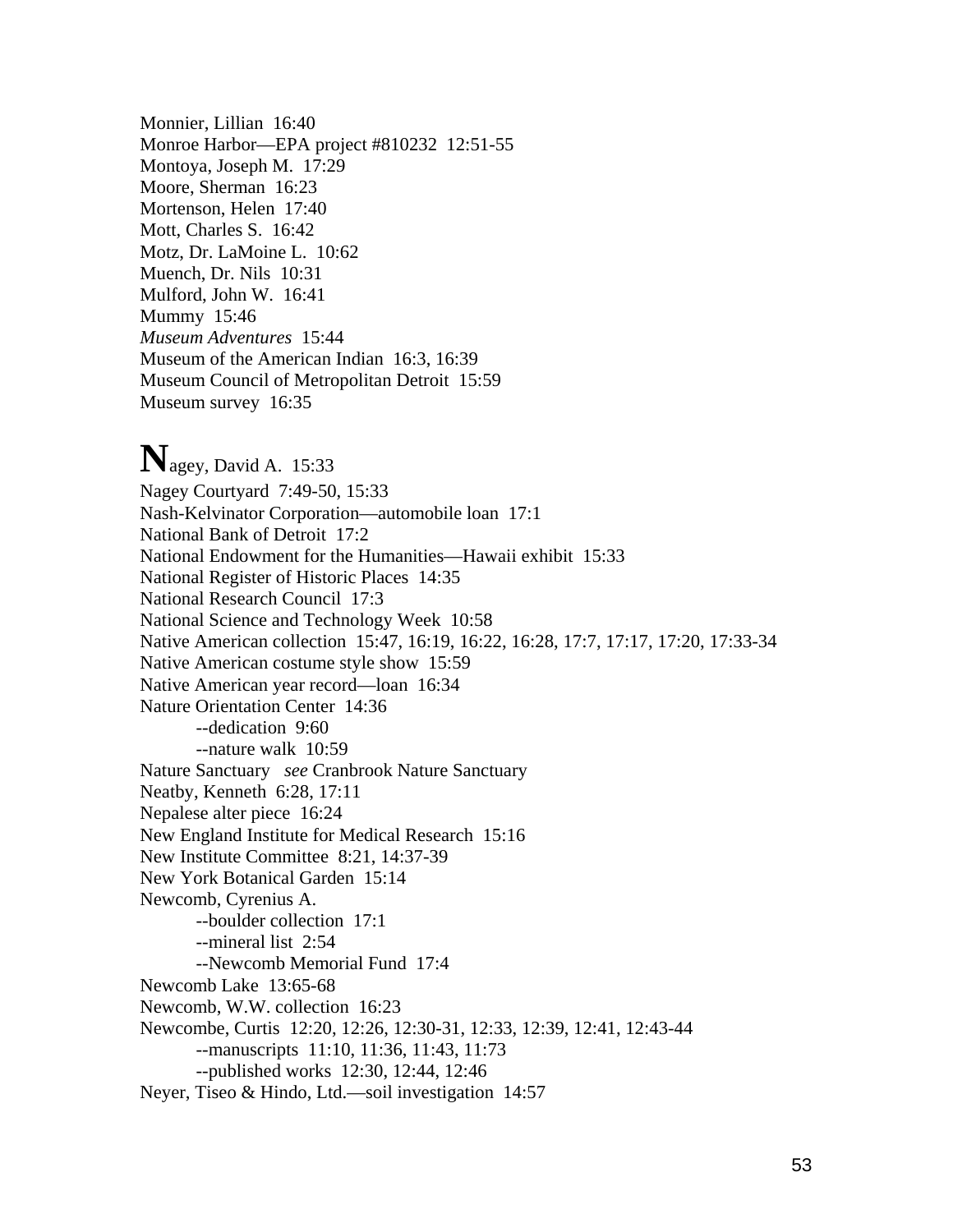Nickell, Walter P. 2:41, 2:54, 11: 70, 17:24 --correspondence 17:5 Northern Michigan College [University] 16:54 Noyes, Jessie Smith, Foundation 16:46

# **O**akland Community College 10:61

Oakland County Public Schools 10:62 Oakland Education Collaborative 10:24 Oakland Mentorship program 10:24 Oakland University 10:63, 17:6, 17:38 *Observations on Electricity* by Benjamin Franklin 15:30 Observatory 15:26, 15:57, 16:26 --repair and maintenance 9:61 Office equipment 15:45 Oliver, James L. 17:6 Opal inventory 16:12 Orange Lake 12:24, 12:28, 13:69-71 Orchard Lake 12:25, 12:28, 13:72 Orchard Lake property *see* Cranbrook Nature Sanctuary Orchids and Ice 7:21 *Orchids of the Western Great Lakes* 15:45 Organizational charts—personnel 8:22 *Origin of the Species*, Charles Darwin, original edition. Gift of Henry P. Zuidema 17:46 Osborn, Chase S. 17:6 Out of This World exhibit 9:61A Oxbow Road 13:61, 13:73

**P**aleontology 11:28-29, 11:38-43, 11:48-49, 11:51-57 Pallasmaa, Juhani 14:2 Panamanian pottery 17:23 Parents Advisory Council 7:30 Park Plastic Company—Drinkwine lawsuit 16:4 Parking/traffic flow 7:52-54 Parsons, Professor Willard 17:43-44 Patterson, Joseph 17:10 Payne, Eugene H. 17:8 Peabody Museum 17:18 Penfield, Charlotte 13:27 Perrin, Lillian 15:14 Personnel --Department Head meeting minutes 8:7-11 --Department Head retreats 8:12-13 --Education Committee meeting minutes 8:15 --ethics and conduct code 8:16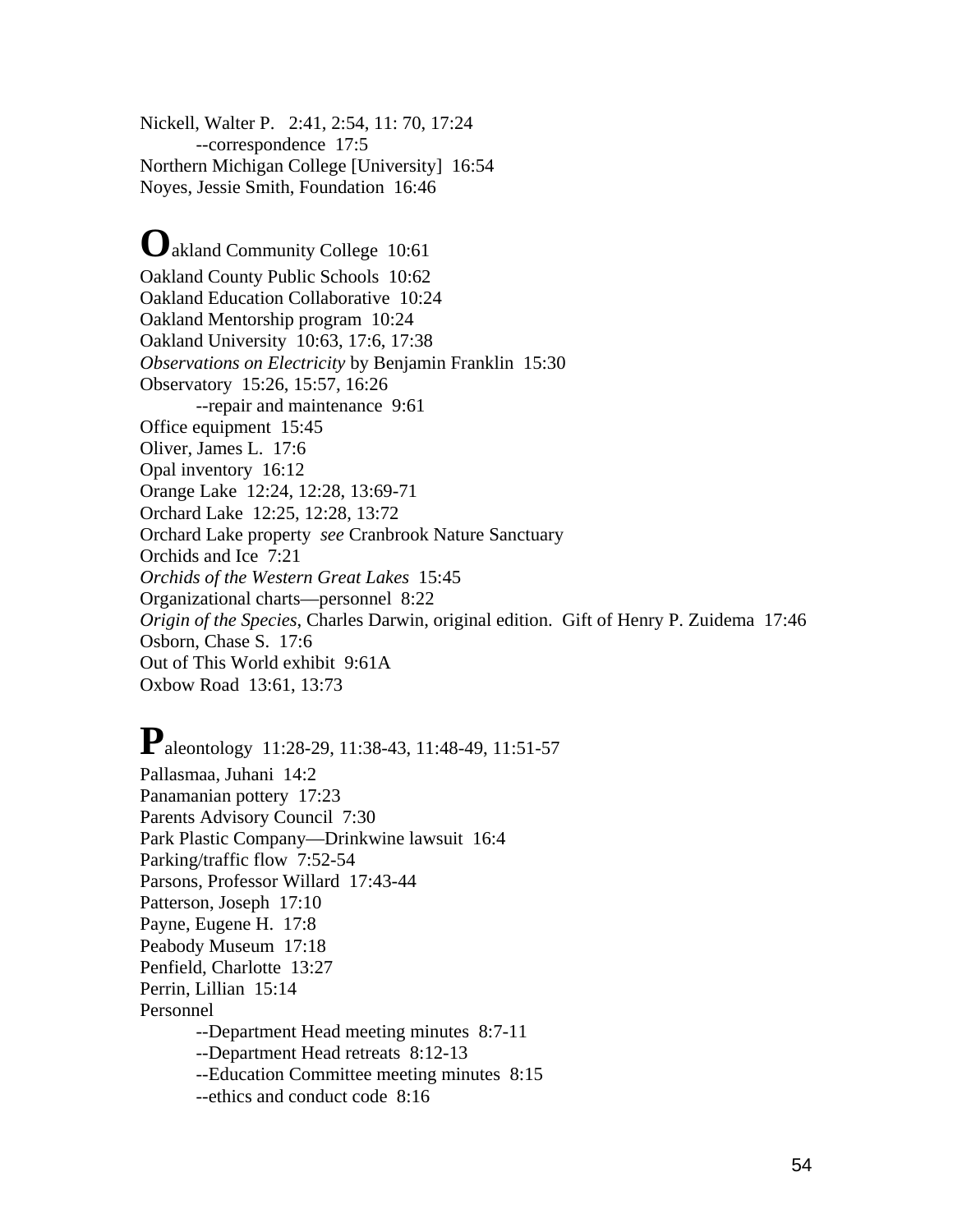--Executive Committee meeting m inutes 8:17 --honorary appointm ents 8:18 --job descriptions 8:19 --Library Committee m eeting m inutes 8:20 --New Institute Committee meeting minutes 8:21 --organizational charts 8:22 --staff lists 8:23 --staff meeting m inutes 8:24 --volunteers & docents 8:25-26 Peterson, Donald 17:10 Peruvian collection 16:23, 16:29 --textiles 16:37 Pesticide spraying 15:54, 17:44 Peterson, Roger Tory 15:6 Pfeiffer, Agatha I. 17:10 Phase I—renovation & expansion project 14:42 Philipp ines, University o f the 15:27, 17:7 Philipp ines — W WII, Japanese occupation 17:17 Photographic equipment 16:41 Photography classes 10:64 Physics classes 10:65 Physics Hall 9:62 --Cohen study 9:63 --collection 15:61, 16:13 --exhibit surveys 9:64 Physics Olympics 10:66 Planetarium *see* Spitz Planetarium or McMath Planetarium Plants and the American Indian traveling exhibit Pollution (lake) 12:11-14, 12:21-22, 12:49 Polynesian dancers 16:5 Pond (CIS) 15:33 Pontiac Area Urban League 10:67 Pontiac, MI—archaeological dig 17:14 Pontiac Public Schools 10:39-40, 10:68 --high school, m ineral collection 17:7 Ponting Fund (Herbert and Elsa) 17:9 Pope, Gustavus D, Jr. 16:24, 17:7, 17:9, 17:11 Pope, Gustavus D., Sr. 15:29, 17:11 --m e morial fund 15:54 --sportsm ans library 15:54 Power, Eugene B. 16:6, 17:8 Power and Heat Engineering Com pany 17:7 Powers of Ten-Charles Eames film 16:7 Pre-Columbian artifacts 16:11, 16:18, 16:23 Pre-Incaic artifacts 16:40 Preschool programs 10:69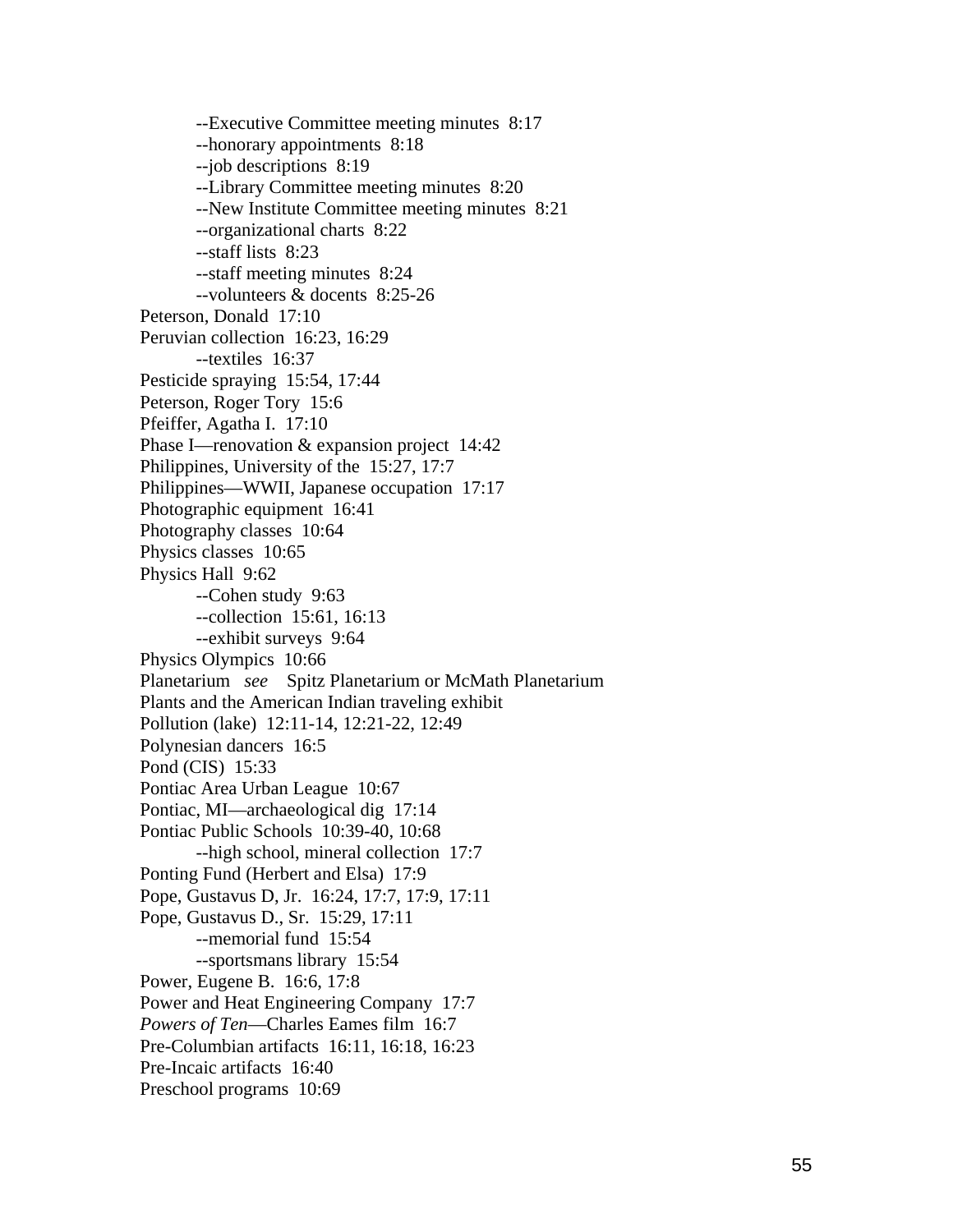Prescott, G. W. (note: correspondents in this collection address Mr. Prescott at various times as G.W. Prescott, J.W. Prescott, George W. Prescott. It is the same man.) 15:48, 16:34, 17:12 --*Algae of the Western Great Lakes Area* 17:12 President's Award for Excellence 6:34 Price Waterhouse—financial statements 6:55, 6:62, 6:66-68 Prior, Dan 17:39 Properties --Barden house 8:27, 17:34, 17:42 --Apple Island 8:28 --Beresford property (411 Lone Pine Rd) 8:29 --Edwards property, Oxford, MI 8:30 --Grace H. Flood Nature Chalet 8:31-33` --Beresford farm (Metamora, MI) 8:34-37 --Schjolin property (127 Stoneybrook Lane) 8:38 --Ward property (Orchard Lake) 8:39-43 *see also* Cranbrook Nature Sanctuary Proxmire, William 17:29 Public relations 2:16, 2:17, 2:18, 2:19 Public roads vs. non-public roads 16:45 Publication Committee policy 15:34 Publications 17:32 --catalogs and publication lists 8:44 --editor 15:38 --history 8:45 --instructions to authors 8:46 --meeting minutes 8:47 --quarterly reports 8:48 Purvis & Foster, Inc.—boiler 7:34

**Q**uack, Douglas 17:13 Quarterly meeting minutes (Board of Governors/Trustees) 3:1-34, 4:1-25, 5:1-7 Quarton Lake 15:54, 17:23 Questar telescope 17:35

**R**aces of Mankind exhibit 17:1, 17:14 Rachel McMasters Miller Hunt Botanical Library 15:43 Racial discrimination 17:26 Rainbows and Ice 7:22 Rattlesnake 17:15 --donation of 15:19 Redding, Richard—statement regarding renovation & expansion plans 14:58 Rediscovering our Great Lakes program 10:70 Redstone, Louis G. Associates, Inc. 17:15 Redwood tree sample 17:25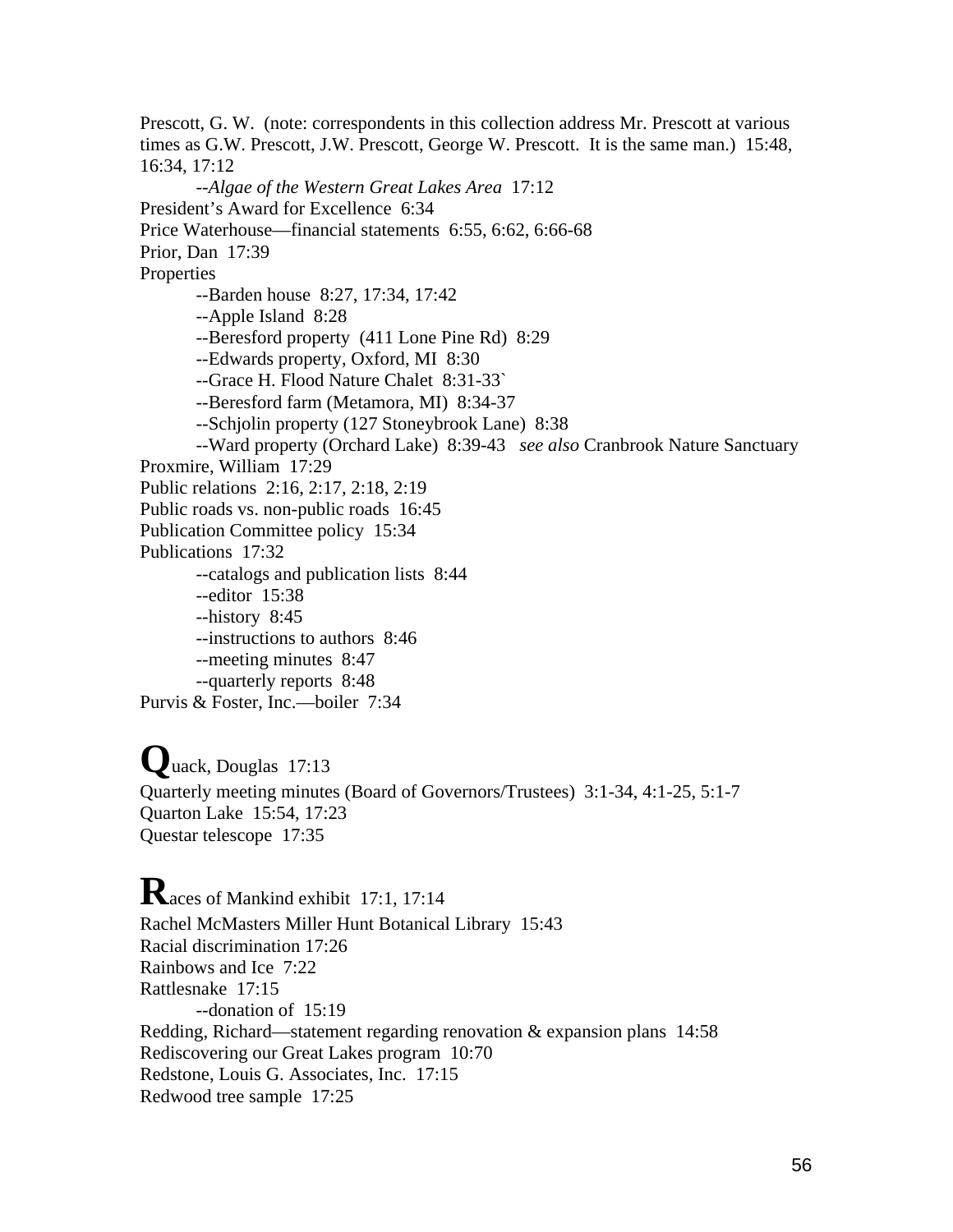Reflecting pool 7:55 Reiber, Edwin W.—exhibit models 15:49 Renovation & expansion 2:15, 2:28, 6:12, 6:13, 6:78, 7:62, 14:1-61, 15:20, 15:22-23, 15:29, 15:56-57, 18:1 --Beresford farm (Metamora, MI) 8:34-37 --Beresford property (411 Lone Pine Rd.) 8:29 --exhibit planning 9:10, 9:17, 9:21-24, 9:28-29, 9:32, 9:34, 9:37, 9:49, 9:54, 9:68, 10:11 --New Institute committee 8:21, 14:37-39 --Ward property (Orchard Lake) 8:39-43 *Renovation & Expansion News & Views*—newsletter 14:55 Research -entomology 15:47 --staff 16:19 Research Associates --anthropology 11:6-7 --botany 11:16-18, 11:20 --geology, mineralogy, paleontology 11:62-68 --zoology 11:75 Research divisions --botany, origination papers 11:15 Research grants --Public Health Service M-2050 11:71 --Public Health Service M-1650 11:71 Research proposals --bacterial contamination (C-5148) 12:1 --ecological impact study 12:5 --eutrophication of inland lakes 12:4 --leptopel proposal to Federal Water Quality Administration 12:15 Research reports --anthropology 11:8 --botany 11:19 --director 11:27 --zoology 11:70, 11:76 Research summaries 11:5 Revegetation study, 1934 16:2 Reynolds, Margaret 13:20 Reynolds, Perry J. 17:14 Riegle, Donald W. 17:29 Ries, Don 16:2 Roof repairs and maintenance 14:56 Roth, Kathleen --correspondence 17:15 --President's Award for Excellence 6:34 Rowland, Levi P. --correspondence 17:16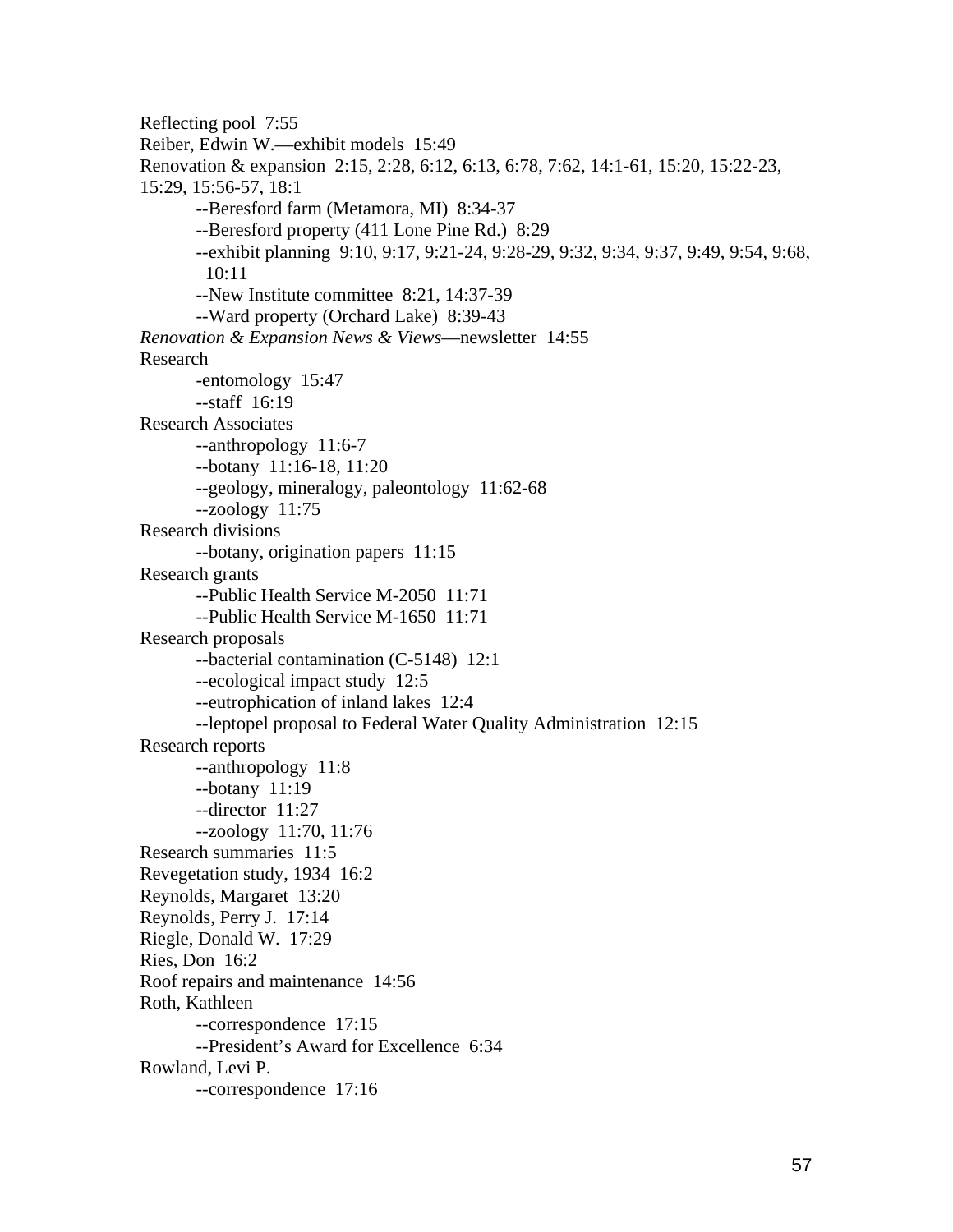--Rowland mineral collection 15:26, 15:29, 16:39, 17:16 Royal Ontario Museum 15:17, 17:14 Ruthven, Alexander 16:2, 17:14

# **S**aarinen, Eliel

--architectural drawing, CIS, 1936 15:8, 15:10 --funeral 16:22 Saarinen House—furniture 15:10 Saarinen Memorial Exhibition 15:7 Saginaw Bay (EPA project #R802685) 12:56-59, 13:1-3 Saginaw Bay (EPA project #R804442) 13:1-3 San Diego Museum of Natural History 9:67 Sandoe, Robert 15:39, 15:55 Sanilac petroglyphs 15:17, 16:12 Satellite tower proposal 7:63 Sax, Hally Jolivette 6:31, 17:11 Sax, Karl 6:31, 16:24, 17:11, 17:18 Schaefer, Martha 2:23 Schjolin property --Maja Schjolin Gardens/Schjolin Plant Conservation Garden 8:38, 11:26 --Schjolin Trust 8:38 School visits 10:71 Science 4 program 10:72 Science and Math Newsletter 10:60 Science Club 10:73 Science Collection exhibit 15:8 Science education funding 15:21, 16:7, 16:49 Science Explorer Camp 10:74 Science Hands-On! 10:75 Science is Everywhere 10:76 Science on the Move 10:41, 10:51-55 Science Museum (television show) 10:77 Science Museum (Center) Task Force 10:51-55 Science Theater exhibit 9:68 Security issues 7:57, 7:60-61 --Japanese art theft 7:60 Security system 15:19 Sederburg, William A. 16:49 Seeding-on experiments 12:39, 13:36, 13:53-54 Sendther, Michael 17:17 Senior citizen programs 10:78 Sepeshy, Zoltan 15:8, 15:32, 16:7, 17:44 Serotkin, Senator David 16:49 Sfire, Robert R. and Associates, Inc. 8:35 Shape of Mathematics exhibit 9:69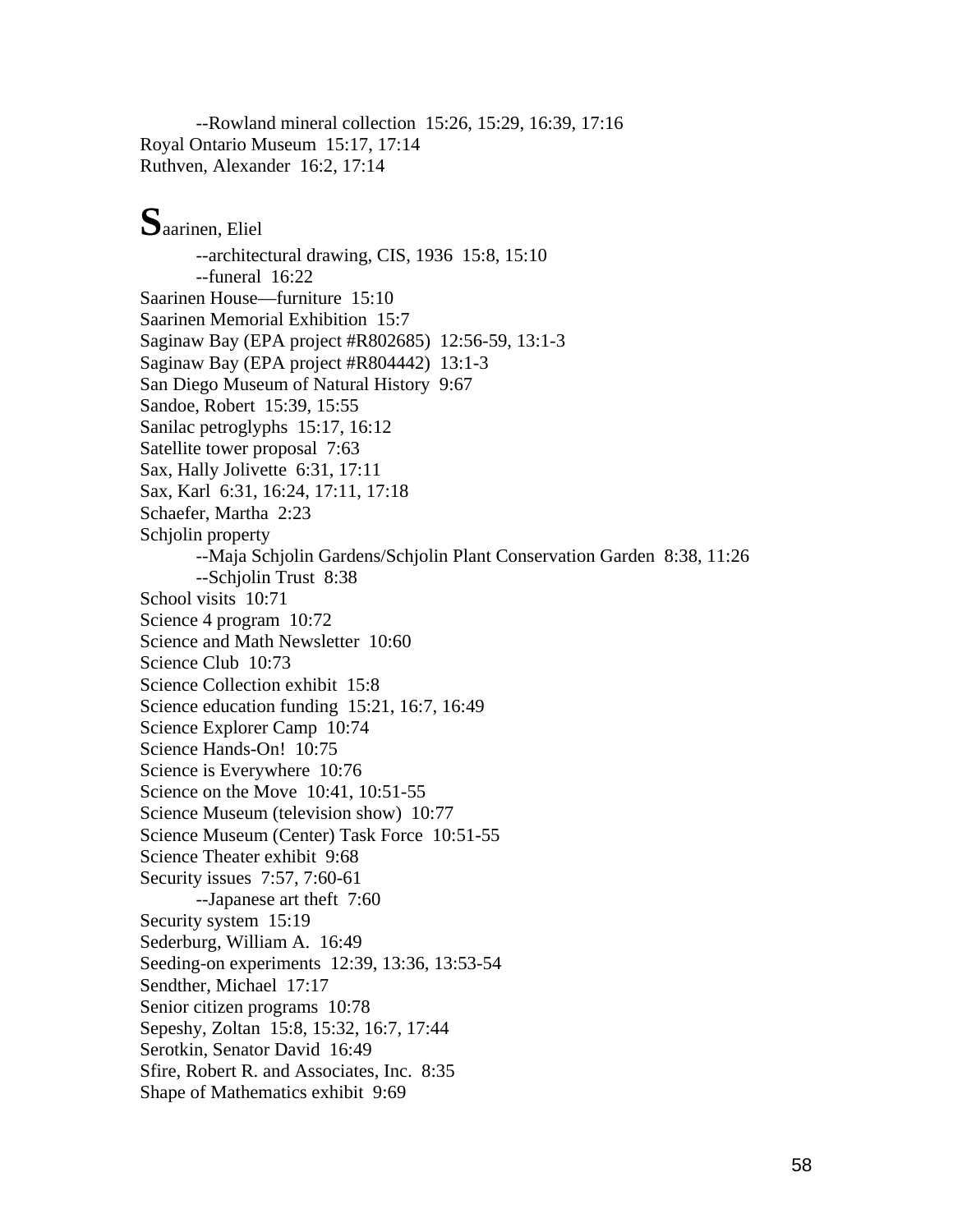C.W. Shaver & Co.—feasibility study 14:14 Shell collection 9:69A, 17:17 Shepard, Douglas 12:17 Shoshani, Jeheskel (Hezy) 11:62-68 Shurtleff collection—Indian quill boxes 15:46 Shurtleff, Mary 17:20, 17:41 Silver and Ice 7:23 Sinclair dinosaur 15:64 Skillman Foundation 17:18-19 --Up with Science exhibit 10:8 --educational funding 10:39-41 Skillman Wing 15:17, 15:19, 15:54, 16:35, 17:18-19 --air conditioning contracts & specs 7:32 --construction 7:37-38 --landscaping 16:7 Skramstad, Hal 15:21 Slade, Roy 15:7 Slater, John 12:33, 12:37-38, 12:43-45, 12:47 --manuscripts 12:43 Slawson, Chester 17:21 Smith, V. Elliot 12:1, 12:4-6, 12:17-19, 12:51-59, 13:1-7, 13:15-16, 13:18 Smith, Wilber and Associates, Inc. 7:52 Smithsonian at Cranbrook 7:13 Smithsonian Institution 15:52 --correspondence 17:22 --loans from 17:22 --regional event series 17:22 --traveling exhibition service 17:22 Society for Pennsylvania Archaeology 17:8 Society of Vertebrate Paleontology (SVP) 11:51-52 Sodon Lake 12:27-46, 13:74-92, 15:48, 16:23, 17:1 Sogdon Lake 13:93-99 Soil investigation—renovation & expansion project 14:57 Solar Energy exhibit 9:70 Solar system display 15:45 Space/Defense Corporation 7:42, 15:24, 15:61, 15:64, 16:13, 16:24, 17:18, 17:43-44 *see also* Comar Corporation Spangler, James and Patricia 8:36-37 Speakeasy: Communicating in the '80s exhibit 9:71, 15:46 Spencer Lens Company 17:17 Spiders! exhibit 9:72, 10:1 Spilhaus Space Clock 16:7 Spitz Laboratories, Inc. 17:17 Spitz Planetarium--CIS 15:30, 15:37, 16:23, 16:34, 16:53 *see also* McMath Planetarium Spitz projector 17:17 Spoehr, Jack 17:17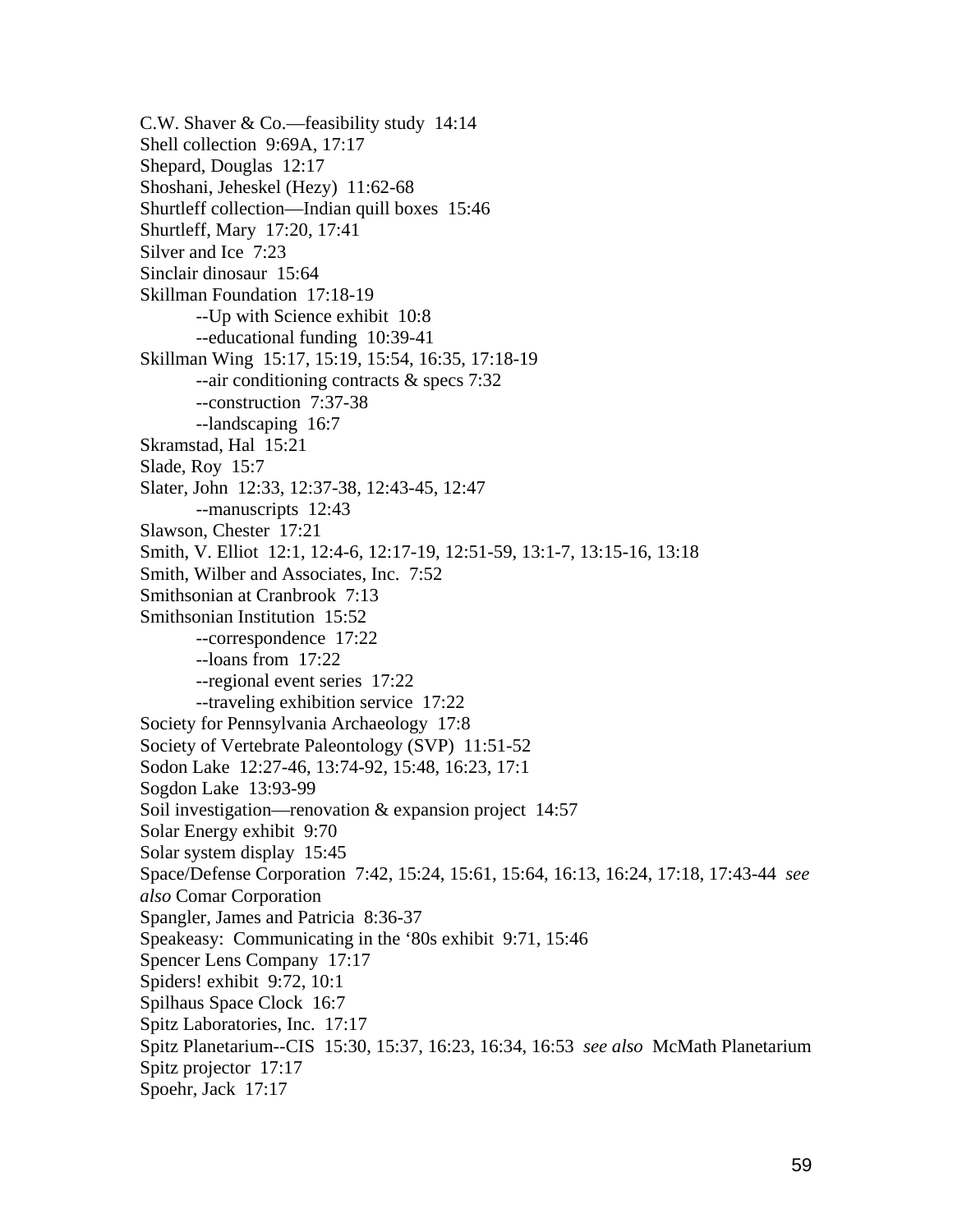Sport exhibit 10:2 Stabler, L. Brook 15:55 Stackpole, Stephen M. 17:17-18, 17:20 **Staff** --lists 8:23 --meeting minutes 8:24 --memos (work week reduced) 16:22 Stalker & Boos, Inc., Appraisers 6:36, 17:19 Stanley, George 16:39 Starlab 10:78A Stars and Ice 7:24 Statement of purpose *see* Mission statement STEAM grant 10:32 Stearns, Frederick collection—Hall of Man 15:59 Steere, William Campbell 6:33, 17:11 Steering committee 2:15 Stegosaurus 16:30, 17:39 --restoration 15:34 Step Out for Science 7:14 Stevens, William O. 15:40 Stoll, Albert 17:33 Stories in Hair and Fur exhibit 10:3, 16:19, 17:22 Stoutamire, Warren 2:41 Strategic position statement *see* Mission statement Stroh Brewery Foundation 10:72 Stroud, Joe—resignation from Board of Governors 8:42 Structures exhibit 10:4 Struthiomimus (ostrich dinosaur) 15:64 Subcommittee on Natural Resources, Agricultural Research and Energy 13:12 Suitcase exhibits 10:6 Summer Science Camp 10:78 Summer Spectacular 7:16 Summit Place Mall Excavation 11:68 Sunday Brunch Lecture Series 10:80 Sundial 15:61 Surface of the Sun exhibit 10:5 Survival training campout 17:5 Suter, Norman S. & Co.—air conditioning 7:33 Sutton, George 17:17 Swainson, Governor John B. 16:24 Swans 15:54 Swanson, J. Robert F. 17:17 Swedish royal family 15:11

**T**amarack Way 15:30-31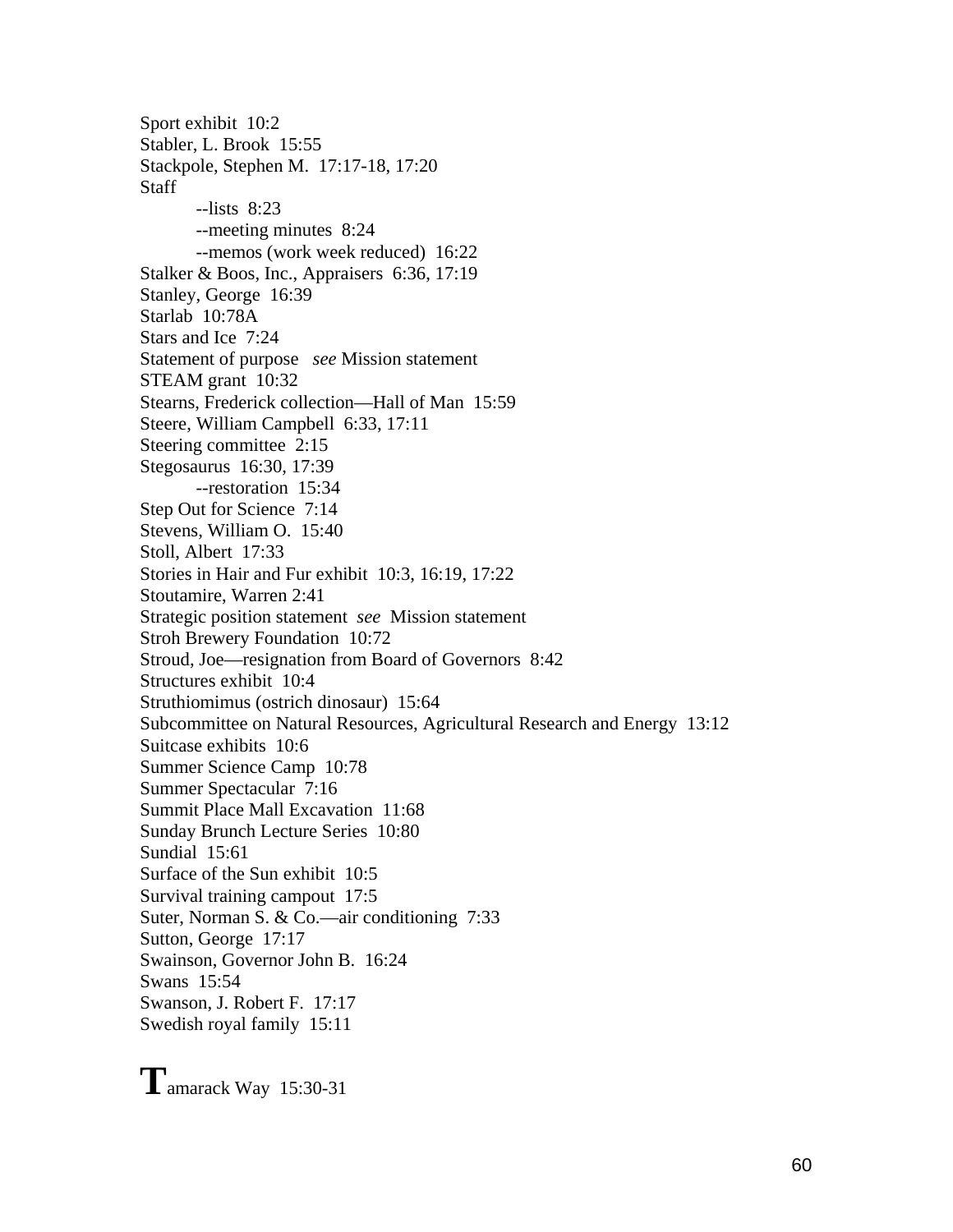Tamblin and Brown, Inc. 17:24 Taubman property purchase 7:53 Tax exempt status 2:54 Taxidermy 15:47, 16:22, 16:29 Teacher training proposal 10:81 Teeple Hill Lake 13:100 Telescope --CIS 16:26, 16:54 --Cranbrook School 15:39 Television show (Science Museum) 10:77 Tem perature—lake 12:40-44 Texaco 11:28-29 *This Changing Earth* 15:45 Thompson, Dr. John Eric S. 17:24 Thompson, Paul W . 11:14, 11:18, 11:20-21, 12:9 Thornlea Composarium 17:41 Tibet House Emporium 17:43 Tibetan collection 17:24 *Time Traveler* radio show 16:13, 17:43 TMP Associates 14:59 Tobin, Frank J.—taxiderm ist 16:22 Todd, Anne Ophelia 17:23 Toplis & Harding, Inc. A djustors & S urveyors 7:60 Tordrup, Viggo—Tordrup Report 17:23 Tornell, Charles—exhibit models 17:23 Touche Ross study 14:5 Tracy, J. Edwards 16:22 Traveling exhibits 10:6, 16:50, 17:43 Treasures and Ice 7:25 Tree care 1 7:42 Tribhuvan University Natural History Museum 11:28-29 Triton Pool *see* Academy of Art Troy Historical Society 17:24 Truman, Pre sident Harry S. 16:54 Trustees/Board of Governors 15:26, 15:29 --appointm ents to 15:28 --committee s 2:12-45 --correspondence 15:28 --directories 5:8 --quarterly meeting m inutes 3:1-34, 4:1-25, 5:1-7 --role within CIS 15:23 Trust indentures 2:54 Turtle Lake 15:31 TV antenna/satellite proposal 7:63  $20<sup>th</sup>$  Century Dinosaurs exhibit 10:7, 15:34 Tyrone farm *see* Beresford far m (Metamora, MI)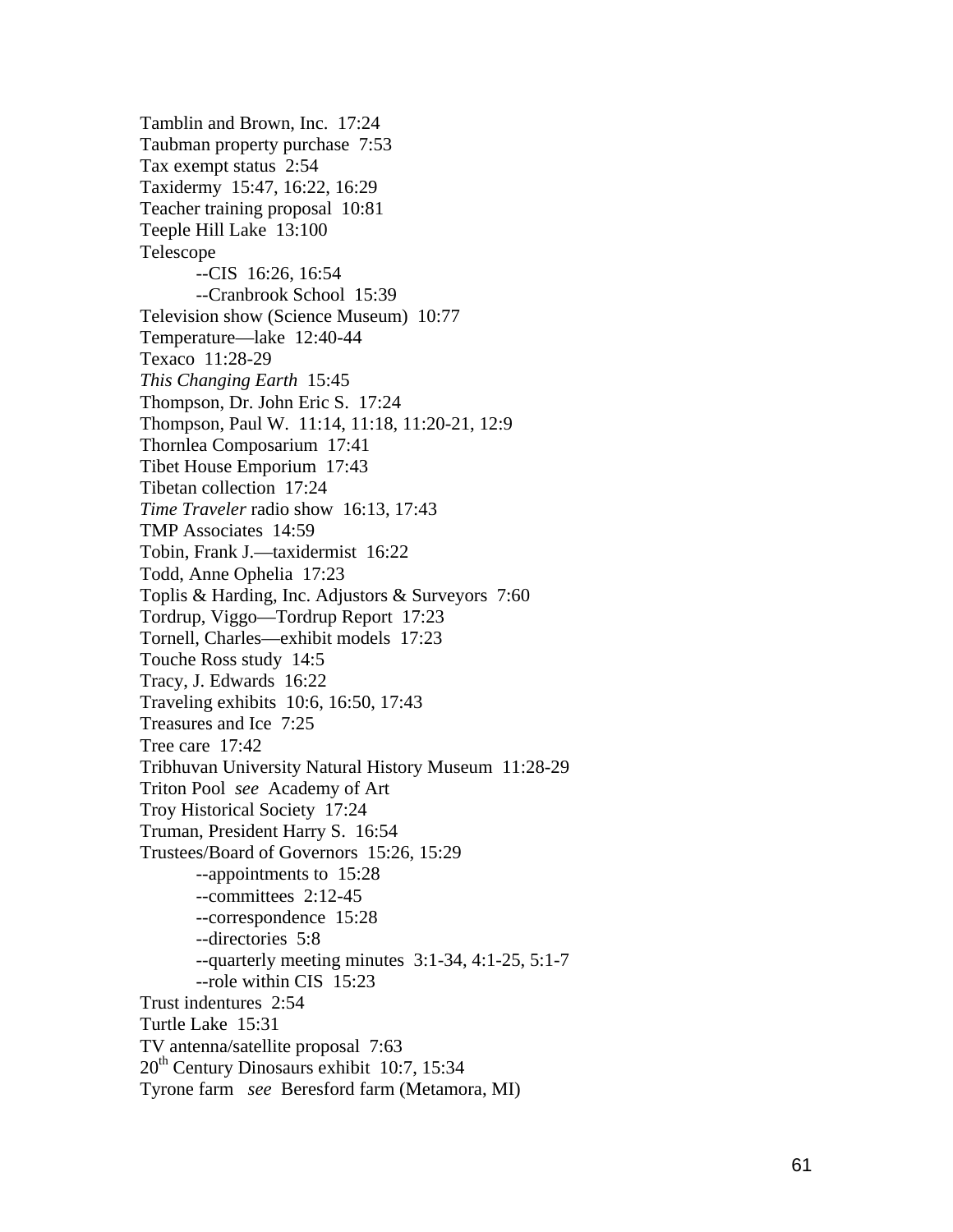Tyrrell, W. Bryant 17:25

# **U**dall, Stewart L. 17:26

Ultraviolet light—museum preservation issues 8:1 Uni-Science program 10:82 Unisys Corporation 10:82 United Foundation 15:64 United Nations Educational, Scientific and Cultural Organization (UNESCO) 17:27 United States Coast Guard 17:26 United States Department of the Interior 15:27 United States Department of State 17:28 United States Senate and Congress 17:29 University collaborative 10:83 University Publishers 16:24, 16:41, 16:53, 17:30 Up With Science exhibit and program 10:8, 10:85 Upkeep report 6:37-41

# **V**aillant, G.E. 16:23

Van Rennes, Eve --computer education 10:18 Van Tyne, Josselyn 15:47, 16:2, 16:23, 17:32 Vanden Berghe, Dr. Louis 17:31 Vander Kloot family land 15:46 Vaughn School (Bloomfield Hills School) 16:23 Vegetation—lake 12:20, 12:24-25, 12:45, 12:48, 12:50, 13:91-92 Vehicles 8:4-5 Verdoorn, Frans 6:21, 17:11, 17:31 Vianna, F. Segadas 12:2-3, 12:24-25, 12:48, 12:50 Viking Fund 17:31 Vision statement *see* Mission statement Vivarium (animal house) 16:2 Voegelin, Dr. Karl 17:31 Vogt, William 6:23, 17:11 Volcano expedition—Portugal 16:40 Volcano Research Committee 16:24 Volunteers & docents 8:25-26 --President's Volunteer Action Award 16:30 --Volunteer newsletter 8:26 Von Schoeler, Baron Walram V. 16:22-23

**W**aldon, Sidney D. 15:47 Walker Art Center 17:33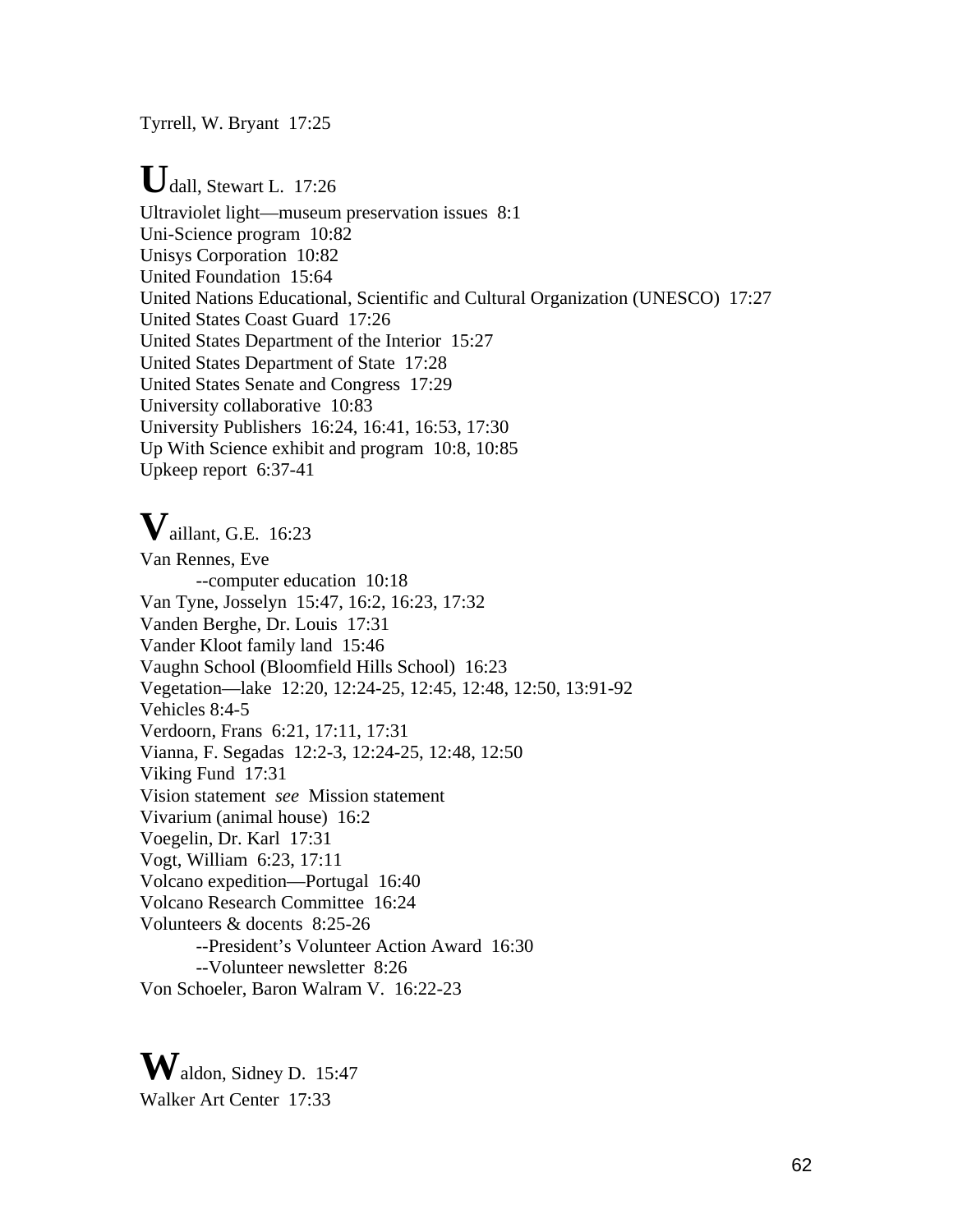Wallace, Harry L. 17:33-34 Walnut Lake 12:38 Walpole, B.A. 16:23, 17:34 Wankel Engine exhibit 10:9, 15:19 Ward, Harold Lee 8:39-40, 15:29, 17:33 --mound site 17:9 Ward property *see* Cranbrook Nature Sanctuary Wards Natural Science Establishment, Inc. 17:36 Warren Astronomical Society 17:15 Warrick, Frederick T. 17:35 Washington, D.C. 13:12 --State of Michigan Office 13:13 Water quality analysis at CIS (tap water) 16:40 Water supply 17:17 Water Wonders exhibit 10:10 Waterman, Warren 17:33 Waterworks exhibit 10:11 Wayne State University 16:22 --correspondence 17:37 --graduate biology courses 16:2 --professional relationship with CIS 17:37 --Science Museum television show 10:77, 17:37 Weather balloon 16:42 Weather exhibit 10:12 Week at Cranbrook Institute of Science program 10:26, 15:31 Wells, James R. 11:22-26, 12:9, 12:15, 17:38 West, Joy 17:33 West, Robert M. 11:28-61, 15:21-23 --conferences 11:58 --conference proceedings, abstracts and book reviews 11:44 --correspondence 17:39 --GLC 11:59-60 --manuscripts 11:57 --published works 11:30-43 --resume 17:39 --SVP 11:61 Whales exhibit 10:13 What in the World……? exhibit 10:13A What Makes Music? exhibit 10:14 Wherry, Edgar T. 6:30, 17:11 White, Amelia Elizabeth 17:33 White, Elizabeth L. 15:33 White, Lee A. 17:33-34 Whittemore, W. Nelson 17:34 Williams, Governor G. Mennen 16:24 Williams, Norton 17:35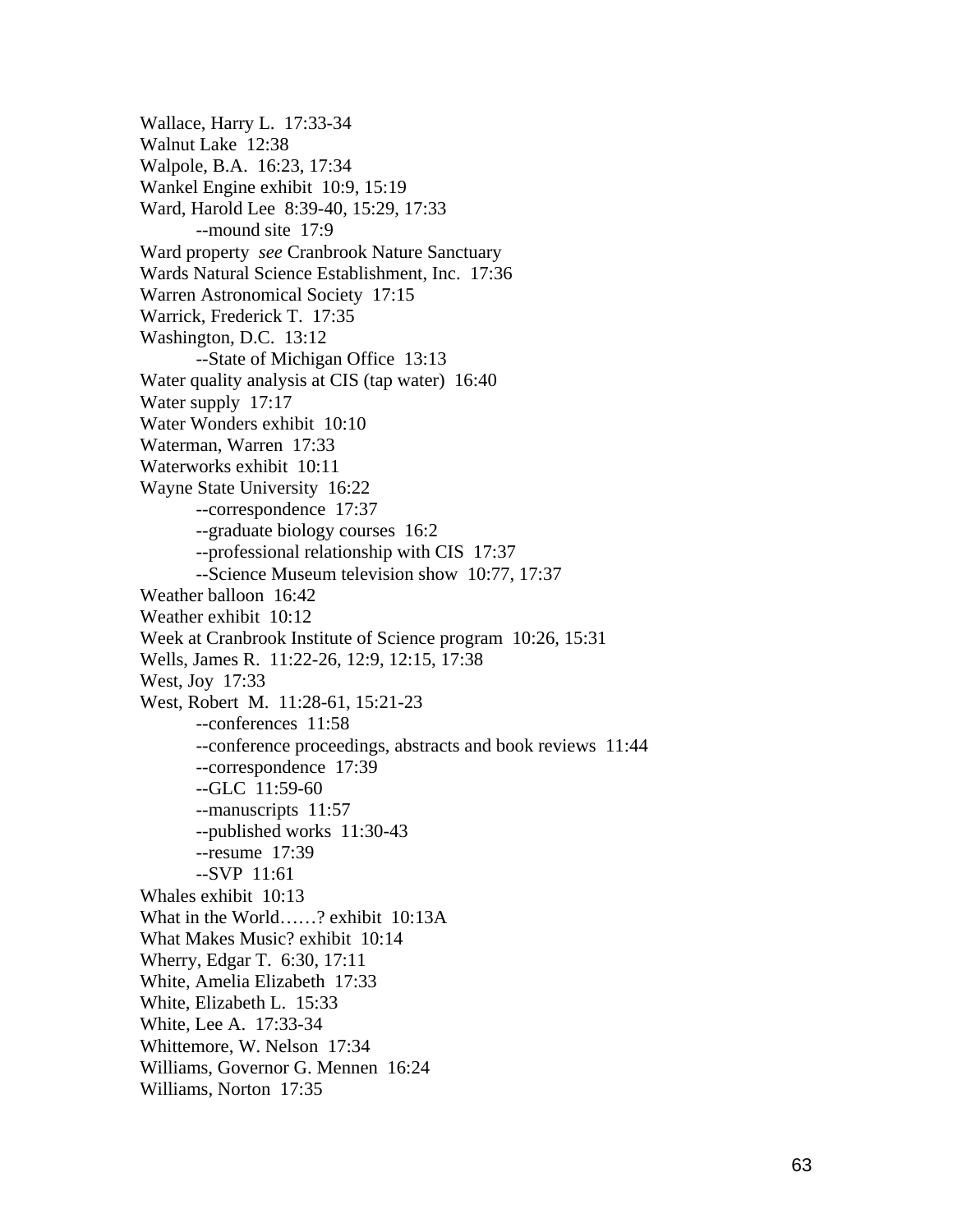Williams, Thomas A. 17:35 Williams, Tod 15:22 Windsor, University of 17:35 Wing Lake 12:28 Winnebego [Indian] audio recordings 17:31 Wint, Dennis 15:20 --Academy of Art 15:7 --correspondence 17:40-41 --director appointment announcement 17:15 --files pertaining to renovation & expansion projects 14:60 --meetings with Dan Martin 16:44-45 --research 11:3, 13:11-15, 13:17 --resume 17:41 Winterfest ice sculpture 15:11 Winterscape 7:26 Wittliff, Arthur 15:16, 15:30, 15:54 --correspondence 17:42 Wittry, Warren --correspondence 13:31, 13:35, 17:43-44 --research 11:1, 12:5, 12:21-23, 12:49 Women's educational programs 10:27 Wood, Elizabeth S. 16:2 Wood, James 15:47, 17:33 Wood turtle 11:72 Woodward Avenue access 7:53-54, 14:61, 15:21 Woodward, J. Daniel 17:34 Works Progress Administration 16:22, 16:39 World of Illusion exhibit 15:46 WTVS Channel 56 7:63, 15:61, 16:24 WWJ-TV Channel 4 10:77 WXYZ TV 10:12

# **Y**MCA 17:45

Yntema, Theodore 17:42, 17:45 Yorke, Roger 17:45 Yosemite Field School 16:52 Your Heritage House 10:86 Youth Alive 10:87 Yucatan field trip 15:42, 16:22

# **Z**oology exhibit 16:18 Zoology program 16:2, 16:35 Zuidema, Edward 16:5 Zuidema, Henry—gift of original edition of Darwin's *Origin of the Species* 17:46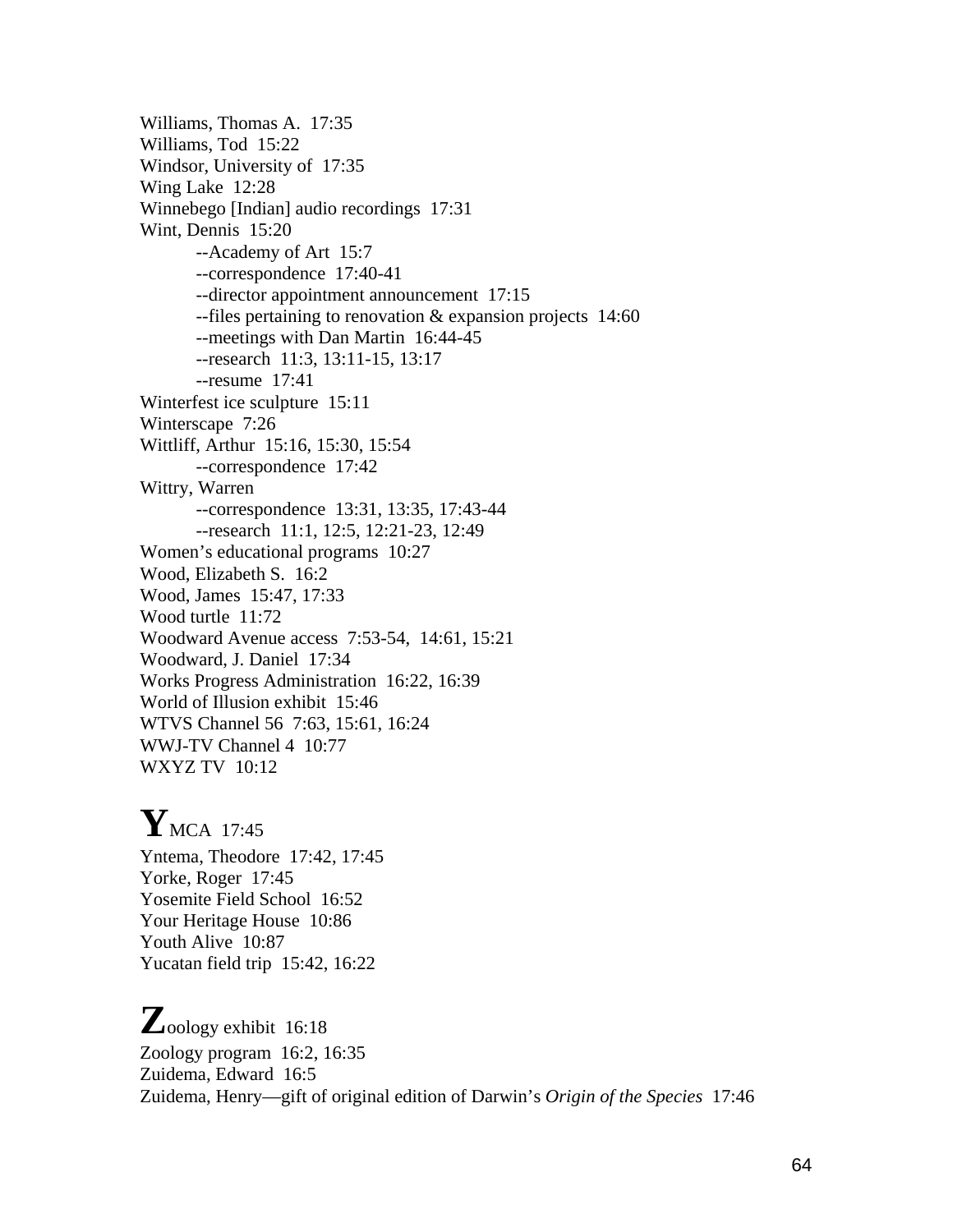Zurel, Richard 11:6, 15:34

#### **Index to Published Works and Manuscripts by Author**

#### *Bicknell, Alice*

--The Occurrence of a Green Sulphur Bacterium in Sodon Lake. ms. (1949) 12:30

#### *Bunt, Floyd Walter*

--Pollen Analytic Study of Post-Glacial Sediments at Heart Lake. ms. (1948) 12:8

#### *Cain, Stanley*

--The 1949 Temperature Regime of Sodon Lake Waters. ms. (1949) 12:44

- --Aceretum rubri : the Red Maple Swamp Forest of Central Long Island. *The American Midland Naturalist* (1938) 11:10
- --Characteristics of Natural Areas and Factors in Their Development. *Ecological Monographs.* (1947) 11:10
- --An Ecologist's View of the Population-Natural Resources Problem. ms. (1949) 11:12
- --Mollusks of Sodon Lake, Oakland County, Michigan. II. The Winter Occurrence of Certain Species. ms. (1949) 12:32
- --Mollusks of Sodon Lake, Oakland County, Michigan. I. Stratigraphic Occurrence of Shells in Peat and Marl Sediments. ms. (1949) 12:32
- --Natural Resources and Population Pressures. ms. (1949) 11:13
- --Palynological Studies at Sodon Lake: I. Size-Frequency Study of Fossil Spruce Pollen. *Science 108(2796).* (1948) 12:37
- --Palynological Studies at Sodon Lake. II. Size-Frequency Studies of Pine Pollen, Fossil and Modern. *American Journal of Botany 35(9)*. (1948) 12:37
- --Palynological Studies at Sodon Lake, Michigan. Part III. The Sequence of Pollen Spectra, Profile I. *Ecology 29(4)*. (1948) 12:37
- --Plants and Vegetation as Exhaustible Resources. *The Scientific Monthly*. (1949) 11:10
- --Size-Frequency Characteristics of Pinus Echinata Pollen. *The Botanical Gazette*. (1948) 11:10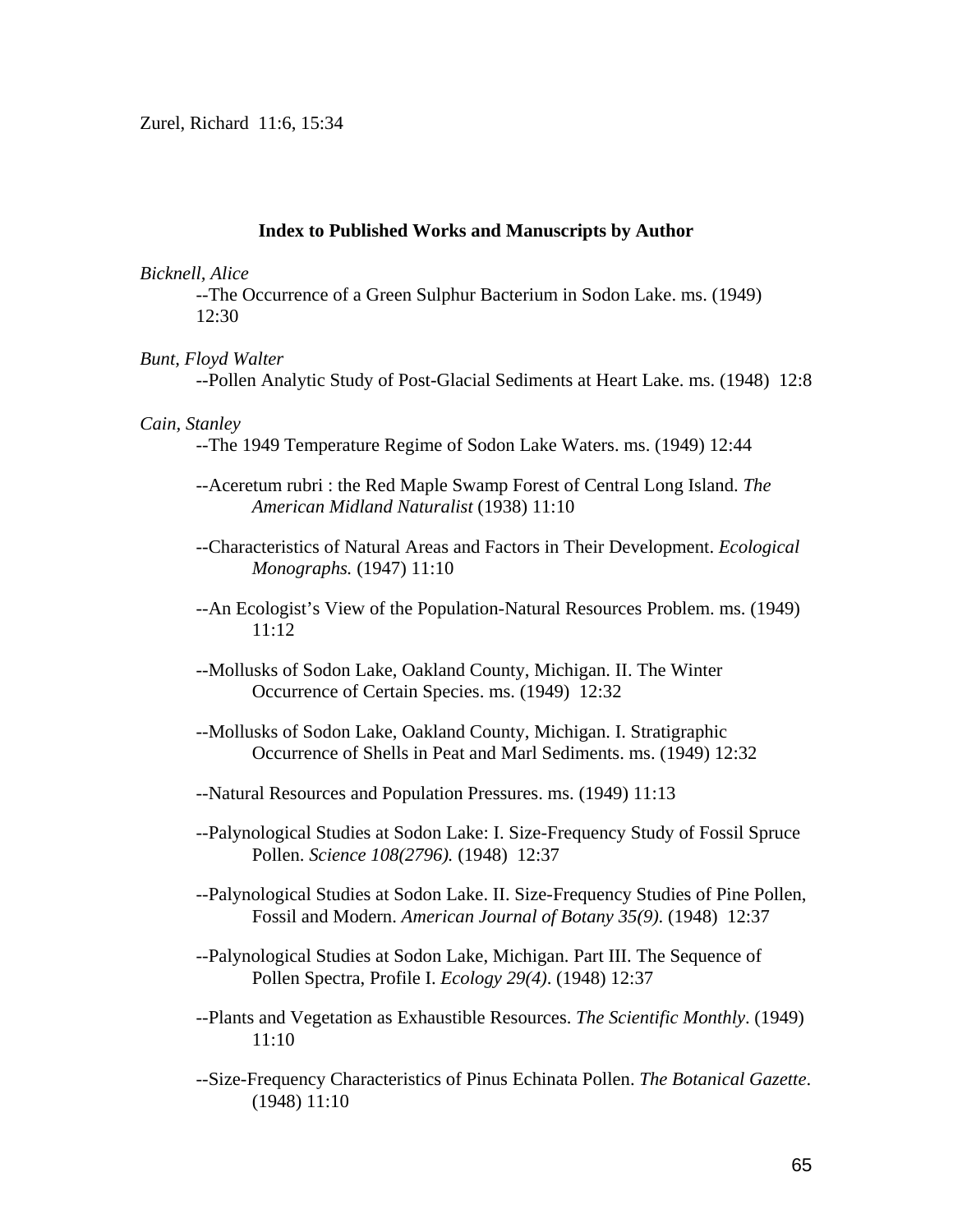*Dice, Lee* 

--Relation of Fertility to Religious Affiliation and to Church Attendance in Ann Arbor, Michigan, 1951-54. *Eugenics Quarterly 12(2)*. (1965) 11:74

### *Newcombe, Curtis*

--An Analysis of Certain Dimensional Relationships of the Virginia Oyster *Crassostrea Virginica* (Gmelin). ms. (1948) 11:10

--An Analysis of the Vertical Distribution of Temperature in a Dichothermic Lake of Southeastern Michigan. *Ecology 30(4)*. (1949) 12:44

--An Application of the Allometry Equation to the Study of Growth in *Callinectes sapidus* Rathbun. ms. (1948) 11:10

--Attachment Materials in Relation to Water Productivity. *Transactions of the American Microscopical Society LXVIII(4).* (1949) 12:46

--A Method For Studying Growth in Different Groups of Arthropods. ms. (1949) 11:73

--Observations on the Conditions of Existence of a Green Sulphur Bacterium in Sodon Lake, Southeastern Michigan. *Transactions of the American Microscopical Society LXIX(2)*. (1950) 12:30

--The Occurrence of Temperatures Unusual to American Lakes. ms. (1948) 12:43

--A Quantitative Study of Attachment Materials in Sodon Lake, Michigan. *Ecology 31(2)*. (1950) 12:46

--A Study of Plankton Analysis Technique with the Sedgeick-Rafter Cell. ms. (1947) 12:36

--Temperature Characteristics of Sodon Lake. A Dichothermic Lake in Southeastern Michigan. *Hydrobiologia 1(4)*. (1949) 12:44

--Weights of the Commercial Meats and Other Body Parts of the Chesapeake Blue Crab. ms. (1949) 11:73

### *Slater, John*

--Observations on the Temperature Conditions of Sodon Lake, Oakland County, Michigan (Paper presented before the Michigan Academy of Science, Arts and Letters, April 2, 1948). ms. 12:43

--The Stratification of Sodon Lake in Respect to Certain Physical and Chemical Factors (Paper presented before the Michigan Academy of Science, Arts and Letters, April 2, 1948). ms. 12:43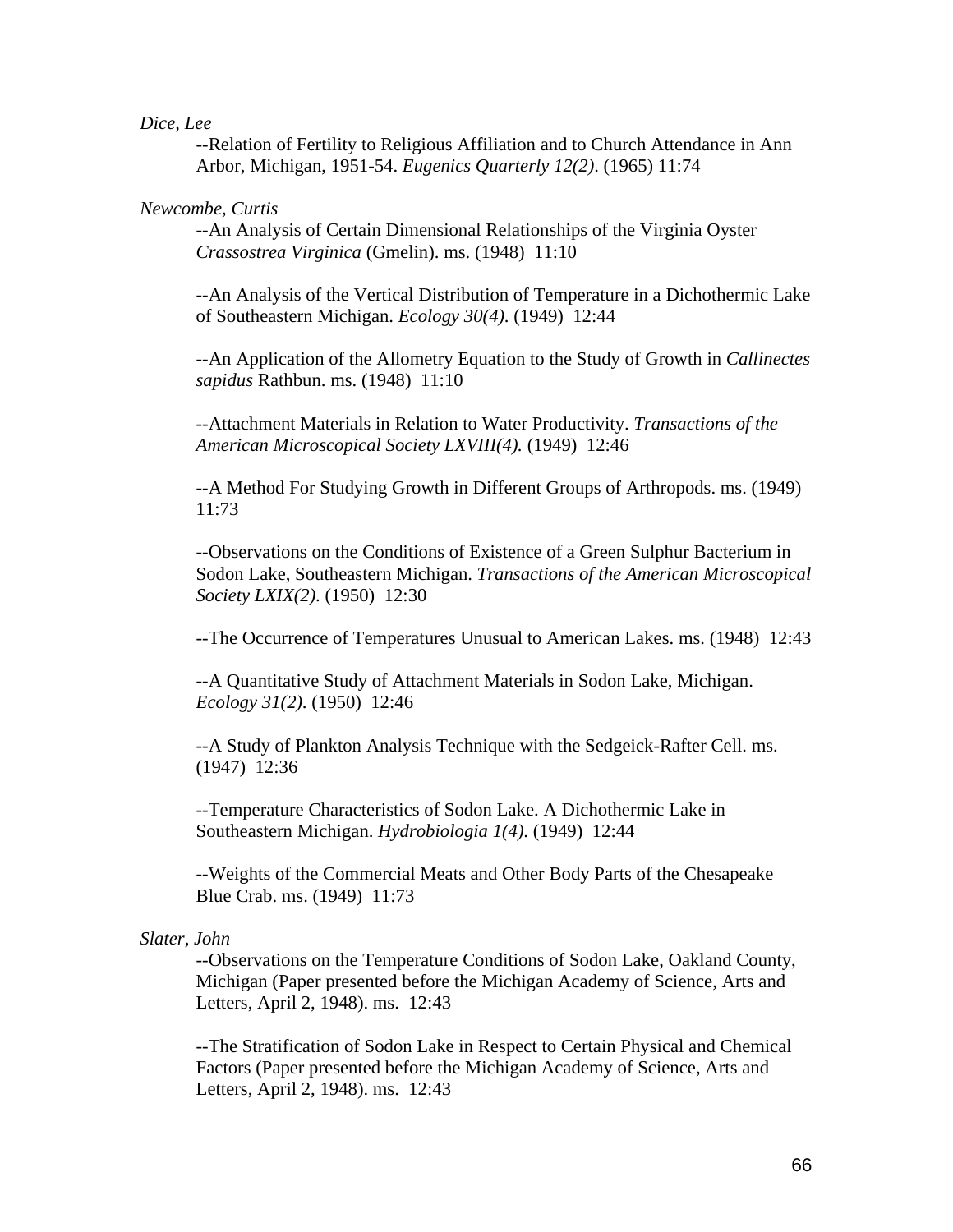### *West, Robert*

- --1991 Survey: State Regulations of Geological, Paleontological, and Archaeological Collection. ms. (1991) 11:57
- --Antemolar Dentitions of the Paleocene Apatemyid Insectivorans *Jepsenella* and *Labidolemur. Journal of Mammalogy 54 (1).* (1973) 11:30
- --Apparent Prolonged Evolutionary Stasis in the Middle Eocene Hoofed Mammal *Hyopsodus. Paleobiology 5(3).* (1979) 11:32
- --Arctic Terrestrial Biota: Paleomagnetic Evidence of Age Disparity with Mid-Northern Latitudes During the Late Cretaceous and Early Tertiary. *Science 221*. (1983) 11:36
- --An Early Middle Eocene Epoicotheriid (Mammalia) from Southwestern Wyoming. *Journal of Paleontology 47(5).* (1973) 11:30
- --Eocene (Wasatchian through Duchesnean) Biochronology of North America, in Cenozoic Mammals of North America. University of California Press. (1986?) 11:37
- --Endangered and Orphaned Natural History and Anthropology Collections in the United States and Canada. *Collection Forum 4(2).* (1988) 11:47
- --Geology and Paleontology of the Bridger Formation, Southern Green River Basin, Southwestern Wyoming, Part 5. *Harpagolestes macrocephalus* and Comments on Structure, Function and Diversity of Middle Eocene to Early Oligocene Large Mesonychids. *Contributions in Biology and Geology 43.* (1981) 11:35
- --Geology and Paleontology of the Bridger Formation, Southern Green River Basin, Southwestern Wyoming. Part 6. The Fauna and Correlation of Bridger E. *Contributions in Biology and Geology 46.* (1981) 11:35
- --Geology and Vertebrate-Fossil Localities, Tertiary Continental Rocks, Kala Chitta Hills, Attock District, Pakistan. *Contributions in Biology and Geology 26*. (1979) 11:33
- --Insectivora of the Miocene Daud Khel Local Fauna, Mianwali District, Pakistan. *Contributions in Biology and Geology 38*, 1980, 11:34
- --A Minute New Species of *Dorcatherium* (Tragulidae, Mammalia) from the Chinji Formation Near Daud Khel, Mianwali District, Pakistan. *Contributions in Biology and Geology 33.* (1980) 11:34
- --Neogene Stratigraphy of the Daud Khel Area, Mianwali District, Pakistan. *Contributions in Biology and Geology 23*. (1979) 11:33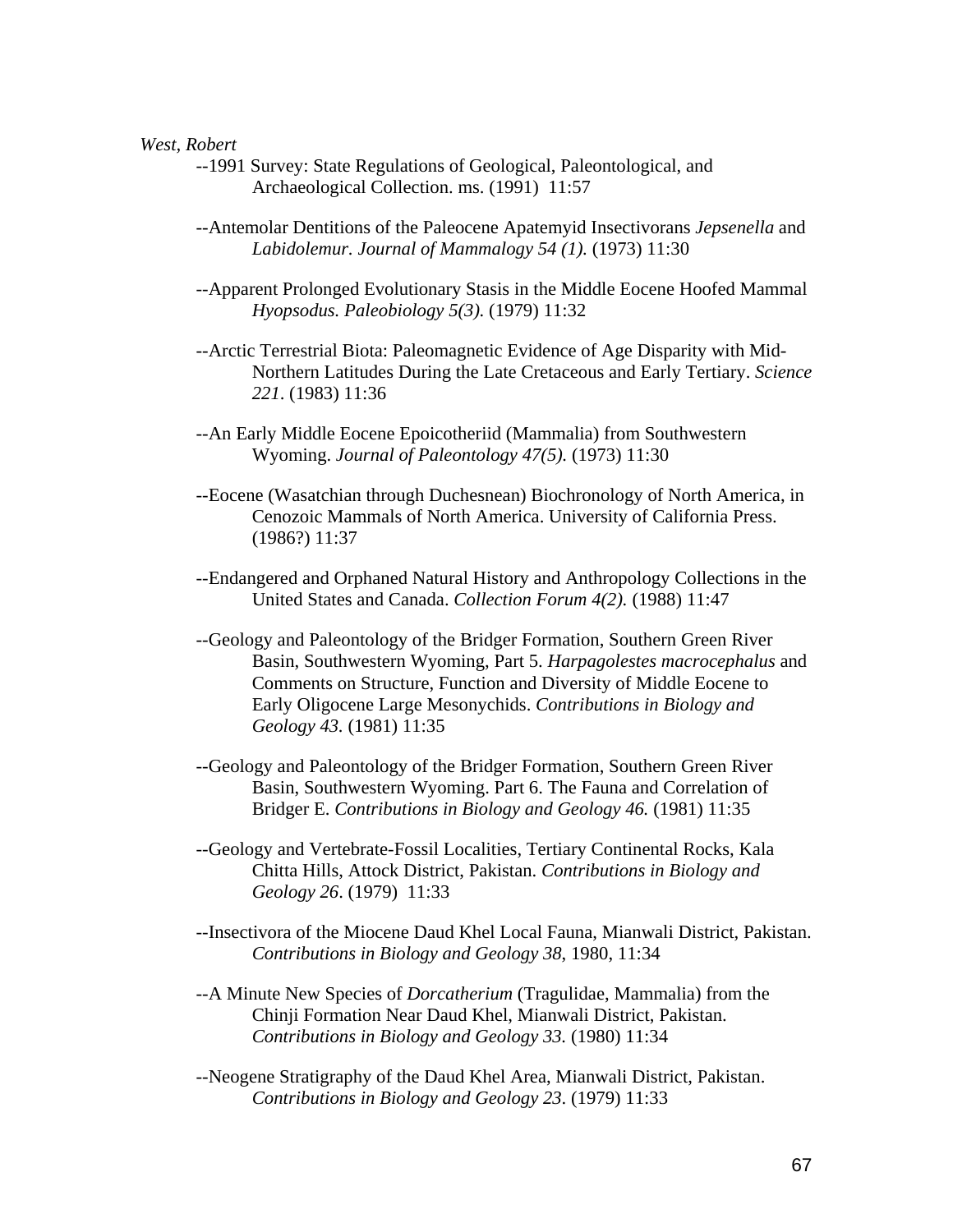- --Neogene Vertebrate Paleontology and Stratigraphy of Nepal. *Journal of Nepal Geological Society 1(1).* (1981) 11:35
- --New fossil discoveries from the Miocene of Nepal include a hominoid, *Nature 303(5915)*. (1983) 11:36
- --A New Late Paleocene Phenacodont (mammalia : Condylarthra) from Western Colorado *Breviora Museum of Comparative Zoology 403.* (1973) 11:30
- --New North American Middle Eocene Nyctithere (Mammalia Insectivora). *Journal of Paleontology 48(5)*. (1974) 11:30
- --The North American Phenacodontidae (Mammalia, Condylarthra). *Contributions in Biology and Geology 6*. (1976) 11:31
- --Paleobiology and depositional setting of a Late Cretaceous vertebrate locality, Hell Creek Formation, McCone County, Montana. *Contributions to Geology 18(2).* (1980) 11:34
- --Paleontology and geology of the Bridger Formation, Southern Green River Basin, Southwestern Wyoming, Part 1. History of Field Work and Geological Setting. *Contributions in Biology and Geology 7*. (1976) 11:31
- --Paleontology and Geology of the Bridger Formation, Southern Green River Basin, Southwestern Wyoming, Part 2 The Bridgerian Insectivore *Entomolestes Grangeri. Contributions in Biology and Geology 14*. (1977) 11:32
- --Paleontology and Geology of The Bridger Formation, Southern Green River Basin, Southwestern Wyoming, Part 3. Notes on *Hyopsodus. Contributions in Biology and Geology 25.* (1979) 11:33
- --Paleontology and Geology of The Bridger Formation, Southern Green River Basin, Southwestern Wyoming. Part 4. The Geolabididae (Mammalia, Insectivora). *Contributions in Biology and Geology 27*. (1979) 11:33
- --*Paramys Wyomingensis,* a Small Rodent from the Middle Eocene of Wyoming. *Journal of Paleontology 43(1).* (1969) 11:50
- --Sequence of Mammalian Faunas of Eocene Age in the Northern Green River Basin, Wyoming. *Journal of Paleontology 44(1).* (1970) 11:30
- --The Sivaliks of Nepal: Recent Contributions to Vertebrate Paleontology and Biostratigraphy, Geology of Western Himalayas. *Contributions to Himalayan Geology 3*. (1985). 11:37
- --South Asian Middle Eocene Moeritheres (Mammalia: Tethytheria), *Annals of Carnegie Museum 52*. (1983). 11:36